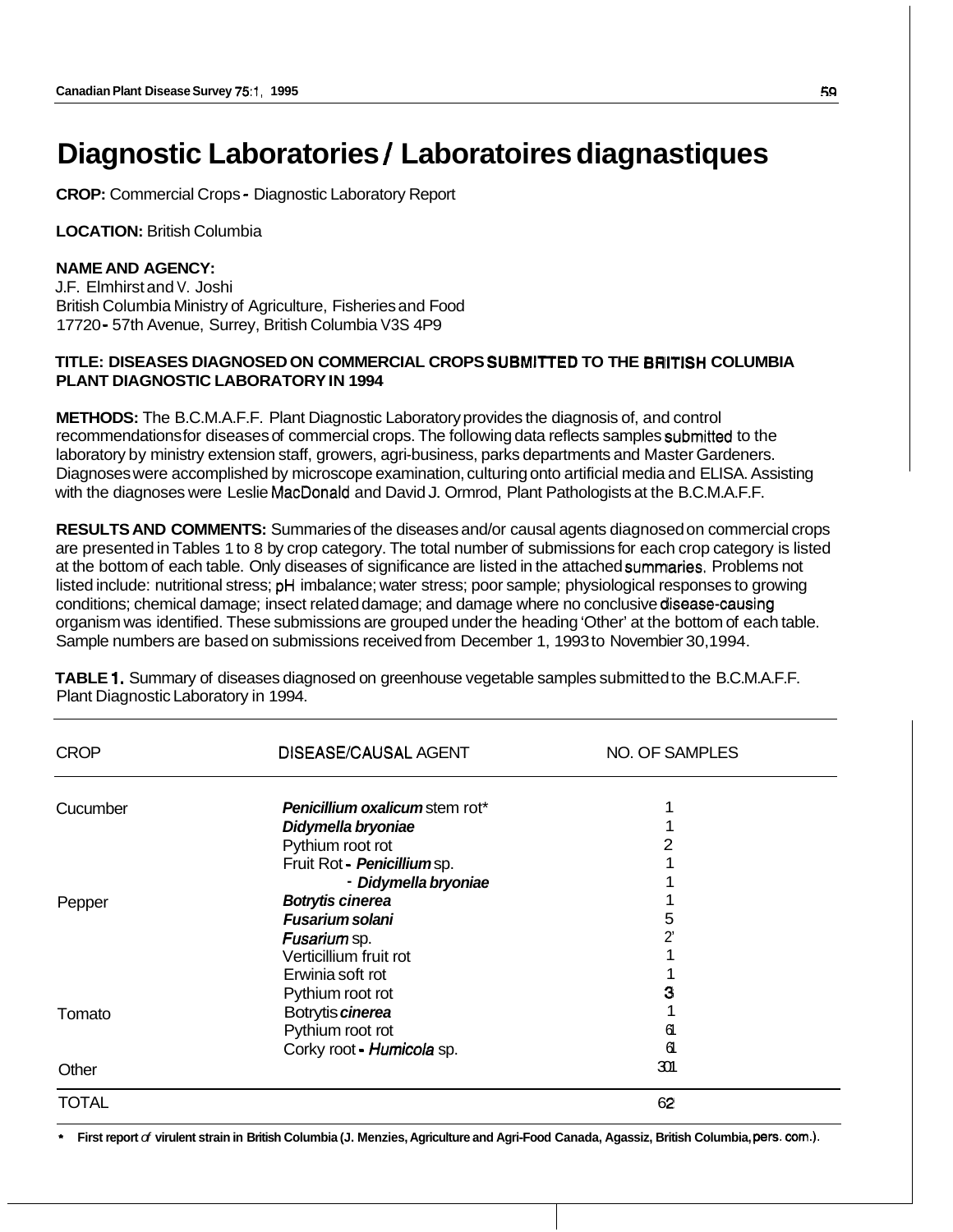| <b>CROP</b>               | <b>DISEASE/CAUSAL AGENT</b>          | NO. OF SAMPLES |
|---------------------------|--------------------------------------|----------------|
| Anthurium sp.             | Pythium root rot                     | 1              |
| Antirrhinum spp.          | Peronospora antirrhini               |                |
|                           | Root rot - Phycomycete               |                |
|                           | <b>INSV</b>                          |                |
| Alyssum spp.              | Peronospora myosotidis               |                |
|                           | Pythium root rot                     |                |
| Begonia sp.               | Bottytis cinerea                     |                |
| Brachycomesp.             | <b>INSV</b>                          |                |
| Browaliasp.               | <b>INSV</b>                          | 2              |
| Chrysanthemumx morifolium | Sclerotinia sclerotiorum             | 1              |
|                           | <b>TSWV</b>                          | 2              |
| Cyclamenpersicum          | Cylindrocarpon crown rot             |                |
| Dahlia sp.                | <b>INSV</b>                          |                |
| Dendrobiumsp.             | Pythium root rot                     |                |
| Dianthus caryophyllus     | Crown and root rot - Phycomycete     |                |
|                           | Pythium damping off                  |                |
| Euphorbia pulcherrima     | Xanthomonas campestris               |                |
|                           | Crown and root rot - Phycomycete     | 2              |
|                           | Thielaviopsisbasicola                |                |
| Exacumsp.                 | <b>INSV</b>                          |                |
| Fuchsiax hybrida          | Root rot - Phycomycete               |                |
|                           | Pucciniastrum epilobii               |                |
|                           | Thielaviopsisbasicola                | 2              |
|                           | Botrytis cinerea                     | 2              |
| Gerberasp.                | Sclerotinia sclerotiorum             | 1              |
| Hydrangea sp.             | Anthracnose - Colletotrichumsp.      |                |
| Impatiens wallerana       | Botrytis cinerea                     |                |
|                           | <b>INSV</b>                          |                |
|                           | Pythium root rot                     | з              |
|                           | Slime mold - Myxomycete              |                |
| Lilium sp.                | Pythium root rot                     |                |
| Lisianthus sp.            | Botrytis cinerea                     | 2              |
| Matthiolasp.              |                                      |                |
| Narcissus spp.            | Pythium root rot                     |                |
|                           | Fusarium oxysporum f. sp. narcissi   |                |
|                           | Bulb and stem nematode               | 2              |
| Pelargoniumx hortorum     | Xanthomonas campestrispv. pelargonii | 5              |
|                           | Bottytis cinerea                     | з              |
|                           | Pythium root rot                     | 5              |
|                           | Rhizoctonia root rot                 | 1              |
|                           | Puccinia pelargonii-zonalis          |                |
| Pelargonium peltatum      | Oedema                               |                |
| Petuniasp.                | <b>INSV</b>                          |                |
|                           |                                      | (cont'd.)      |

TABLE 2. Summary of diseases diagnosed on floriculture samples submitted to the B.C.M.A.F.F. Plant Diagnostic Laboratory in 1994.

 $\frac{\lambda}{\lambda_{\rm c}}$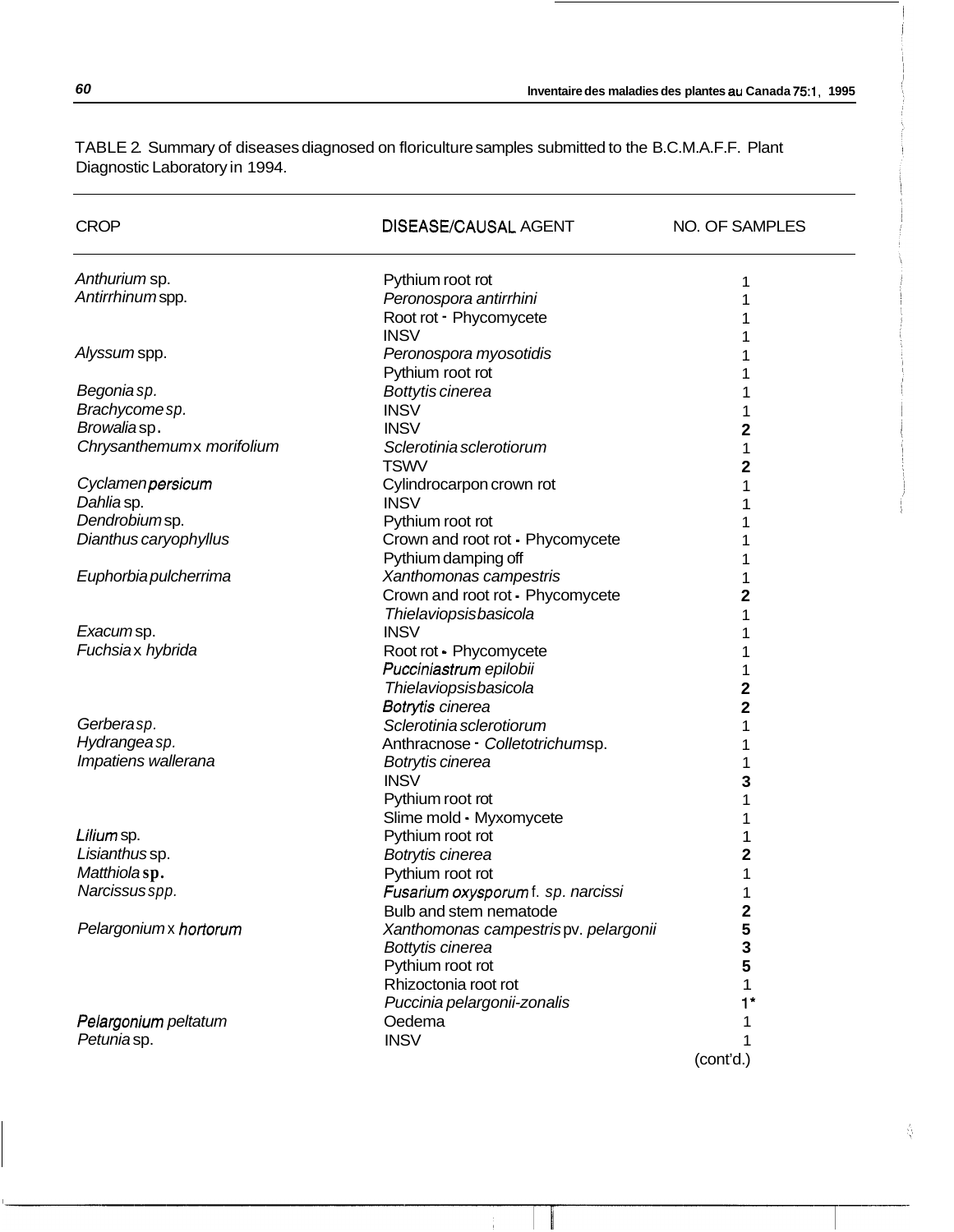CROP DISEASUCAUSAL AGENT NO. OF SAMPLES *Primula* sp . *Ranunculus* sp. *Saintpaulia* sp. *Senecio cruentus Schizostylus* sp. *Tagetes* spp. *Tulipa* sp. *Verbena* sp. *Viola* spp. *Cactus* sp . **Other** Root rot - Phycomycete *Thiela vopsis basicola*  Fusarium crown rot *Erwinia carotovora*  Pseudomonas leaf spot **INSV** Crown and root rot - Phycomycete **INSV** Anthracnose - *Colletotrichum* sp. Pythium root rot *Botryfis cinerea*  **INSV** Fire - *Sotrytiis* sp. **INSV** Root rot - Phycomycete *Thielaviopsis basicola Peronospora violae Alternaria violae*  Pythium root rot *Fusarium oxysporum*  **2 2 1 1 1 1**  1 **1**  1 **1 1 1**  1 **1 1**  3 1 **1 1**  1 *58*  TOTAL 143 ~~~ ~ ~ ~~

**Sample from a home garden. Disease is not present in commercial operations in British Columbia.** 

TABLE **3.** Summary of diseases diagnosed on small fruit samples submitted to the B.C.MI.A.F.F. Plant Diagnostic Laboratory in 1994.

| <b>CROP</b> | DISEASE/CAUSAL AGENT         | NIO. OF SAMPLES |
|-------------|------------------------------|-----------------|
|             | Botrytis spp.                | 4               |
| Blueberry   | Coryneum stem canker         | 2               |
|             | Godronia cassandrae          |                 |
|             | Monilinia vaccinii-corymbosi |                 |
|             | Pseudomonas syringae         | 10              |
|             | Phomopsis vaccinii           |                 |
|             | Phytophthora root rot        |                 |
| Blackberry  | Coryneum cane canker         |                 |
|             | Phytophthora root rot        | 2               |
| Cranberry   | Phytophthora root rot        | 3               |
|             | Rhizoctonia sp.              |                 |
| Currant     | <b>Drepanopeziza ribis</b>   |                 |
|             | Cronartium ribicola          |                 |
|             |                              | (cont'd.)       |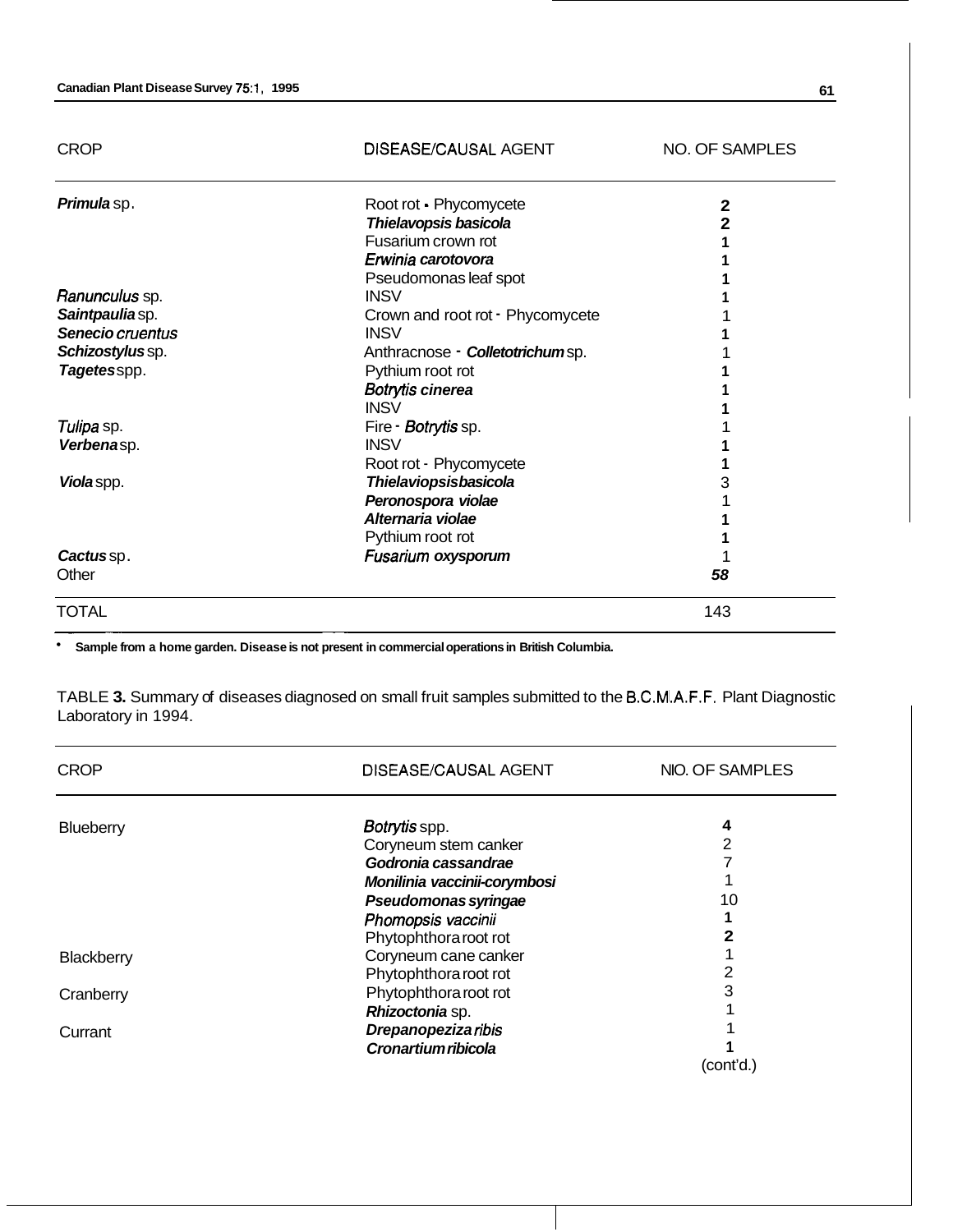| 62 | Inventaire des maladies des plantes au Canada 75:1, 1995 |
|----|----------------------------------------------------------|
|----|----------------------------------------------------------|

| <b>CROP</b> | DISEASE/CAUSAL AGENT       | NO. OF SAMPLES |
|-------------|----------------------------|----------------|
| Raspberry   | Didymella applanata        |                |
|             | Phragmidiumrubi-idaei      |                |
|             | Phytophthora root rot      | 4              |
|             | Anthracnose                | 2              |
|             | Botrytis cane wilt         |                |
|             | Verticillium wilt          |                |
|             | Leptosphaeria coniothyrium |                |
| Saskatoon   | <b>Botrytis cinerea</b>    |                |
|             | Gymnosporangiumrust        |                |
| Strawberry  | Verticillium dahliae       |                |
|             | Rhizoctonia root rot       |                |
|             | Parasitic root nematodes   | 2              |
| Other       |                            | 9              |
| TOTAL       |                            | 72             |

TABLE 4. Summary of diseases diagnosed on specialty crop samples submitted to the B.C.M.A.F.F. Plant Diagnostic Laboratory in **1994.** 

| <b>CROP</b>              | <b>DISEASE/CAUSAL AGENT</b>             | <b>NO. OF SAMPLES</b> |
|--------------------------|-----------------------------------------|-----------------------|
| <b>Agaricus bisporus</b> | Trichodermasp.                          | $\overline{2}$        |
| Basil                    | Damping off - Phycomycete               |                       |
|                          | Crown and root rot - Phycomycete        |                       |
| Dill                     | Alternaria leaf blight                  |                       |
| Garlic                   | Botrytis bulb rot                       |                       |
|                          | Sclerotium cepivorum                    | 5                     |
|                          | Fusarium basal rot                      | $\overline{2}$        |
|                          | Thielaviopsis basicola root rot         |                       |
|                          | Rhizoctonia sp.                         |                       |
| Ginseng                  | Alternaria panax                        | 14                    |
|                          | Rusty root - Cylindrocarpon destructans |                       |
|                          | Root and crown rot - Rhizoctonia sp.    | 5                     |
|                          | Root rot - Phyfophthorasp.              | а                     |
|                          | Damping off - Rhizoctonia sp.           | 2                     |
|                          | - Pythium sp.                           | 1                     |
|                          | Leaf spot - Botrytis sp.                | 3                     |
|                          | Seed decay - Fusarium spp.              | $\overline{2}$        |
|                          | - Botrytis sp.                          |                       |
|                          | - Alternariasp.                         |                       |
|                          | - Cylindrocarponsp.                     |                       |
| Oyster mushroom          | Penicilliumsp.                          | 2                     |
|                          | Trichodermasp.                          |                       |
| Rosemary                 | Thielaviopsisbasicola                   |                       |
| Tobacco                  | Damping off - Phycomycete               |                       |
| Other                    |                                         | 19                    |
| <b>TOTAL</b>             |                                         | 70                    |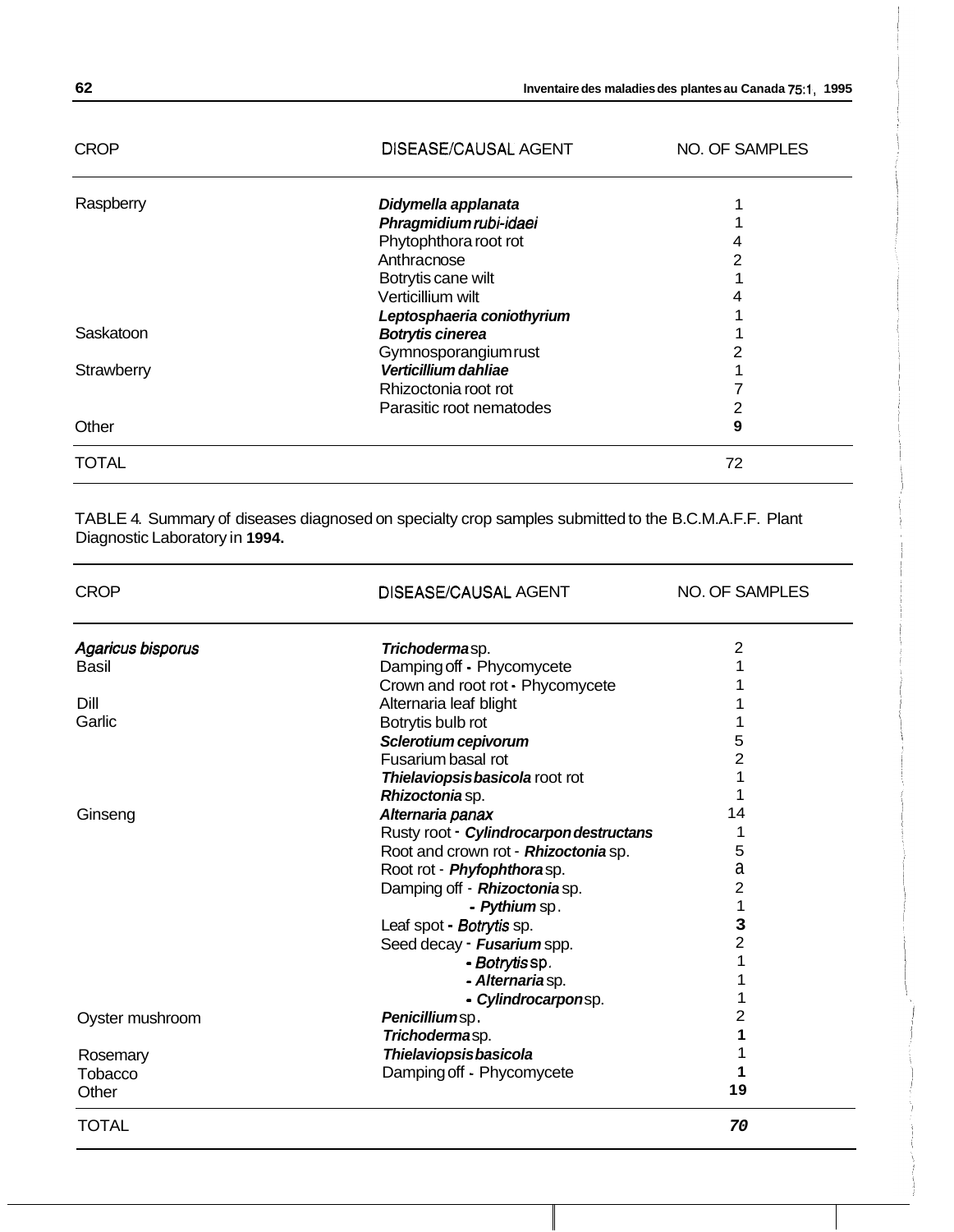I

Ì

ĵ.

 $\frac{1}{3}$ 

Table 5. Summary of diseases diagnosed on tree fruit samples submitted to the B.C.M.A.F.F. Plant Diagnostic Laboratory in **1994.** 

| <b>CROP</b>                    | DISEASE/CAUSAL AGENT                                                                                  | NO. OF SAMPLES |  |
|--------------------------------|-------------------------------------------------------------------------------------------------------|----------------|--|
| Apple                          | Venturia inaequalis                                                                                   | 1              |  |
|                                | Nectria galligena                                                                                     | 2              |  |
|                                | Diaporthe perniciosa                                                                                  | 1              |  |
|                                | Cytospora canker                                                                                      | 2              |  |
|                                | Alternaria sp.                                                                                        |                |  |
|                                | Phytophthora crown rot                                                                                | 2              |  |
|                                | Erwinia amylovora                                                                                     | 1              |  |
|                                | Crown gall - Agrobacteriumsp.                                                                         | 2              |  |
|                                | Cork spot - Calcium deficiency                                                                        |                |  |
| Cherry                         | Pseudomonas syringae                                                                                  |                |  |
| <b>Filbert</b>                 | Xanthomonas campestris pv. corylina                                                                   |                |  |
| Pear                           | Venturia pirina                                                                                       |                |  |
| Other                          |                                                                                                       | 3              |  |
| <b>TOTAL</b>                   |                                                                                                       | 19             |  |
| Diagnostic Laboratory in 1994. | TABLE 6. Summary of diseases diagnosed on field vegetable samples submitted to the B.C.M.A.F.F. Plant |                |  |
| <b>CROP</b>                    | DISEASE/CAUSAL AGENT                                                                                  | NO. OF SAMPLES |  |
|                                |                                                                                                       | 1              |  |
| Asparagus                      | Stemphyllium vesicarium                                                                               |                |  |
| <b>Bean</b>                    | Pythiurn crown and root rot                                                                           | 2              |  |
| <b>Broccoli/Cauliflower</b>    | Root rot - Phycomycete                                                                                | 2              |  |
| <b>Brussels sprout</b>         | Pseudomonas sp. pepper spot                                                                           |                |  |
|                                | Fusariumsp. - superficial                                                                             |                |  |
|                                | Alternaria sp. - superficial                                                                          |                |  |
| Carrot                         | <b>Fusarium roseum</b>                                                                                |                |  |
|                                | Pythium cavity spot                                                                                   |                |  |
| Celery                         | Pseudomonas syringae - bacterial blight                                                               |                |  |
|                                | Bacterial soft rot                                                                                    |                |  |
|                                | Fusarium root rot                                                                                     | 1              |  |
|                                | Thanatephoris cucumeris                                                                               | 1              |  |
|                                | Cercospora apii                                                                                       |                |  |
|                                | Septoria apiicola                                                                                     | 1              |  |
| Corn                           | Ustilago maydis                                                                                       |                |  |
| Cucumber                       | Pythium crown and root rot                                                                            | 1              |  |
| Lettuce                        | Pseudomonas lacrymans<br><b>Bremia lactucae</b>                                                       | 1<br>(cont'd.) |  |

 $\overline{\phantom{a}}$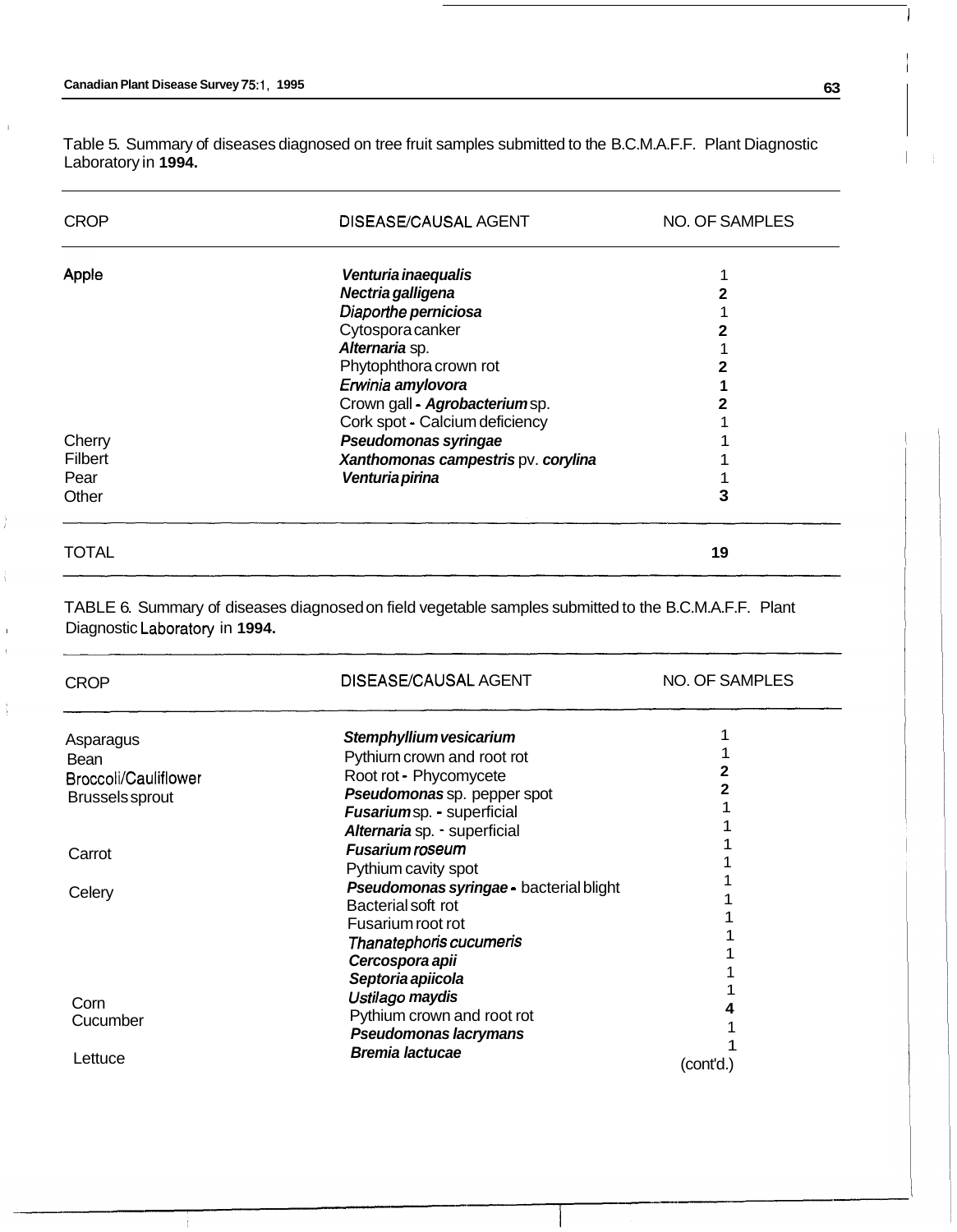| <b>TOTAL</b> |                                              | 93             |
|--------------|----------------------------------------------|----------------|
| Other        |                                              | 38             |
| Zucchini     | Cladosporium cucumerinum                     |                |
| Watermelon   | Pythium damping off                          |                |
| Turnip       | Plasmodiophora brassicae                     |                |
| Tomato       | Root rot - Phycomycete                       | з              |
| Spinach      | Pythium root rot                             |                |
|              | Mosaic virus                                 |                |
|              | Botrytis sp.                                 |                |
|              | Clavibacter michiganensis subsp. sepedonicus | $1*$           |
|              | Fusariumspp.                                 | $\overline{a}$ |
|              | Dry rot - Fusarium solani                    | 2              |
|              | Erwinia carotovora                           | 5              |
|              | Scab - Streptomyces sp.                      |                |
|              | Pythium cottony leak                         |                |
|              | Phytophthora infestans                       |                |
| Potato       | Phytophthora erythroseptica                  |                |
|              | Damping off - Fusarium sp.                   |                |
|              | Root rot - Phycomycete                       |                |
| Pepper       | <b>Botrytis cinereastem blight</b>           |                |
|              | <b>Thielaviopsisbasicola</b>                 |                |
| Pea          | Pythium/Rhizoctonia root rot                 |                |
|              | Peronospora destructor<br>Aspergillus niger  |                |
| Onion        | Botrytis blast                               |                |
| Melon        |                                              |                |

CROP DISEASE/CAUSAL AGENT NO. OF SAMPLES

**Ongoing problem in one area, no new outbreaks.** 

~~ ~~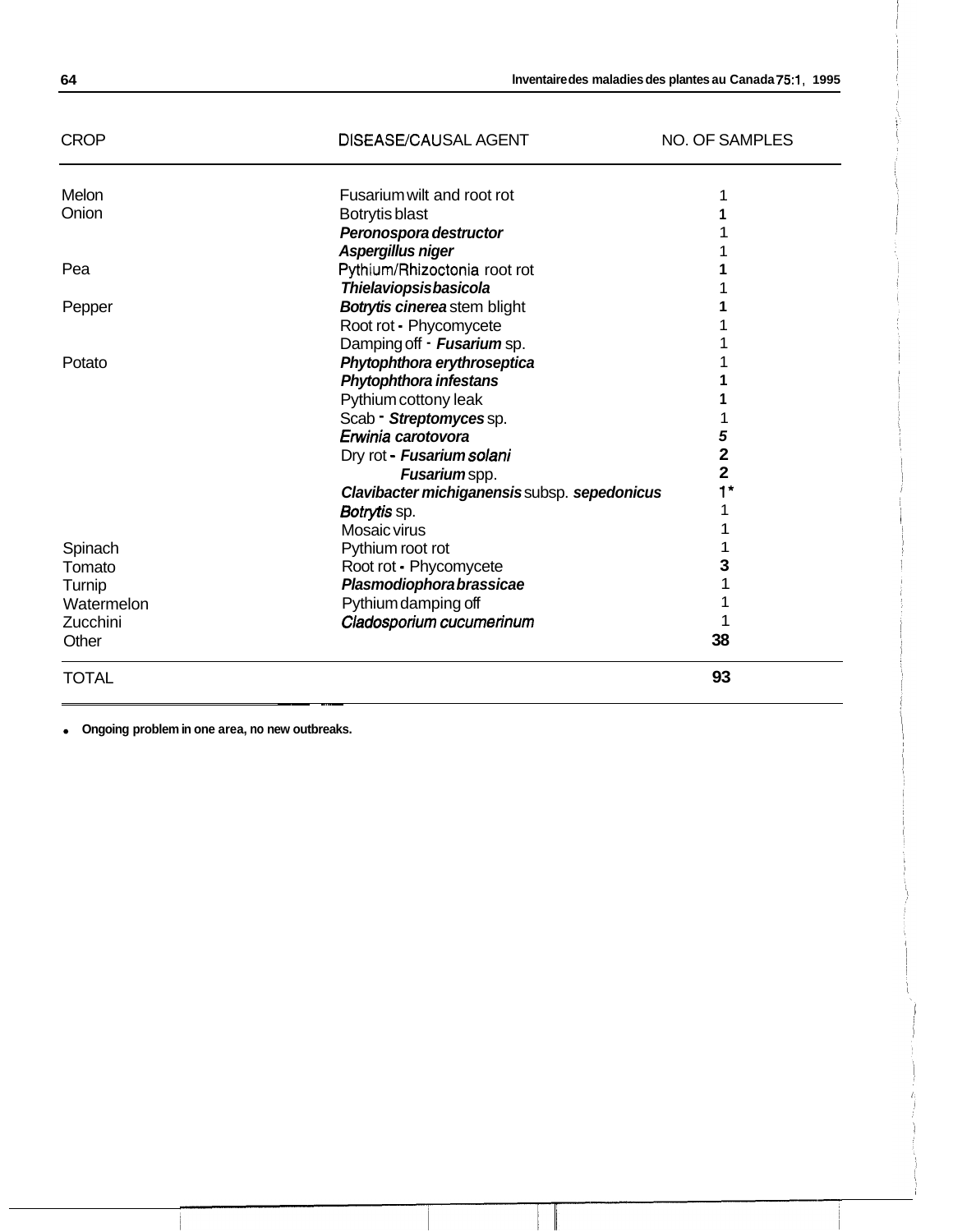TABLE 7. Summary of diseases diagnosed on woody ornamental and perennial samples submitted to the B.C.M.A.F.F. Plant Diagnostic Laboratory in 1994.

| <b>CROP</b>            | DISEASE/CAUSAL AGENT              | NO. OF SAMPLES |
|------------------------|-----------------------------------|----------------|
| Abies sp.              | Rhizosphaera kalkhoffii           | 1              |
| Acer palmatum          | Nectria canker                    | $\overline{2}$ |
|                        | Pseudomonas syringae              | 1              |
|                        | Verticillium dahliae              | $\overline{c}$ |
|                        | Kabatiella apocrypta              | $\overline{2}$ |
| Acersp.                | Nectria canker                    | 1              |
| Adiantum sp.           | Rhizoctonia aerial blight         | 1              |
| Alcea rosea            | Pythium root rot                  | 1              |
| Alnus sp.              | Pseudomonas syringae              | 1              |
| Aster sp.              | Cercospora leaf spot              | 2              |
| Araucaria araucana     | Phytophthora root rot             | 1              |
| Azalea spp.            | Phytophthoracrown and root rot    | 2              |
|                        | Exobasidium vaccinii              | 2              |
|                        | Microsphaeriasp. • powdery mildew | 1              |
| Campanulasp.           | Pythium root rot                  | 1              |
| Catalpasp.             | Verticillium dahliae              | 1              |
| Cedrus atlantica       | Rhizosphaera kalkhoffii           | 1              |
| Chamaecyparissp.       | Phytophthora root rot             | 1              |
| Clematisspp.           | Ascochyta aquilegiae              | 1              |
|                        | Fusarium crown rot                | 1              |
| Delphiniumgrandiflorum | Root rot - Phycomycete            | 1              |
| Edgeworthia sp.        | Botrytis cinerea                  | 1              |
| Forsythiasp.           | Pseudomonas syringae              | 1              |
| Gaillardiasp.          | Root rot - Phycomycete            | 1              |
| Hemerocallissp.        | Root rot - Phycomycete            | 1              |
| Heuchera sanguinea     | Thielaviopsis basicola            | 1              |
| Hibiscus spp.          | Sooty mold - Ascomycete           | $\mathbf 2$    |
| Humulus lupulus        | Pseudoperonosporahumuli           | 1              |
| Hypericum calycinum    | Phytophthora root rot             | 1              |
| llexsp.                | Phytophthora blight               | 1              |
| <i>Iris</i> sp.        | Crown rot - Phycomycete           | 1              |
| Juniperus chinensis    | Phytophthora root rot             | 1              |
| Juniperusspp.          | Twig dieback - Cercospora sp.     | 1              |
|                        | Phytophthora root rot             | 6              |
|                        | Kabatina sp.                      | 1              |
| Kalmia latifolia       | Root rot - Phycomycete            |                |
| Larixsp.               | Phytophthora root rot             |                |
| Liatrissp.             | Stem rot - Botrytis cinerea       | 1              |
|                        | Sclerotiniasp.                    | 1              |
| Limonium vulgare       | Colletotrichumgloeosporoides      | 2              |
| Lobelia sp.            | Pythium root rot                  |                |
| Lunaria annua          | Alternaria brassicae              |                |
| Lupinus spp.           | Peronospora trifoliorum           |                |
|                        | Powdery mildew                    |                |
|                        |                                   | (cont'd.)      |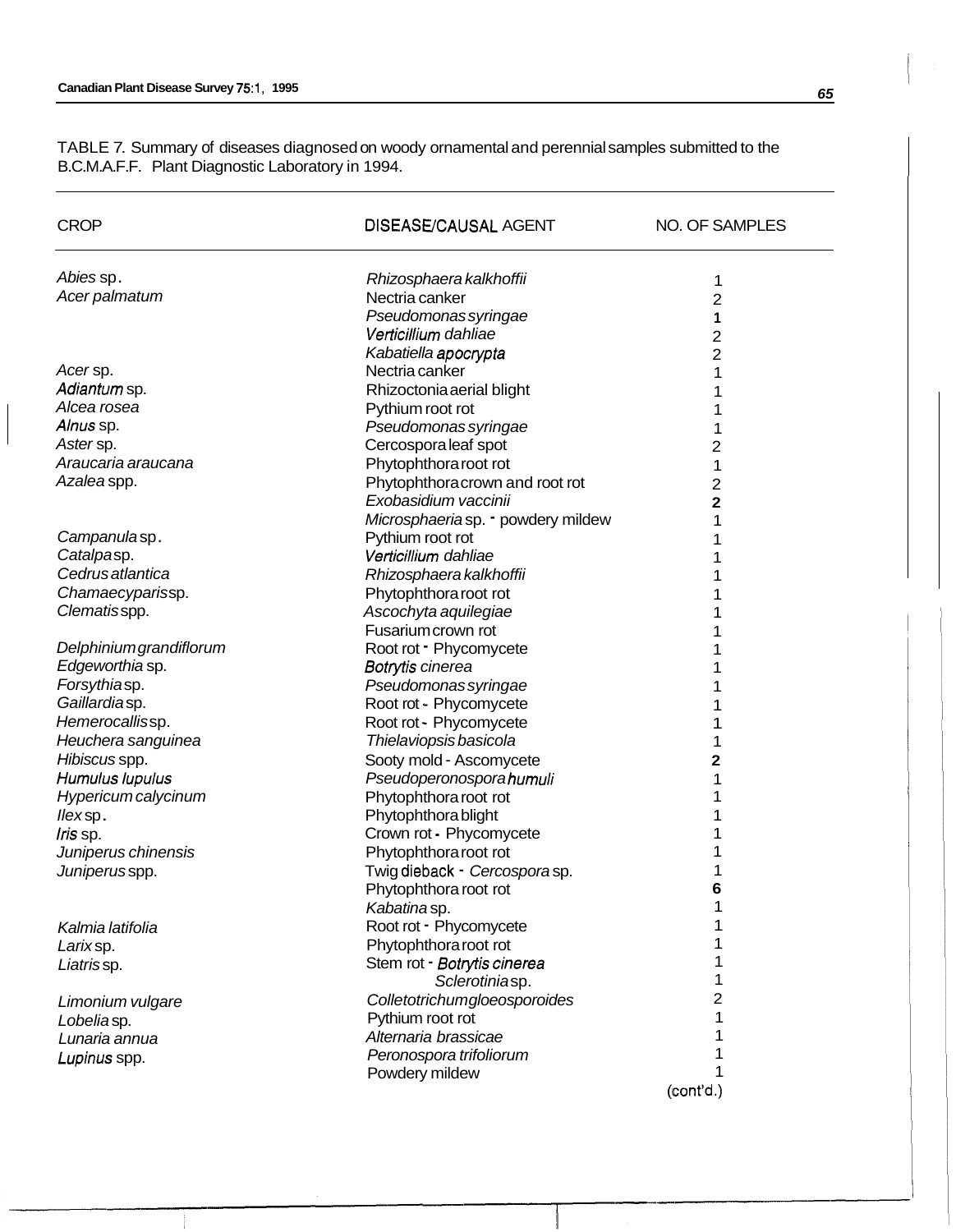# CROP DISEASE/CAUSAL AGENT NO. OF SAMPLES

 $\blacksquare$ 

I

,

| Malus floribunda         | Phytophthora root rot             |                         |  |
|--------------------------|-----------------------------------|-------------------------|--|
| Malus spp.               | Fungal canker                     |                         |  |
|                          | Nectria galligena                 | 1                       |  |
|                          | Phythophthoracrown rot            | 1                       |  |
| Phloxsp.                 | Smut - Entyloma sp.               | 1                       |  |
| Pinus contorta           | Lophodermium needle cast          | 1                       |  |
| P. flexilus              | Phytophthora root rot             |                         |  |
| P. nigra                 | Dothiostromapini                  |                         |  |
| P. paniculata            | Stem canker - Phomasp.            |                         |  |
| P. ponderosa             | Lophodermellamorbida              | 1                       |  |
| P. thunbergiana          | Lophodermellaneedle cast          | 1                       |  |
| Populus alba             | Cytospora canker                  | 1                       |  |
| Populus spp.             | Taphrina leaf blister             | 1                       |  |
|                          | Venturia macularis                | 1                       |  |
| Prunus spp.              | Thielaviopsis root rot            | 1                       |  |
|                          | Monilinia fructicola              | 1                       |  |
|                          | Pseudomonas bacterial blight      | 1                       |  |
| Pseudotsuga menziesii    | Phytophthora root rot             | 2                       |  |
|                          | Rhabdocline needle cast           | 1                       |  |
| Rhododendronspp.         | Phytophthora root rot             | 3                       |  |
|                          | Pestalotiopsis leaf blight        | 1                       |  |
|                          | Necrotic ringspot virus           | 1                       |  |
|                          | Microsphaeriasp. - powdery mildew | 1                       |  |
| Rosa spp.                | Leptosphaeria coniothyrium        | 2                       |  |
|                          | Root rot - Phycomycete            | 2                       |  |
|                          | Pseudomonas syringa               | 1                       |  |
|                          | Rose mosaic virus                 | 1                       |  |
| Salix sp.                | Marssonina salicicola             | 1                       |  |
| Sequoiadendron gigantium | Phomopsis juniperova              | 1                       |  |
| Syringaspp.              | Pseudomonas syringae              | 1                       |  |
|                          | Pestalotiopsistwig blight         | 1                       |  |
| Thuja occidentalis       | Seiridium cardinale               | 1                       |  |
|                          | Root rot - Phycomycete            | 3                       |  |
|                          | Pestalotiopsistwig blight         | 2                       |  |
|                          | Kabatinathujae                    | 1                       |  |
| T. plicata               | Didymascellathujina               | 7                       |  |
|                          | Seiridium cardinale               | 1                       |  |
|                          | Kabatina thujae                   | 1                       |  |
| Thuja spp.               | Didymascellathujina               |                         |  |
|                          | Seiridium cardinale               | 1                       |  |
|                          | Root rot - Phycomycete            | 2                       |  |
|                          | Pestalotiopsistwig blight         | $\overline{\mathbf{2}}$ |  |
| Tradescantiasp.          | Root rot - Phycomycete            | 1                       |  |
| Other                    |                                   | 251                     |  |
|                          |                                   |                         |  |
| <b>TOTAL</b>             |                                   | 367                     |  |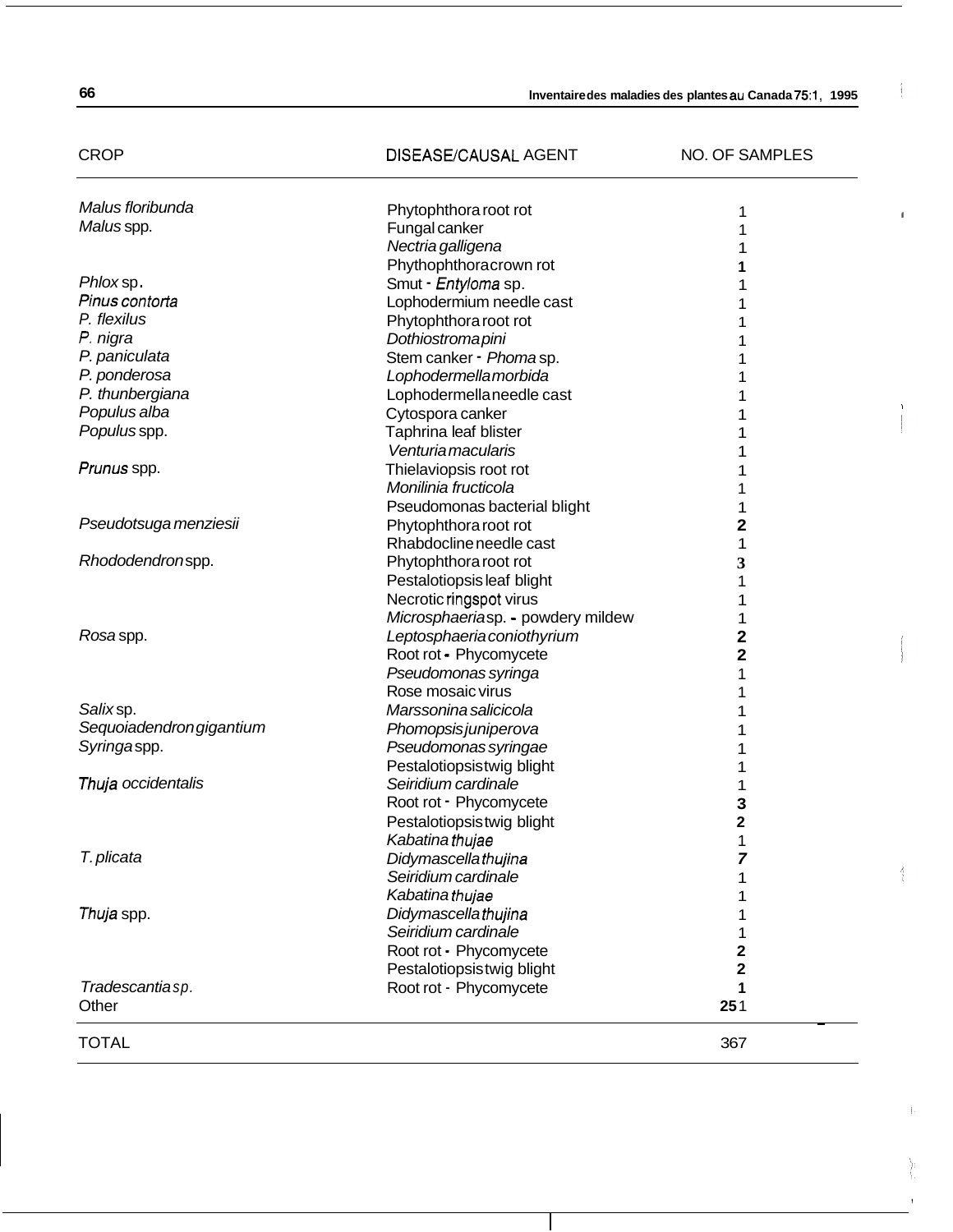TABLE 8. Summary of diseases diagnosed on turfgrass samples submitted to the B.C.M.A.F.F. Plant Diagnostic Laboratory in 1994.

| <b>DISEASE/CAUSAL AGENT</b> | SOURCE OF SAMPLE*     |                         |                         |
|-----------------------------|-----------------------|-------------------------|-------------------------|
|                             | Golf/Bowling<br>Green | Sod Farm                | Lawn                    |
| Pythium spp. root rot       | 63                    | 7                       | 1                       |
| Pythium spp. damping off    | 6                     |                         |                         |
| Gaeumannomyces graminis     | 12                    | 1                       |                         |
| Ascochyta agrostis          |                       |                         |                         |
| Ascochyta spp.              | 4                     |                         | 6                       |
| Microdochium nivale         | 6                     |                         | $\overline{2}$          |
| Colletotrichumgraminicola   | 3                     | 1                       | 4                       |
| Rhizoctoniaspp.             | $\overline{7}$        | $\overline{\mathbf{c}}$ | 4                       |
| Cladosporiumsp.             |                       | 1                       |                         |
| Limonomyces roseipellis     |                       |                         | 1                       |
| Curvularia spp.             |                       |                         | $\overline{\mathbf{c}}$ |
| Drechslera spp.             |                       | $\mathbf{2}$            |                         |
| Typhulasp.                  | 1                     |                         |                         |
| Puccinia spp.               |                       | $\overline{2}$          | 1                       |
| Ustilago striiformis        |                       |                         | 1                       |
| Fusarium crown and root rot | 1                     |                         |                         |
| Basidiomycete dry spot      | 5                     |                         |                         |
| Basidiomycete snow mold     | 1                     |                         |                         |
| Basidiomycete fairy ring    | $\overline{2}$        |                         | 1                       |
| Physarumsp. slime mold      |                       |                         | 2                       |
| Algae                       | 1                     | 1                       |                         |
| Other                       | 34                    | $\mathbf 0$             | 35                      |
| <b>TOTAL</b>                | 147                   | 17                      | 61                      |

\* Golf **and bowling greens are primarily creeping bentgrass and/or annual bluegrass. The remaining categories refer** to **mixtures of fescues, ryegrass, Kentucky bluegrass and annual bluegrass.**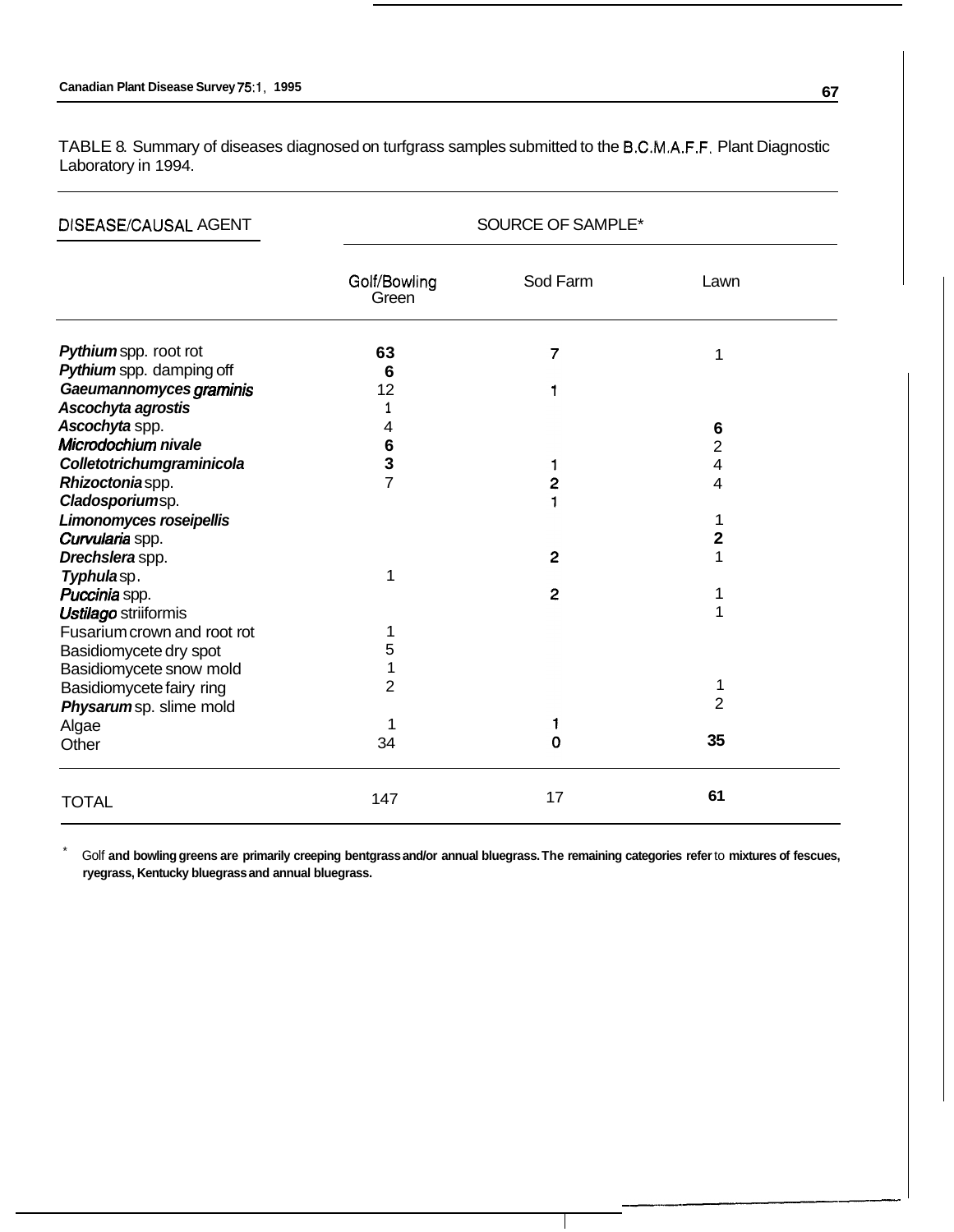**CROP:** Commercial Crops, and others - Diagnostic Laboratory Report

**LOCATION:** Alberta

### **NAME AND AGENCY:**

B.J. Penner, President J. Calpas, Plant Pathologist A. Henrickson, S. Lawrence, W. Voroney, Technologists Brooks Diagnostics Limited Box 1701, Brooks, Alberta T1R 1C5

### **TITLE: DISEASES DIAGNOSED ON PLANT SAMPLES SUBMITTED TO BROOKS DIAGNOSTICS LIMITED IN 1994**

**METHODS:** Brooks Diagnostics Limited (BDL) diagnosed diseases on samples of commercial crops and other types of plants submitted by district agriculturists, agri-business, golf courses, farmers and the general public from January 1 to December 1, 1994. BDL, a private plant health clinic, assumed responsibility for operating the plant diagnostic laboratory at the Alberta Special Crops and Horticultural Research Centre, Brooks on July 1, 1993. This facility had previously been under the direction of Alberta Agriculture. Each diagnosis listed in the table below was made by carefully examining symptoms expressed on host plants and/or by isolating primary pathogens from diseased tissues.

**RESULTS:** All of the disease identifications made by BDL on all plant samples from Alberta in 1994 are summarized in Table 1. BDL also received samples from outside Alberta, which are not included in this report.

**TABLE 1.** Summary of diseases diagnosed on all commercial crops and other types of plants submitted to Brooks Diagnostics Limited in 1994.

| <b>SOUTHERNALBERTA</b>             |                                                                                                                                                                                                                                                                    |                                                                                                                                                                                                                                                                                                                |  |
|------------------------------------|--------------------------------------------------------------------------------------------------------------------------------------------------------------------------------------------------------------------------------------------------------------------|----------------------------------------------------------------------------------------------------------------------------------------------------------------------------------------------------------------------------------------------------------------------------------------------------------------|--|
| CROP/PLANT                         | DISEASE/SYMPTOM                                                                                                                                                                                                                                                    | <b>CAUSAL AGENT</b>                                                                                                                                                                                                                                                                                            |  |
| Alfalfa<br>Alyssum<br>Ash<br>Aspen | Chlorosis, wilting<br>Common leaf spot<br>Crown rot<br>Fusarium crown rot<br>Spring black stem and leaf spot<br>Stunting<br>Stunting, chlorosis<br>Target spot<br>Verticillium wilt<br>Stunting, chlorosis<br>Leaf scorch<br>Leaf and stem blackening<br>Leaf drop | <b>Drought</b><br>Pseudopeziza medicaginis<br>Fusarium sp.<br>Fusarium sp.<br>Phoma medicaginis<br>Cold temperature stress<br>Cold temperature stress<br>Stemphylium sarcinaeforme<br>Verticilliumalbo-atrum<br>High soil salts<br>Transplant shock<br>High soil salts<br>Cold temperature injury<br>(cont'd.) |  |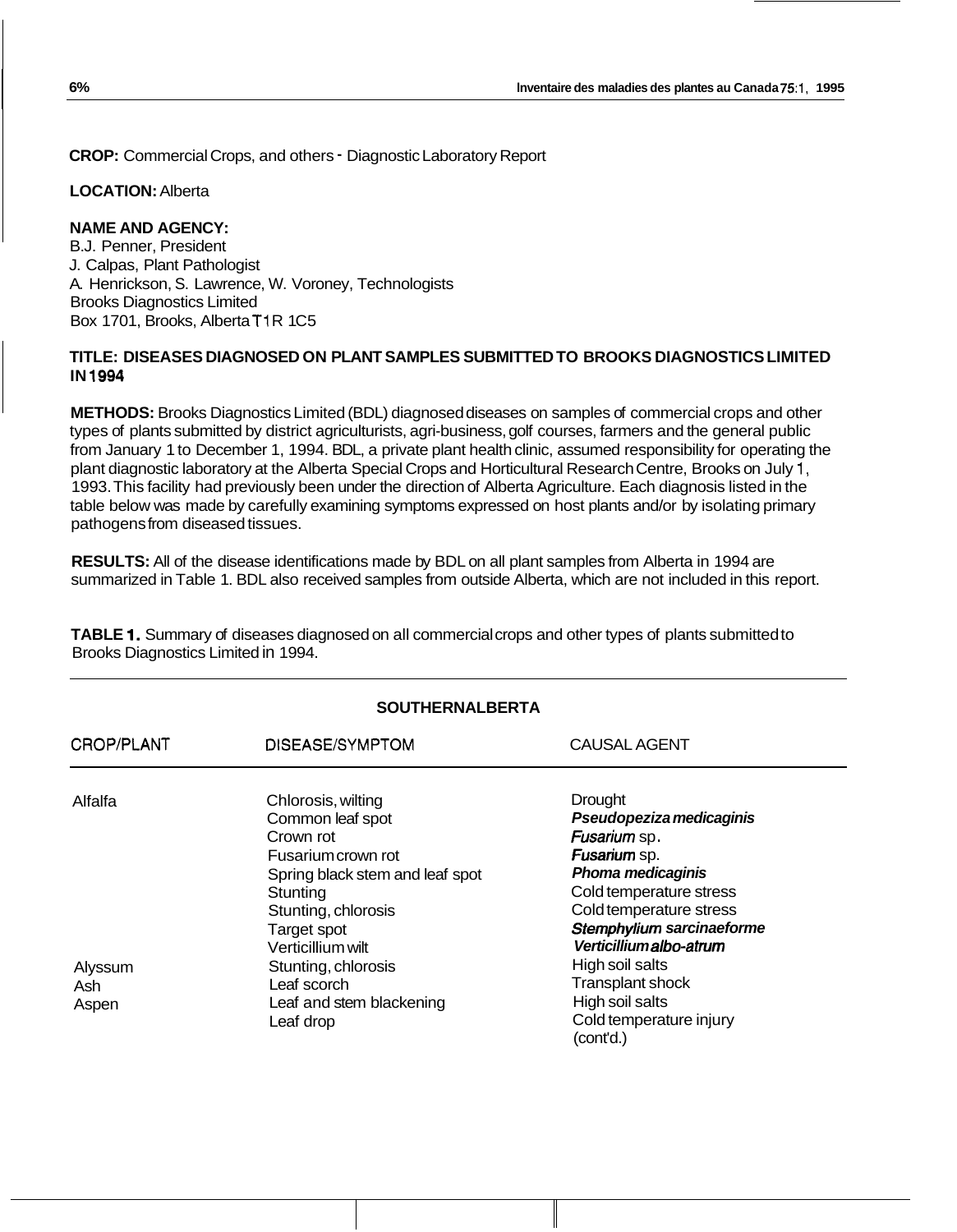| CROP/PLANT        | DISEASE/SYMPTOM                            | <b>CAUSAL AGENT</b>                        |
|-------------------|--------------------------------------------|--------------------------------------------|
| <b>Barley</b>     | <b>Barley scald</b>                        | Rynchosporium secalis                      |
|                   | Net blotch                                 | Pyrenophora teres                          |
|                   | Root rot                                   | Fusarium sp.                               |
|                   |                                            | Pythium sp.                                |
|                   | Septoria leaf spot                         | Septoria avenae                            |
| <b>Basil</b>      | Leaf spotting                              | Environmentalstress                        |
| Bean              | Leaf spotting,                             | Magnesium deficiency                       |
|                   | interveinalchlorosis/necrosis              |                                            |
| <b>Beet</b>       | Leaf spotting                              | Diquat spray drift                         |
| Begonia           | Damping-off                                | Fusariumsp.                                |
|                   | Leaf spotting                              | Impatiens necrotic spot virus              |
| <b>Birch</b>      | Leaf scorch                                | Cygon injury                               |
|                   |                                            | <b>Environmental stress</b>                |
| Cabbage           | Damping-off                                | Rhizoctoniasolani                          |
| (seedlings)       |                                            | Alternaria brassicae                       |
| Canola            | Alternaria blackspot                       | Leptosphaeriamaculans                      |
|                   | <b>Blackleg</b><br>Chlorosis/leaf purpling | Cold temperature stress                    |
|                   | Sclerotinia stem rot                       | Sclerotinia sclerotiorum                   |
|                   | Stem purpling                              | Phosphorous deficiency                     |
|                   | Stunting                                   | <b>Environmental stress</b>                |
|                   | Stunting, leaf purpling, chlorosis         | Sulfonylurea herbicide injury              |
|                   | White leaf spot and gray stem              | Pseudocercosporella capsellae              |
|                   | Leaf and stem blackening                   | High soil salts                            |
| Caragana          | Leaf spotting                              | Pleosporasp.                               |
| Carrot            | Alternaria leaf blight                     | Alternaria dauci                           |
|                   | Common scab                                | Streptomyces scabies                       |
| Cauliflower       | Soft rot                                   | Erwinia sp.                                |
| Cereal            | Common root rot                            | Cochliobolussativus                        |
|                   | White ear                                  | Fusariumsp.                                |
| Chinese Vegetable | Rhizoctonia root rot                       | Rhizoctonia solani                         |
| Cherry            | Leaf scorch                                | Winterkill and drought stress              |
| Chokecherry       | Leaf spot                                  | Rhizopus sp.                               |
| Corn              | Common smut                                | Ustilago maydis                            |
|                   | Poor cob development                       | High plant density                         |
| Cucumber          | Damping-off                                | Pythium sp.                                |
|                   | Gummy stem blight                          | Didymella bryoniae                         |
|                   | Phosphorous deficiency                     | High soil pH                               |
|                   | Pythium root and stem rot                  | Pythium sp.                                |
|                   | Rapid bleaching and dieback                | Response to high light intensity           |
|                   | Rapid wilting                              | Fungicide toxicity                         |
| Dracena           | Leaf spotting                              | Impatiens necrotic spot virus<br>(cont'd.) |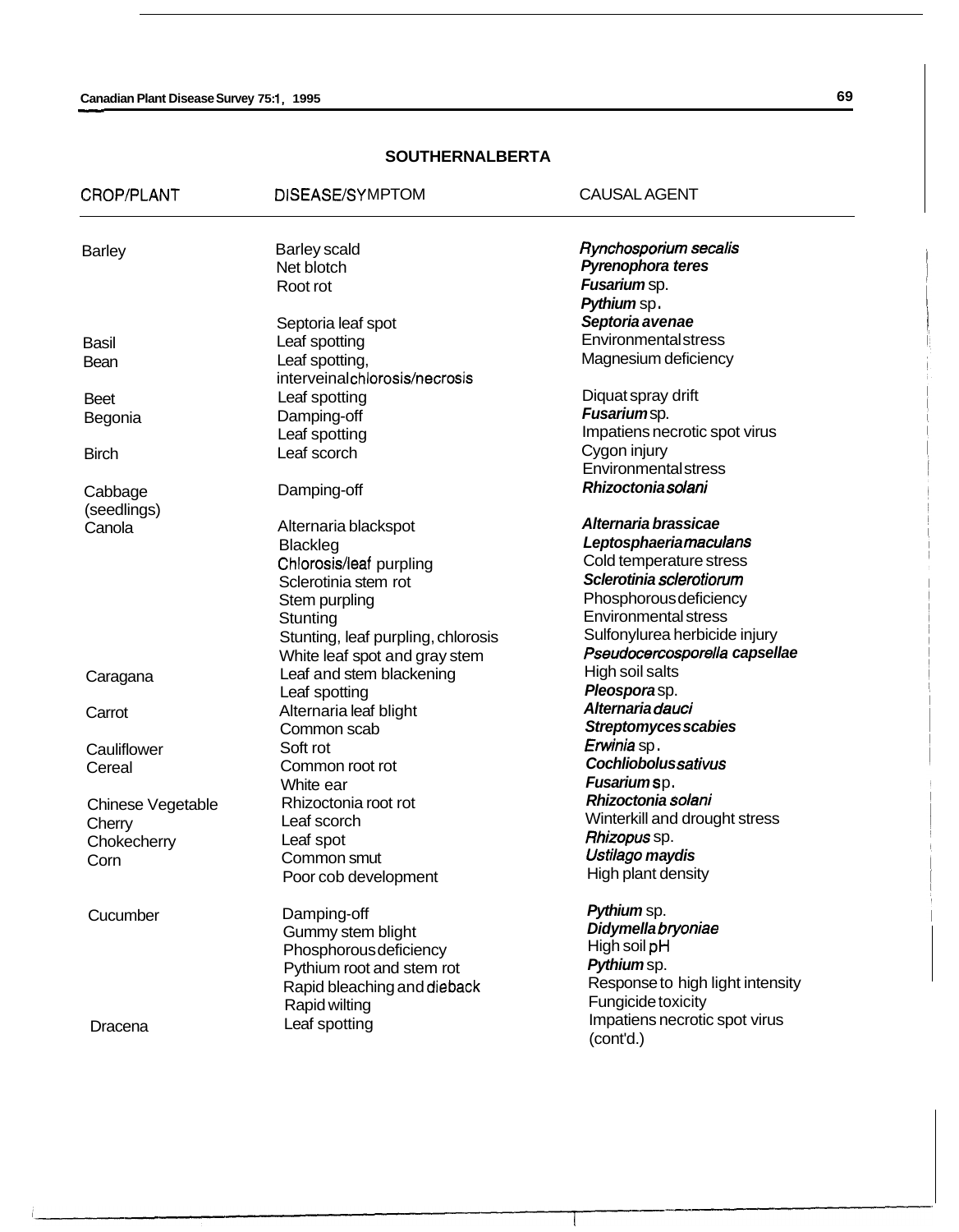| CROP/PLANT            | DISEASE/SYMPTOM             | <b>CAUSAL AGENT</b>         |
|-----------------------|-----------------------------|-----------------------------|
| Elm                   | Cytospora canker            | Cytospora sp.               |
|                       | <b>Dieback</b>              | Drought stress              |
|                       |                             | Environmentalstress         |
| Evergreen             | Needle browning/chlorosis   | Drought stress              |
|                       |                             | High soil pH                |
|                       |                             | High soil salts             |
|                       |                             | High water table            |
| Fir                   | Needle chlorosis and drop   | Environmentalstress         |
| Flax                  | Pasmo                       | Septoria linicola           |
| <b>Flowering crab</b> | Chlorosis                   | Iron deficiency             |
|                       | Fireblight                  | Erwinia amylovora           |
| Geranium              | Interveinal chlorosis       | Nutrient deficiency         |
|                       | Interveinal chlorosis,      | <b>Environmental stress</b> |
|                       | leaf browning               |                             |
|                       | Root and crown rot          | Pythiumsp.                  |
| Ginseng               | Alternaria leaf blight      | Alternaria panax            |
|                       | Root rot                    | Pythiumsp.                  |
|                       |                             | Fusariumsp.                 |
| Lentil                | Ascochyta                   | Ascochyta lentis            |
|                       | Botrytis stem rot           | Botrytis cinerea            |
|                       | Seedling blight             | Fusariumsp.                 |
|                       |                             | Rhizoctonia solani          |
| Lily                  | <b>Basal rot</b>            | Fusariumoxysporum           |
|                       | Leaf spotting               | Potyvirus                   |
| Maple                 | Leaf distortion             | Herbicide damage            |
|                       | Sooty mold on leaves        | Cladosporium sp.            |
| Marigold              | Leaf scorch                 | High soil salts             |
| Mayday                | <b>Dieback</b>              | Soil sterilant              |
| Oak                   | Leaf distortion and curling | Cold temperature injury     |
|                       |                             | Herbicide damage            |
| Onion                 | Neck rot                    | Botrytis allii              |
| Pepper                | Necrosis, chlorosis         | Oedema                      |
|                       | Soft rot                    | Erwinia sp.                 |
|                       | Stunting, leaf distortion   | <b>Environmental stress</b> |
|                       | <b>Yellow mosaic</b>        | <b>Environmental stress</b> |
| Petunia               | Stunting, chlorosis         | High soil salts             |
| Pine                  | <b>Dieback</b>              | High soil pH                |
|                       | Needle browning             | Drought stress              |
|                       |                             | Environmentalstress         |
|                       | Needle chlorosis            | <b>Environmental stress</b> |
| Plum                  | <b>Dieback</b>              | Environmentalstress         |
| Poinsettia            | Leaf scorch                 | Environmentalstress         |
|                       | Root and stem rot           | Pythiumsp.                  |
|                       |                             | Rhizoctonia solani          |
|                       |                             | (cont'd.)                   |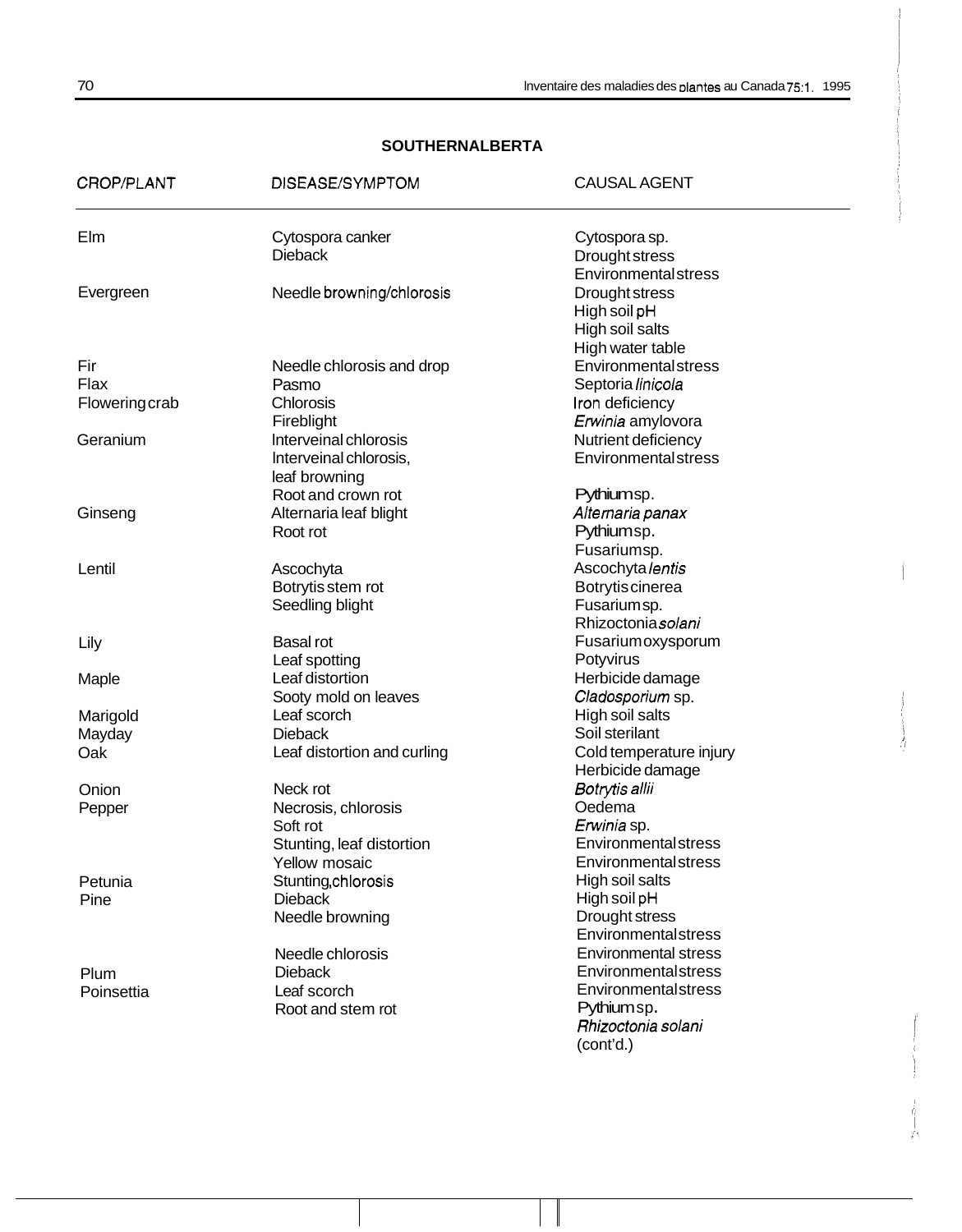| CROP/PLANT | DISEASE/SYMPTOM                | <b>CAUSAL AGENT</b>                |
|------------|--------------------------------|------------------------------------|
| Poplar     | Leaf drop, browning            | <b>Environmental stress</b>        |
|            | Leaf spots, holes              | Cold temperature injury            |
|            | Leaf twisting and cupping      | Cold temperature stress            |
|            | Mycosphaerella leaf blight     | Mycosphaerella populorum           |
| Potato     | Bacterial ring rot             | Corynebacterium sepedonicum        |
|            | Bacterial soft rot             | Erwinia carotovora                 |
|            | <b>Blackleg</b>                | Erwinia caratovora pv. atroseptica |
|            | <b>Bruising</b>                | <b>Handling injury</b>             |
|            | Common scab                    | <b>Streptomyces scabies</b>        |
|            | Early blight                   | Alternaria solani                  |
|            | <b>Enlarged lenticels</b>      | High soil moisture                 |
|            | Fusarium dry rot               | Fusarium sp.                       |
|            | Internalbrowning               | Rhizoctonia solani                 |
|            | Internal cracking              | <b>Hollow heart</b>                |
|            | Late blight                    | <b>Phytophthora infestans</b>      |
|            | Leaf damage                    | Wind injury                        |
|            | Leaf scorch                    | Herbicide damage                   |
|            | Leak                           | Pythium sp.                        |
|            | Pink rot                       | Phytophthora erythroseptica        |
|            | Pythium                        | Pythium sp.                        |
|            | <b>Soft rot</b>                | Erwinia carotovora                 |
|            | Surface mold                   | Alternaria alternata               |
|            | Vascular discoloration (tuber) | Verticillium sp.                   |
|            | Vascular necrosis (tuber)      | Net necrosis                       |
| Safflower  | Root rot/leaf spot             | Pythium sp.                        |
|            |                                | Fusarium sp.                       |
|            |                                | Rhizoctoniasp.                     |
|            |                                | Cladosporiumsp.                    |
| Saskatoon  | Black leaf and witches broom   | Apiosporina collinsii              |
|            | Soft rot of fruit              | Rhizopus sp.                       |
| Spruce     | <b>Browning</b>                | Cold temperature injury            |
|            | <b>Dieback</b>                 | Soil sterilant injury              |
|            |                                | Transplanted too deep              |
|            |                                | High water table                   |
|            | Lophodermium needle cast       | Lophodermium picea                 |
|            | Needle browning, decline       | Winter injury                      |
|            | Needle chlorosis, tip browning | Drought stress                     |
|            | Needle loss                    | Autumn needle shed                 |
|            | Needle loss                    | Drought stress                     |
| Timothy    | Browning of top leaves         | Environmental stress               |
|            | Purple spot                    | Cladosporium phlei<br>(cont'd.)    |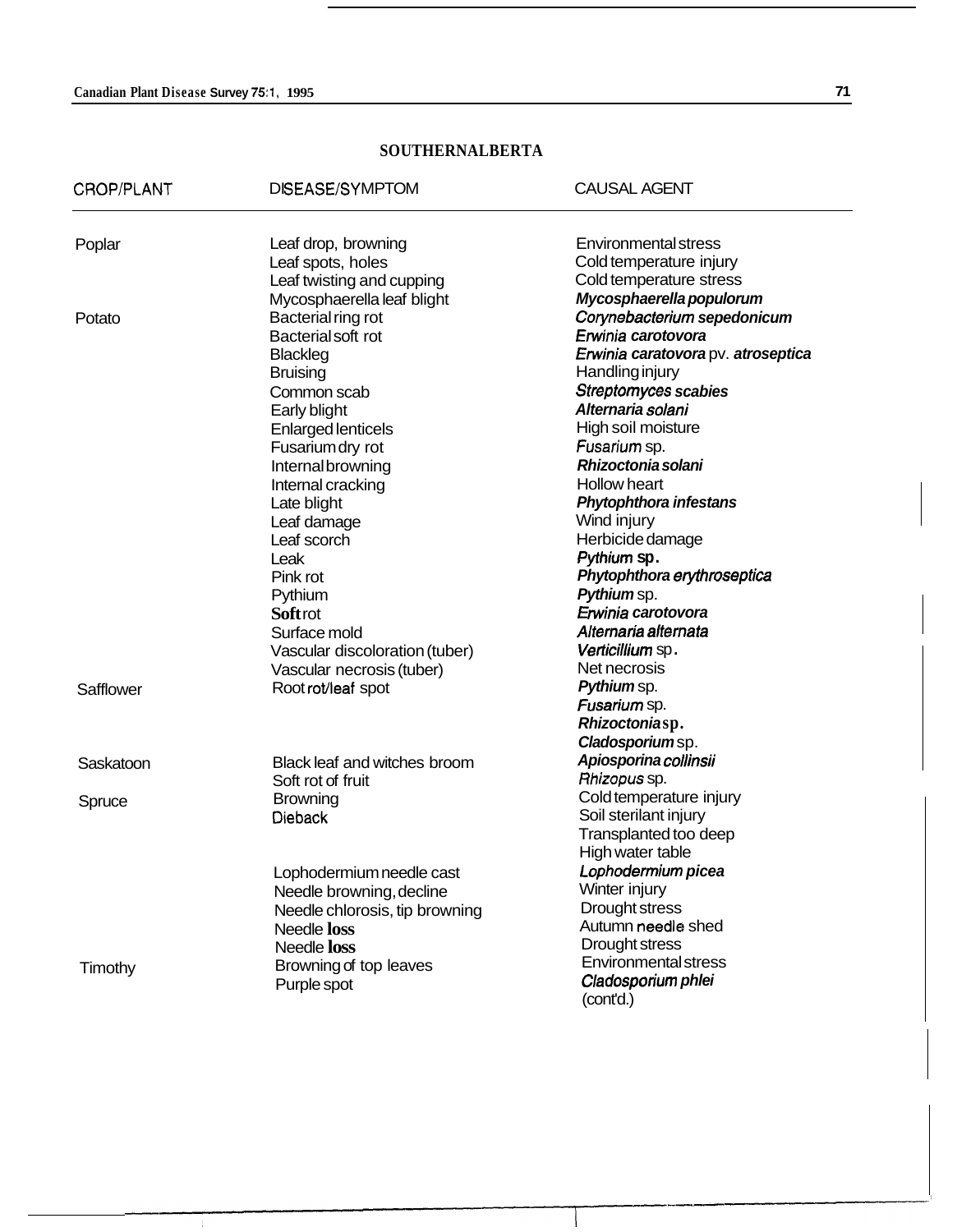**72 lnventaire des maladies des plantes au Canada 75:1, 1995** 

| CROP/PLANT | DISEASE/SYMPTOM              | <b>CAUSAL AGENT</b>                  |
|------------|------------------------------|--------------------------------------|
| Tomato     | <b>Bacterial speck</b>       | Pseudomonas syringae                 |
|            | Blossom end rot              | Calcium deficiency                   |
|            | Botrytis ghost spot          | Botrytis sp.                         |
|            | Stem twisting                | Ethylene injury                      |
| Turf       | Chlorosis                    | Algae                                |
|            | Dead patches in lawn         | Annual bluegrass taking<br>over lawn |
|            | <b>Dieback</b>               | Soil sterilant injury                |
|            | Fusarium patch               | Fusariumsp.                          |
|            |                              | <b>Fusarium nivale</b>               |
|            | Pink snow mold               | <b>Fusarium nivale</b>               |
|            | Pythium blight               | Pythium sp.                          |
|            | Rhizoctonia brown patch      | Rhizoctonia solani                   |
|            | Speckled snow mold           | Typhula ishikariensis                |
|            | Take-all patch               | <b>Gaeumannomycesgraminis</b>        |
| Wheat      | Common root rot              | <b>Cochliobolus sativus</b>          |
|            |                              | <b>Fusarium</b> sp.                  |
|            | Chlorosis                    | Environmentalstress                  |
|            |                              | Nutrient deficiency                  |
|            |                              | Wind damage                          |
|            | Leaf scorch                  | Spray damage                         |
|            | Root rot                     | Rhizoctoniasp.                       |
|            |                              | Fusarium sp.                         |
|            | Take-all                     | <b>Gaeumannomycesgraminis</b>        |
|            | Tan spot                     | Pyrenophora tritici-repentis         |
|            | Wheat streak mosaic          | Wheat streak mosaic virus            |
|            | Whitehead                    | Fusariumsp.                          |
| Wheatgrass | Stunting, flag leaf browning | Environmentalstress                  |
| Willow     | <b>Dieback</b>               | Environmentalstress                  |
|            | Leaf scorch                  | Herbicide injury                     |
| Zucchini   | <b>Fusarium Wilt</b>         | Fusariumsp.                          |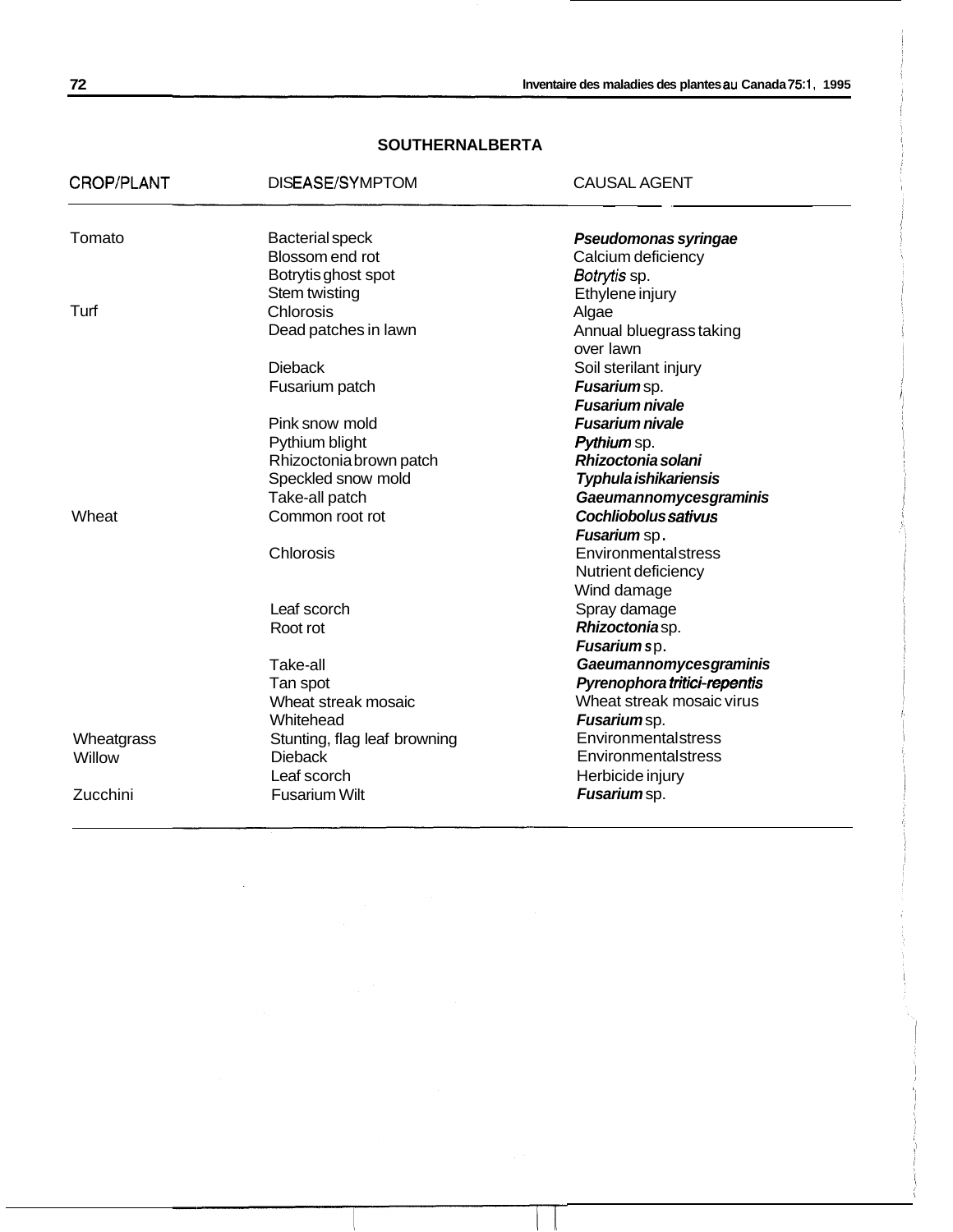$\frac{d}{dt}$ 

# **SOUTH CENTRAL ALBERTA**

| CROP/PLANT            | DISEASE/SYMPTOM                 | <b>CAUSAL AGENT</b>               |
|-----------------------|---------------------------------|-----------------------------------|
| <b>African Violet</b> | Crown dieback                   | <b>Environmental stress</b>       |
|                       | Leaf lesions                    | Sunscald                          |
| Apple                 | Apple scab                      | Venturia inaequalis               |
|                       | Fireblight                      | Erwinia amylovora                 |
|                       | Leaf drop                       | <b>Environmental stress</b>       |
| Ash                   | Cracking of trunk               | Frost crack                       |
|                       | Fireblight                      | Erwinia amylovora                 |
| Aspen                 | Aspen leaf and twig blight      | <b>Venturiamacularis</b>          |
|                       | Chlorosis                       | Iron deficiency                   |
|                       | Hypoxylon canker                | <b>Hypoxylon mammatum</b>         |
|                       | Weeping trunk                   | Sunscald                          |
| <b>Barley</b>         | Net blotch                      | Pyrenophora teres                 |
| <b>Bluegrass</b>      | Silvertop                       | Fusariumsp.                       |
| Cactus                | Fusarium stem rot               | <b>Fusarium oxysporum</b>         |
| Canola                | Alternaria black spot           | Alternaria brassicae              |
|                       | <b>Blackleg</b>                 | Leptosphaeria maculans            |
| Caragana              | Rapid decline/girdling          | <b>Environmental stress</b>       |
|                       |                                 | High soil salts                   |
| Chrysanthemum         | Botrytis blight                 | Sotrytis cinerea                  |
|                       | Crown rot                       | Rhizoctonia solani                |
|                       | Gray mold                       | Botrytis cinerea                  |
|                       | Leaf scorch                     | <b>Environmental stress</b>       |
|                       | Leaf spotting, wilt             | Chemical damage                   |
|                       | Rhizoctonia root rot            | Rhizoctonia solani                |
|                       | Stem dieback                    | Botrytis sp.                      |
| Clematis              | Stem canker                     | Fusariumsp.                       |
|                       |                                 | Rhizoctonia solani                |
| Cucumber              | Chlorosis and stunting          | Possible virus problem            |
|                       | Fruit and leaf lesions, wilt    | Cladosporium cucumerinum          |
|                       |                                 | Verticillium albo-atrum           |
|                       | Marginal leaf necrosis          | Potassium deficiency              |
|                       | Wilt                            | Low temperature injury            |
| Dogwood               | Cytospora canker                | Cytosporasp.                      |
|                       | Pseudomonas twig blight         | fseudomonas syringae pv. syringae |
| Dracena               | Leaf scorch                     | Environmental stress              |
| Elm                   | Wilt                            | Dothiorella ulmi                  |
| Geranium              | Flower distortion, leaf dieback | <b>Environmental stress</b>       |
|                       |                                 | Nutrient deficiency               |
| Hops                  | Root dieback                    | <b>Environmental stress</b>       |
|                       | Stem constriction               | High soil salts                   |
| Impatiens             | Leaf spotting                   | Symptomatic for                   |
|                       |                                 | impatiens necrotic spot virus     |
| lvy                   | Vein collapse, oedema           | High soil salts                   |
|                       |                                 | (cont'd.)                         |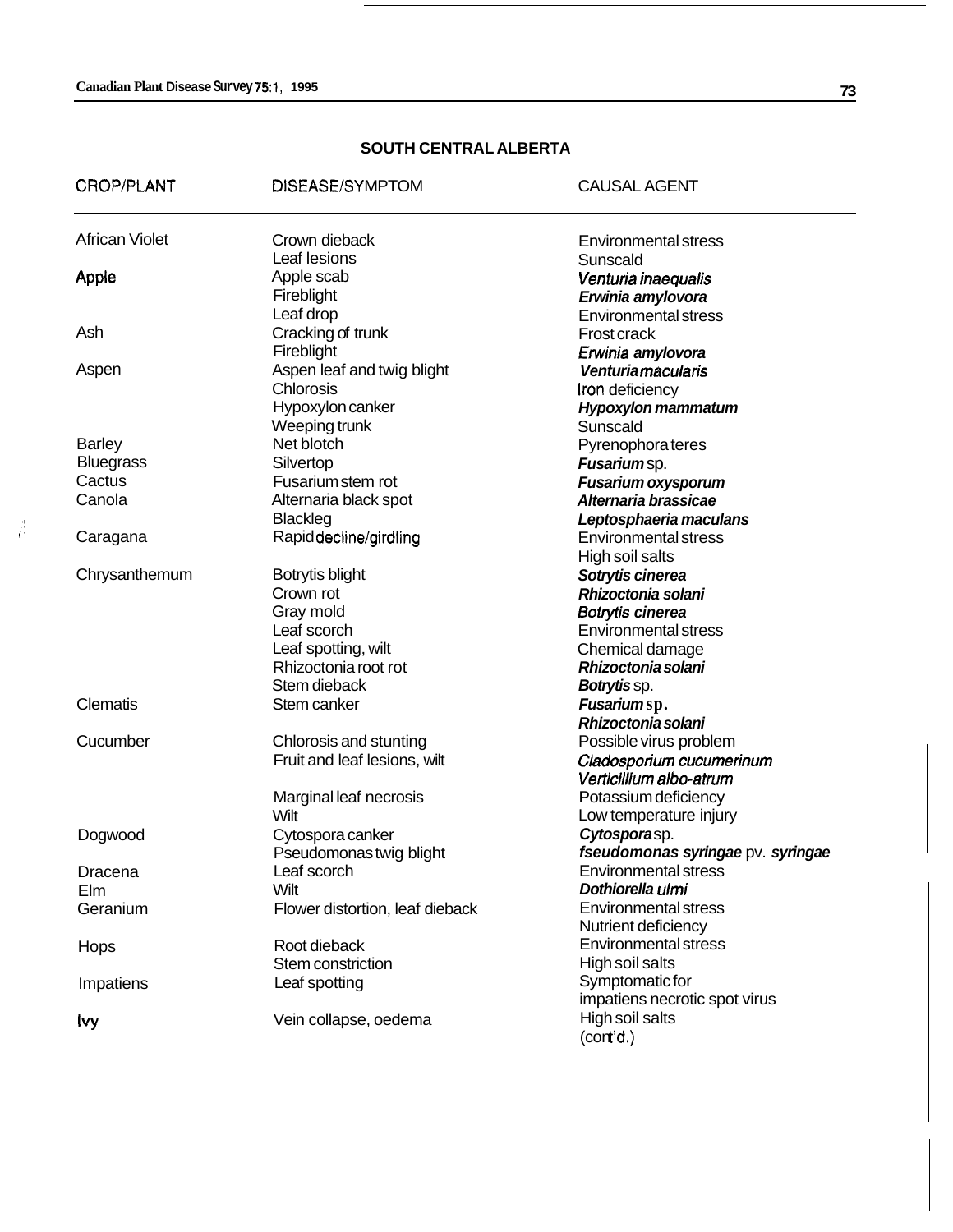# **SOUTH CENTRAL ALBERTA**

| <b>CROP/PLANT</b> | DISEASE/SYMPTOM                     | <b>CAUSAL AGENT</b>                                 |               |
|-------------------|-------------------------------------|-----------------------------------------------------|---------------|
| Lilac             | Leaf scorch                         | Pseudomonas syringae                                |               |
| Lily              | Stunting                            | Carlavirus                                          |               |
|                   | and chlorosis at top of plant       |                                                     |               |
| Oats              | Gray speck<br>Root rot              | Manganese deficiency<br>Fusarium sp.                |               |
|                   |                                     | Pythiumsp.                                          |               |
| Palm              | Leaf spotting                       | <b>Environmental stress</b>                         |               |
| Pea               | Downy mildew                        | Peronospora viciae                                  |               |
| Petunia           | Purpling, chlorosis,                | Cold temperature injury                             |               |
|                   | stunting, necrosis                  |                                                     |               |
| Poplar            | Leaf distortion, petiole bending    | Dicamba injury                                      |               |
|                   | Marssonina leaf spot                | Marssonina populi                                   |               |
|                   | Poplar leaf and twig blight         | Venturia macularis                                  |               |
| Potato            | Blackleg                            | Erwinia carotovora pv. atroseptica                  |               |
|                   | Early blight                        | Alternaria solani                                   |               |
|                   | Soft rot                            | Erwinia carotovora                                  | ţ.            |
| Rhubarb           | Bacterial soft rot                  | Erwinia rhapontici<br>Possible chemical             |               |
| Spruce            | Chlorosis                           |                                                     |               |
|                   | Cytospora canker                    | damage<br>Cytospora kunzei                          |               |
|                   | Decline                             | Overwatering                                        |               |
|                   | Root rot                            | Fusarium sp.                                        |               |
|                   | Spruce needle rust                  | Chrysomyxa ledicola                                 |               |
| Strawberry        | Berry rot                           | Botrytis sp.                                        |               |
|                   |                                     | <b>Penicilliumsp.<br/>Plasmopara halstedii</b>      | ¥             |
| Sunflower         | Downy mildew                        |                                                     | $\mathbf{I}$  |
| Timothy           | Marginal leaf necrosis              | <b>Environmental stress</b>                         | $\frac{1}{3}$ |
| Tomato            | Cladosporium leaf mold              | Cladosporiumfulvum                                  |               |
|                   | Fusarium wilt                       | Fusarium oxysporumf.sp. lycopersi                   | Ł             |
|                   | Leaf scorch                         | High soil salts<br>Pseudomonassp.                   |               |
|                   | Pith necrosis                       |                                                     | ŧ             |
| Turf              | Fusarium patch                      | Fusarium sp.                                        | $\prime$      |
|                   | Melting out                         | Drechslera poae                                     |               |
|                   | Pythium blight<br>Rhizoctonia patch | <b>Pythium</b> sp.<br><b><i>Rhizoctonia</i> sp.</b> |               |
|                   | Spring dieback                      | Freezing injury                                     |               |
|                   | Summer patch                        | <b>Magnaporthe poae</b>                             |               |
|                   | Superficial fairy ring              | Various basidiomycetes                              |               |
| Wheat             | Chlorosis                           | Environmental stress                                |               |
|                   | and browning of upper leaves        |                                                     |               |
|                   |                                     |                                                     |               |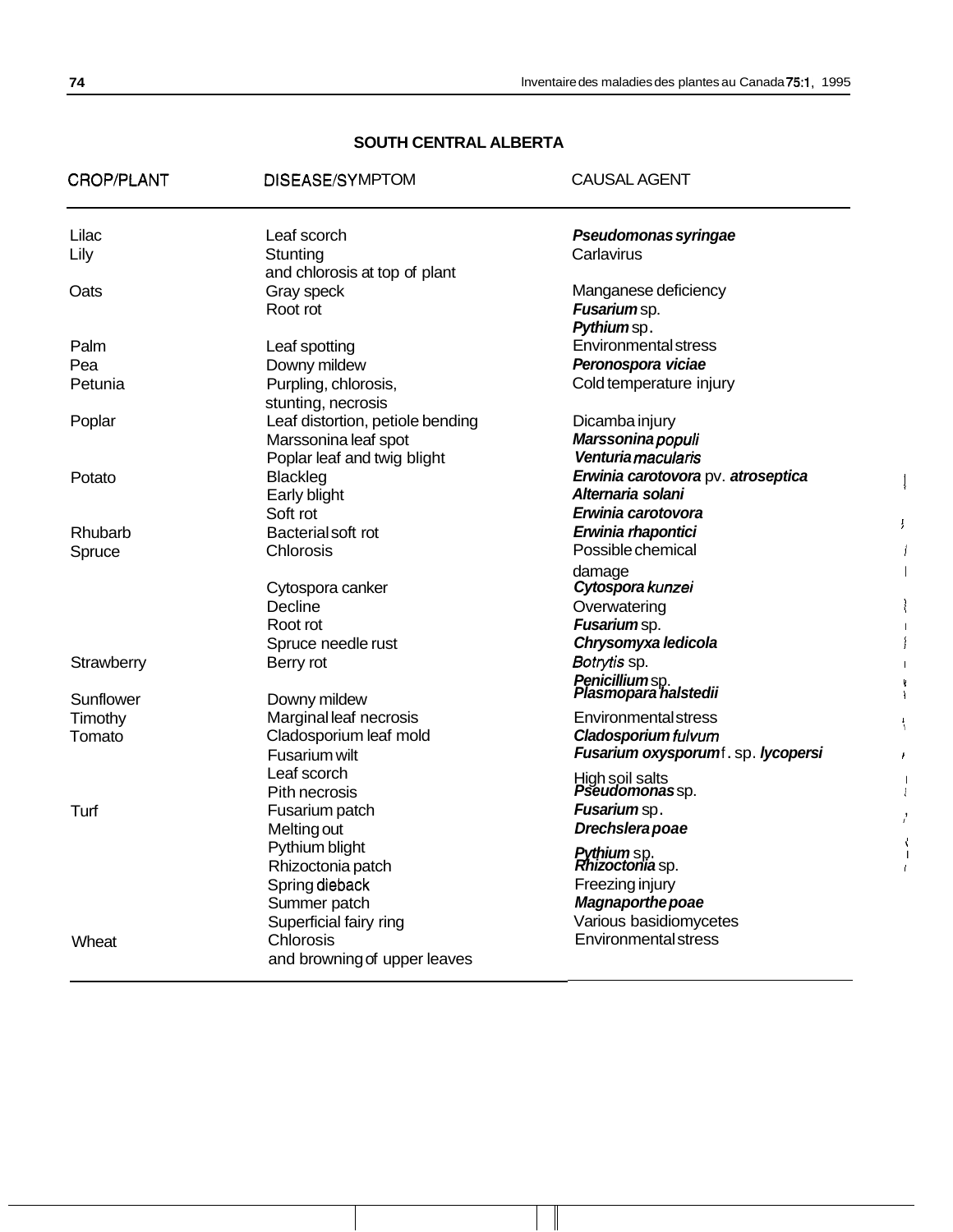# **NORTH CENTRAL ALBERTA**

| CROP/PLANT    | DISEASE/SYMPTOM                    | <b>CAUSAL AGENT</b>           |
|---------------|------------------------------------|-------------------------------|
| Canola        | Twisting, chlorosis, stunting      | Cold temperature stress       |
| Chrysanthemum | Root rot                           | Fusariumsp.                   |
|               |                                    | Rhizoctonia solani            |
|               |                                    | Rhizoctonia sp.               |
| Elm           | Leaf scorch                        | <b>Environmental injury</b>   |
|               |                                    | Herbicide damage              |
| Freesia       | Leaf scorch                        | <b>Environmental stress</b>   |
| Ginseng       | Alternaria leaf blight             | Alternaria panax              |
| Pea           | Foot rot                           | Mycosphaerella pinodes        |
|               | Mycosphaerellablight               | Ascochyta pinodella           |
|               | Root rot                           | Fusarium solani               |
| Pine          | Lophodermella needle cast          | Lophodermellasp.              |
|               | Needle loss                        | Autumn needle shed            |
| Poinsettia    | Root and stem rot                  | Pythium sp.                   |
|               |                                    | Rhizoctoniasp.                |
| Poplar        | Poplar leaf and twig blight        | Venturia macularis            |
| Potato        | Leaf damage                        | Herbicide damage              |
|               | Leaf spot                          | <b>Magnesium deficiency</b>   |
| Primula       | Leaf spot                          | Impatiens necrotic spot virus |
| Saskatoon     | Saskatoon-juniper rust             | Gymnosporangium sp.           |
| Spruce        | Needle loss                        | Autumn needle shed            |
|               |                                    | Drought stress                |
| Tomato        | Leaf twisting, distortion, cupping | Chemical injury               |
|               | Necrotic leaf spots                | Manganese deficiency          |
| Turf          | <b>Dieback</b>                     | Algae                         |
|               |                                    | Fusarium sp.                  |
|               |                                    | Pythuim sp.                   |
|               |                                    | Rhizoctonia sp.               |
|               | <b>Fusarium patch</b>              | <b>Fusarium</b> sp.           |
|               | Pythium blight                     | Pythiumsp.                    |
|               |                                    |                               |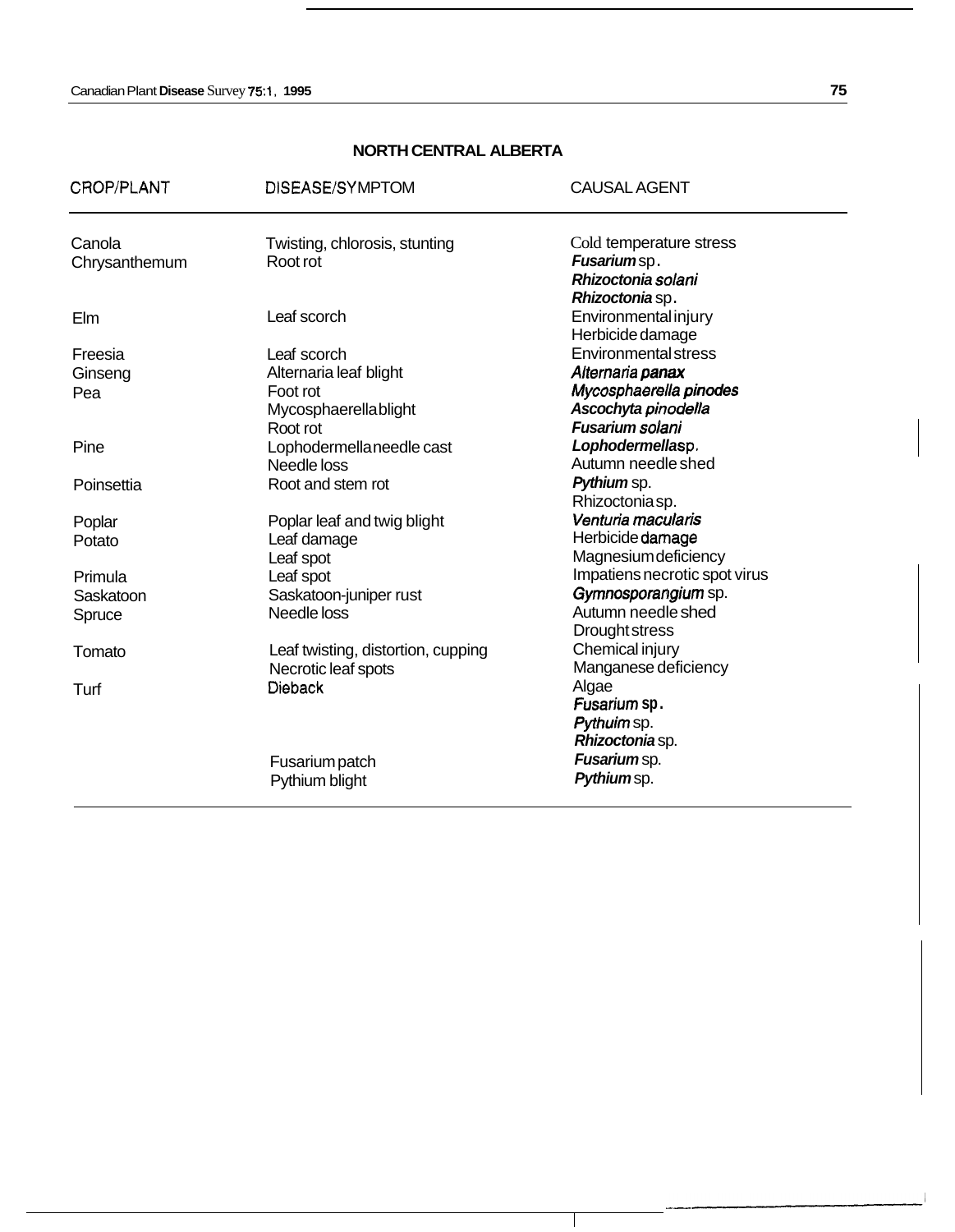# **NORTH EAST ALBERTA**

| CROP/PLANT        | DISEASE/SYMPTOM             | <b>CAUSAL AGENT</b>           |
|-------------------|-----------------------------|-------------------------------|
| Apple             | Fireblight                  | Erwinia amylovora             |
| Begonia           | Leaf spotting, wilt         | Impatiens necrotic spot virus |
|                   | Root rot                    | Not specified                 |
| Canola            | <b>Blackleg</b>             | Leptosphaeria maculans        |
| Maple             | Twig blight                 | Stigmina negundinis           |
| Pea               | Herbicide damage symptoms   | Picloram damage               |
|                   | Root rot                    | Rhizoctonia solani            |
| Raspberry         | Cane blight                 | Leptosphaeria coniothyrium    |
|                   | Crown and cane gall         | Agrobacterium radiobacter     |
|                   | Fireblight                  | Erwinia amylovora             |
|                   | Gray mold                   | <b>Botrytis cinerea</b>       |
| Saskatoon         | Entomosporium leaf spot     | Entomosporium mespili         |
| Spruce            | Needle drop                 | <b>Environmental stress</b>   |
|                   |                             | Drought stress                |
| Turf              | Fusarium patch              | Fusariumsp.                   |
|                   | Pink snow mold              | Microdochium nivale           |
|                   | Take-all                    | Gaeumannomycesgraminis        |
| Wheat             | Chlorosis                   | Herbicide damage              |
|                   | Nitrogen deficiency         |                               |
| Willow            | <b>Dieback</b>              | Environmental stress          |
|                   | <b>NORTH WEST ALBERTA</b>   |                               |
| CROP/PLANT        | DISEASE/SYMPTOM             | <b>CAUSAL AGENT</b>           |
| Alfalfa           | Downy mildew                | Peronospora trifoliorum       |
| Aspen (seedlings) | Aspen leaf and shoot blight | Venturia macularis            |
|                   | Cytospora canker            | Cytosporasp.                  |
|                   | Marssonina leaf spot        | Marssoninasp.                 |
| Turf              | Pythium blight              | Pythium sp.                   |
|                   | <b>PEACE RIVER REGION</b>   |                               |
| <b>CROP/PLANT</b> | DISEASE/SYMPTOM             | <b>CAUSAL AGENT</b>           |
|                   |                             |                               |
| Canola            | Root rot                    | Rhizoctonia solani            |
|                   |                             | Fusariumsp.                   |
|                   | <b>Blackleg</b>             | Leptosphaeria maculans        |
| Pea               | Root rot                    | Rhizoctonia solani            |
|                   |                             | Fusariumsp.                   |
| Pine (Ponderosa)  | Needles dropping,           | Transportation/               |
|                   | chlorotic, stunted          | transplant stress             |
| Spruce            | Twisting, browning          | Herbicide injury              |
|                   |                             |                               |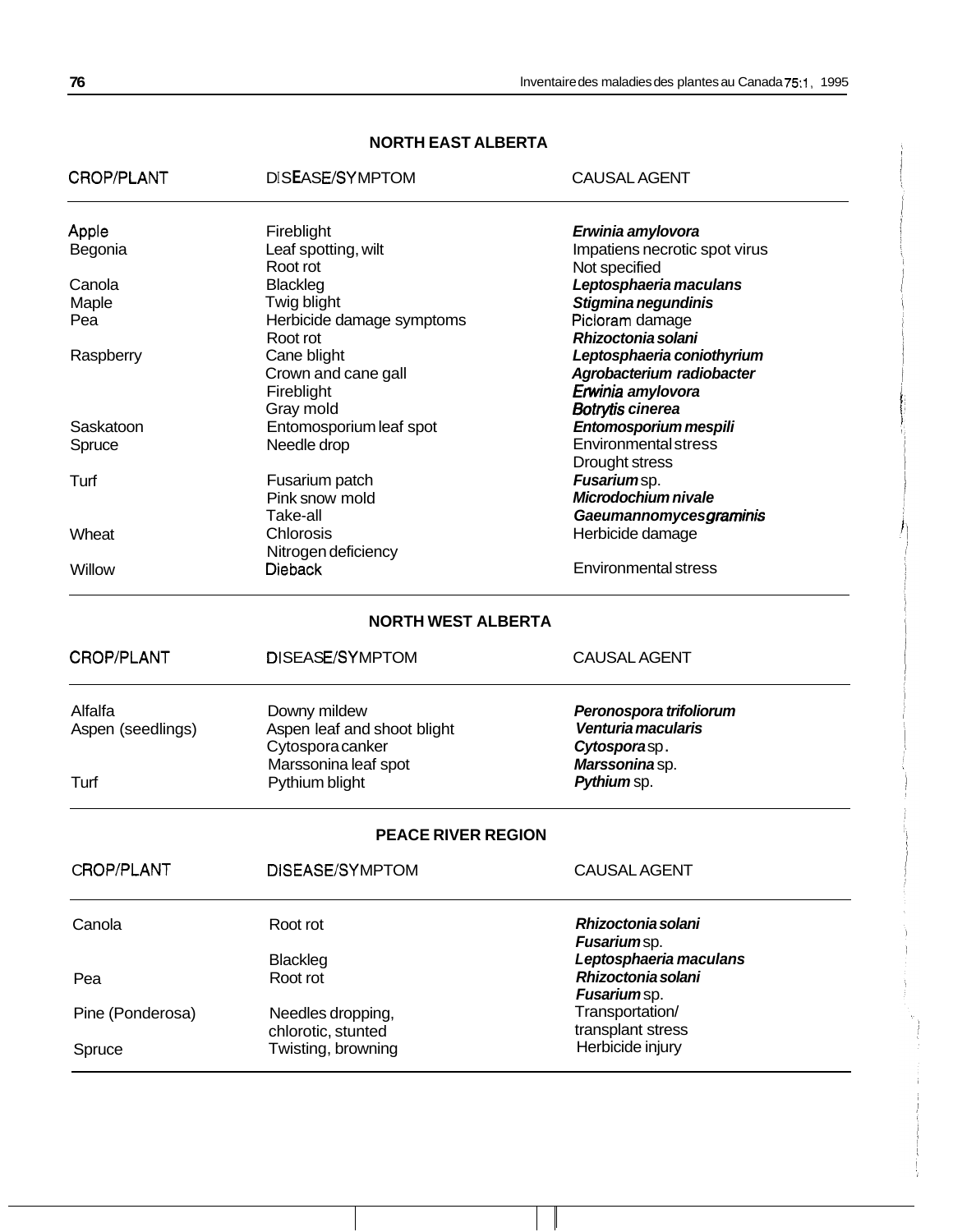**CROP:** Forage Legumes, Alfalfa - Diagnostic Laboratory Report

**LOCATION:** Manitoba

#### **NAME AND AGENCY:**

**R.G.** Platford Manitoba Agriculture, Crop Diagnostic Centre 201 - **545** University Crescent, Winnipeg, Manitoba R3T 5S6

#### TITLE: DISEASES DIAGNOSED ON ALFALFA SAMPLES SUBMITTED TO THE MANITOBA AGRICULTURE **CROP DIAGNOSTIC CENTRE IN 1994**

**METHODS:** The Manitoba Agriculture Crop Diagnostic Centre (CDC) provides diagnoses and control recommendations for disease problems of agricultural crops and ornamentals. Samples are submitted to the CDC by Manitoba Agriculture extension staff, farmers, agri-business and the general public. Diagnosis is based on visual examination for symptoms and culturing onto artificial media.

**RESULTS:** The CDC received a total of 26 alfalfa samples for disease analysis. Results are summarized in Table 1. The most common problem affecting alfalfa was black stem. Wet weather in June and July resulted in a high incidence of leaf spot diseases. The lack of snow cover in the fall of **1993** and **cold** temperatures before permanent snow cover occurred resulted in a higher than normal amount of winter injury in the Eastern and lnterlake areas. One sample of alfalfa submitted from southeastern Manitoba was found to be affected by rust which has only once been previously reported on alfalfa in Manitoba, (Platford **1992).** 

#### **REFERENCES:**

Platford, **R.G. 1992.** Diseases diagnosed on alfalfa samples submitted to the Manitoba Agriculture Plant Pathology Laboratory in **1991.** Can. Plant Dis. **Sutv. 72:37.** 

**TABLE 1.** Summary of diseases diagnosed on alfalfa samples submitted to the Manitoba Agriculture Crop Diagnostic Centre in **1994.** 

| <b>DISEASE</b>                                                                                                                  | <b>SCIENTIFIC NAME</b>                                                                                                                         | <b>NUMBER OF SAMPLES</b> |
|---------------------------------------------------------------------------------------------------------------------------------|------------------------------------------------------------------------------------------------------------------------------------------------|--------------------------|
| <b>Black stem</b><br>Common leaf spot<br>Leptosphaerulina leaf spot<br>Rust<br>Root rot<br>Physiological<br>Nutrient deficiency | Phoma <i>medicaginis</i><br>Pseudopeziza medicaginis<br>Leptosphaerulina sp.<br>Uromyces striatus<br>Fusarium sp.<br>winter injury, white spot | 8<br>2<br>4<br>3         |

i i i

i I I

I I I I I I

I I

I

 $\mathbf I$ I

> I I i

I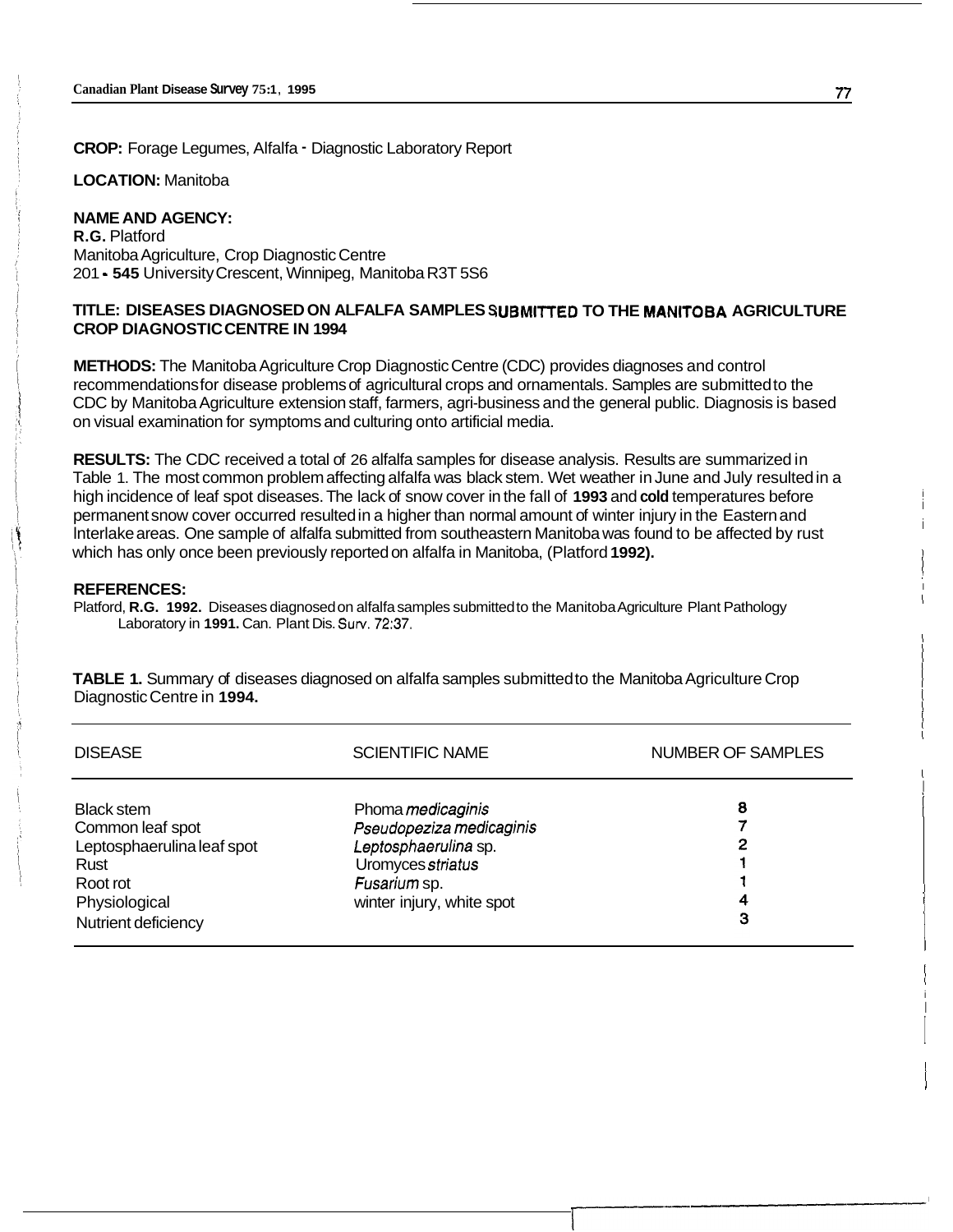**CROP:** Cereals - Diagnostic Laboratory Report

**LOCATION:** Manitoba

# **NAME AND AGENCY:**

R.G. Platford Manitoba Agriculture, Crop Diagnostic Centre 201 - 545 University Crescent, Winnipeg, Manitoba R3T 5S6

#### **TITLE: DISEASES DIAGNOSED ON CEREAL CROP SAMPLES SUBMllTED TO THE MANITOBA AGRICULTURE CROP DIAGNOSTIC CENTRE IN 1994**

**METHODS:** The Manitoba Agriculture Crop Diagnostic Centre (CDC) provides diagnoses and control recommendations for disease problems of agricultural crops and ornamentals. Samples are submitted to the CDC by Manitoba Agriculture extension staff, farmers, agri-business and the general public. Diagnosis is based on visual examination for symptoms and culturing onto artificial media.

**RESULTS:** Results of cereal crop submissions are shown in Tables 1 to 3. The major disease problems seen on wheat in 1994 were Septoria blotch which caused crop losses, primarily in the northwest region and Fusarium head blight which was severe in the southern Red River Valley, but did not have as detrimental effect on quality as in 1993. Net blotch was the major disease problem detected in barley. There was a moderate incidence of Fusarium head blight in the southern Red River Valley area. Flame chlorosis was detected in a few fields in the northwest region. The most serious disease problem affecting oats in 1994 was crown rust. Generally oat yields were good in Southern Manitoba, and disease **loss** (except in late planted fields) was low to moderate.

**TABLE 1.** Summary of diseases diagnosed on wheat samples submitted to the Manitoba Agriculture Crop Diagnostic Centre in 1994.

| <b>DISEASE</b>              | <b>SCIENTIFIC NAME</b>              | NUMBER OF SAMPLES |
|-----------------------------|-------------------------------------|-------------------|
| Septoria                    | Septoria spp.                       | 38                |
| Head blight                 | <b>Fusarium graminearum</b>         | 9                 |
| Common root rot             | Fusariumspp., Cochliobolus sativus  | 11                |
| Barley yellow dwarf         | Barley yellow dwarf virus           | 5                 |
| Tan spot                    | Pyrenophora tritici-repentis        | 3                 |
| Take all root rot           | Gaeumannomycesgraminis var. tritici | 2                 |
| Ergot                       | Claviceps purpurea                  |                   |
| Glume blotch                | Septoria spp.                       |                   |
| Leaf rust                   | Puccinia recondita                  |                   |
| Loose smut                  | Ustilago tritici                    |                   |
| Seedling blight             | Fusariumspp., Cochliobolus sativus  |                   |
| <b>Environmental stress</b> |                                     | 19                |
| Herbicide injury            |                                     | 12                |

### TOTAL 114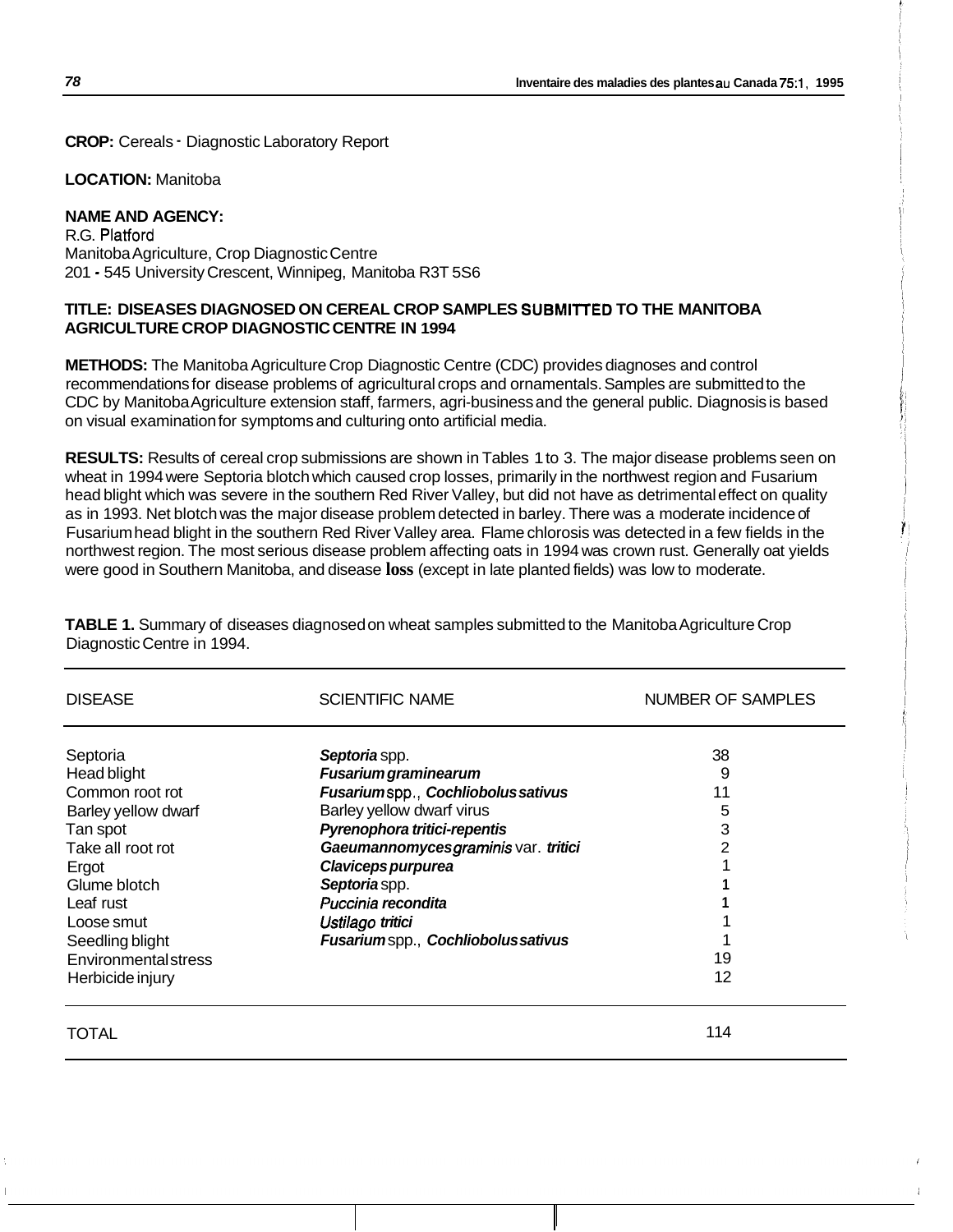**TABLE 2.** Summary of diseases diagnosed on barley samples submitted to the Manitoba Agriculture Crop Diagnostic Centre in 1994.

| <b>DISEASE</b>              | <b>SCIENTIFIC NAME</b>                    | <b>NUMBER OF SAMPLES</b> |
|-----------------------------|-------------------------------------------|--------------------------|
| Barley yellow dwarf         | Barley yellow dwarf virus                 | 26                       |
| Net botch                   | <b>Pyrenophora teres</b>                  | 14                       |
| Common root rot             | Fusarium spp., Cochliobolussativus        | 8                        |
| Loose smut                  | Ustilago nuda                             |                          |
| Fusarium head blight        | <b>Fusarium graminearum</b>               | 2                        |
| Septoria                    | Septoria spp.                             |                          |
| Spot blotch                 | Cochliobolussativus                       |                          |
| Flame chlorosis             | Flame chlorosis virus like agent          |                          |
| Scald                       | <b>Rhynchosporiumsecalis</b>              |                          |
| <b>Environmental stress</b> | Frost, deep seeding, nutrient deficiency, |                          |
|                             | excess water                              | 4                        |
| TOTAL                       |                                           | 63                       |

**TABLE 3.** Summary **of** diseases diagnosed on oat samples submitted to the Manitoba Agriculture Crop Diagnostic Centre in 1994.

| <b>DISEASE</b>              | <b>SCIENTIFIC NAME</b>      | <b>NUMBER OF SAMPLES</b> |
|-----------------------------|-----------------------------|--------------------------|
| Barley yellow dwarf         | Barley yellow dwarf virus   | 5                        |
| Crown rust                  | Puccinia coronata           |                          |
| Fusarium head blight        | <b>Fusarium graminearum</b> |                          |
| <b>Bacterial blight</b>     | Pseudomonas syringae        |                          |
| Ergot                       | Claviceps purpurea          |                          |
| Septoria leaf blotch        | Septoria spp.               |                          |
| <b>Environmental stress</b> | <b>Blast</b>                |                          |
| TOTAL                       |                             | 13                       |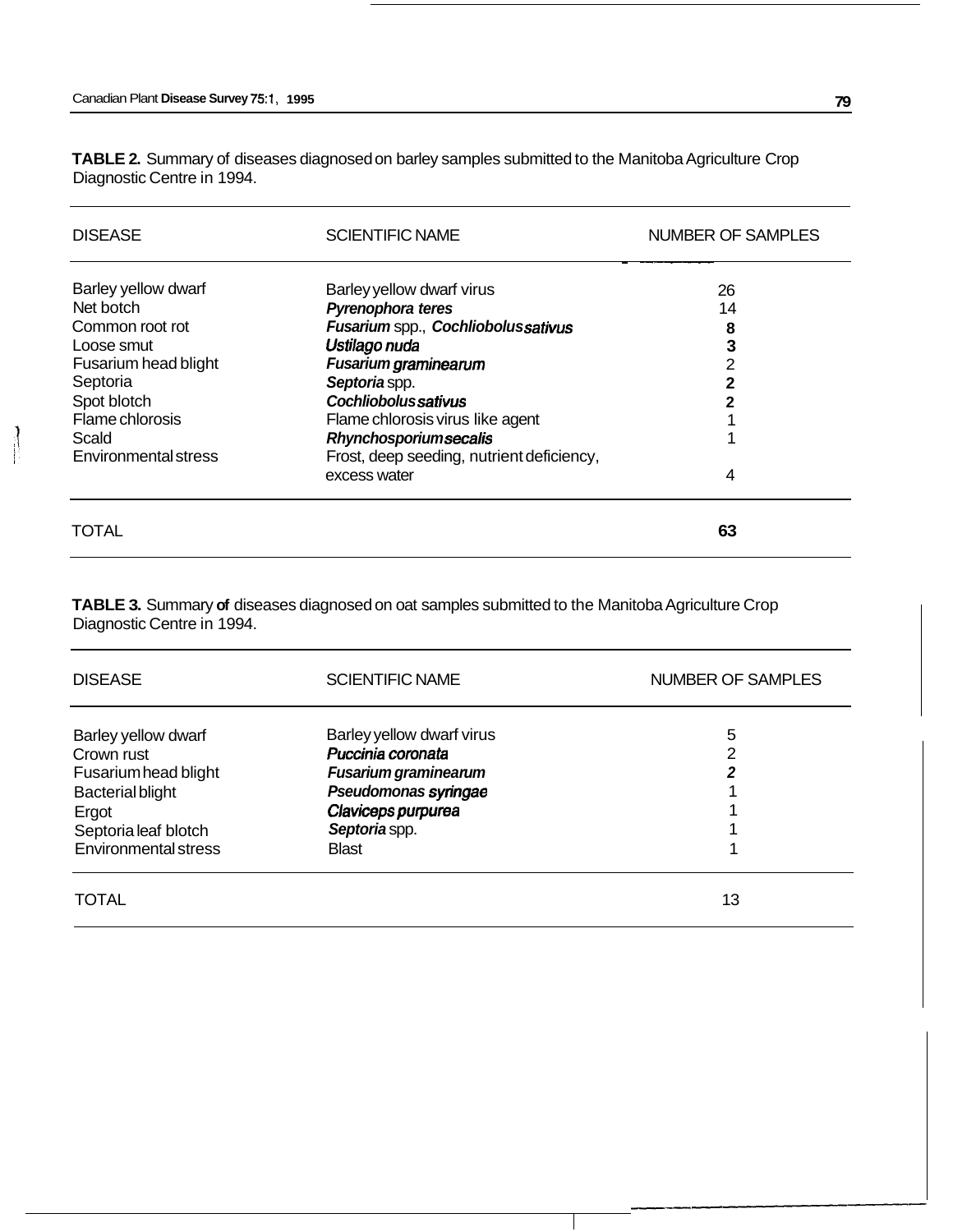**CROP:** Oilseeds and Special Crops, Canola - Diagnostic Laboratory Report

#### **LOCATION:** Manitoba

#### **NAME AND AGENCY:**

R.G. Platford Manitoba Agriculture, Crop Diagnostic Centre 201 - 545 University Crescent, Winnipeg, Manitoba R3T 5S6

#### **TITLE: DISEASES DIAGNOSED ON CANOLA SAMPLES SUBMITTED TO THE MANITOBA-AGRICULTURE CROP DIAGNOSTIC CENTRE IN 1994**

**METHODS:** The Manitoba Agriculture Crop Diagnostic Centre (CDC) provides diagnoses and control recommendations for disease problems of agricultural crops and ornamentals. Samples are submitted by Manitoba Agriculture extension staff, farmers, agri-business and the general public. Diagnosis is based on visual examination for symptoms and culturing onto artificial media.

**RESULTS:** The CDC received a total of 246 canola samples for disease analysis. Results are summarized in Table 1. Weather conditions were very favourable for Alternaria black spot. Black spot was present at higher than normal levels for both Argentine and Polish type canola throughout southern Manitoba and caused premature pod ripening and shattering. Blackleg was present in most fields in the southwest and northwest regions south of Swan River and in occasional fields throughout the rest of the areas where canola was grown. It initially appeared in early July that sclerotinia would be a major problem but a major epidemic did not develop. A higher than normal amount of spraying of fields with benomyl occurred which prevented high losses in areas of the central and northwest regions. The downy mildew detected on canola was all from leaf samples submitted during June, following a period of wet weather.

| <b>DISEASE</b>            | <b>SCIENTIFIC NAME</b>            | NUMBER OF SAMPLES |
|---------------------------|-----------------------------------|-------------------|
| <b>Blackspot</b>          | Alternaria sp.                    | 53                |
| Downy mildew              | Peronosporaparasitica             | 20                |
| Root rot, seedling blight | Rhizoctonia solani, Fusarium spp. | 11                |
| Sclerotinia               | Sclerotinia sclerotiorum          | 10                |
| Blackleg                  | Leptosphaeria maculans            | 9                 |
| Aster yellows             |                                   | 4                 |
| Staghead                  | Albugo candida                    | 2                 |
| Herbicide injury          |                                   | 88                |
| Nutrient deficiency       | Sulphur deficiency                | 35                |
| Environmentalstress       | Excess moisture, frost            | 14                |

**TABLE 1.** Summary **of** diseases diagnosed on canola samples submitted to the Manitoba Agriculture Crop Diagnostic Centre in 1994.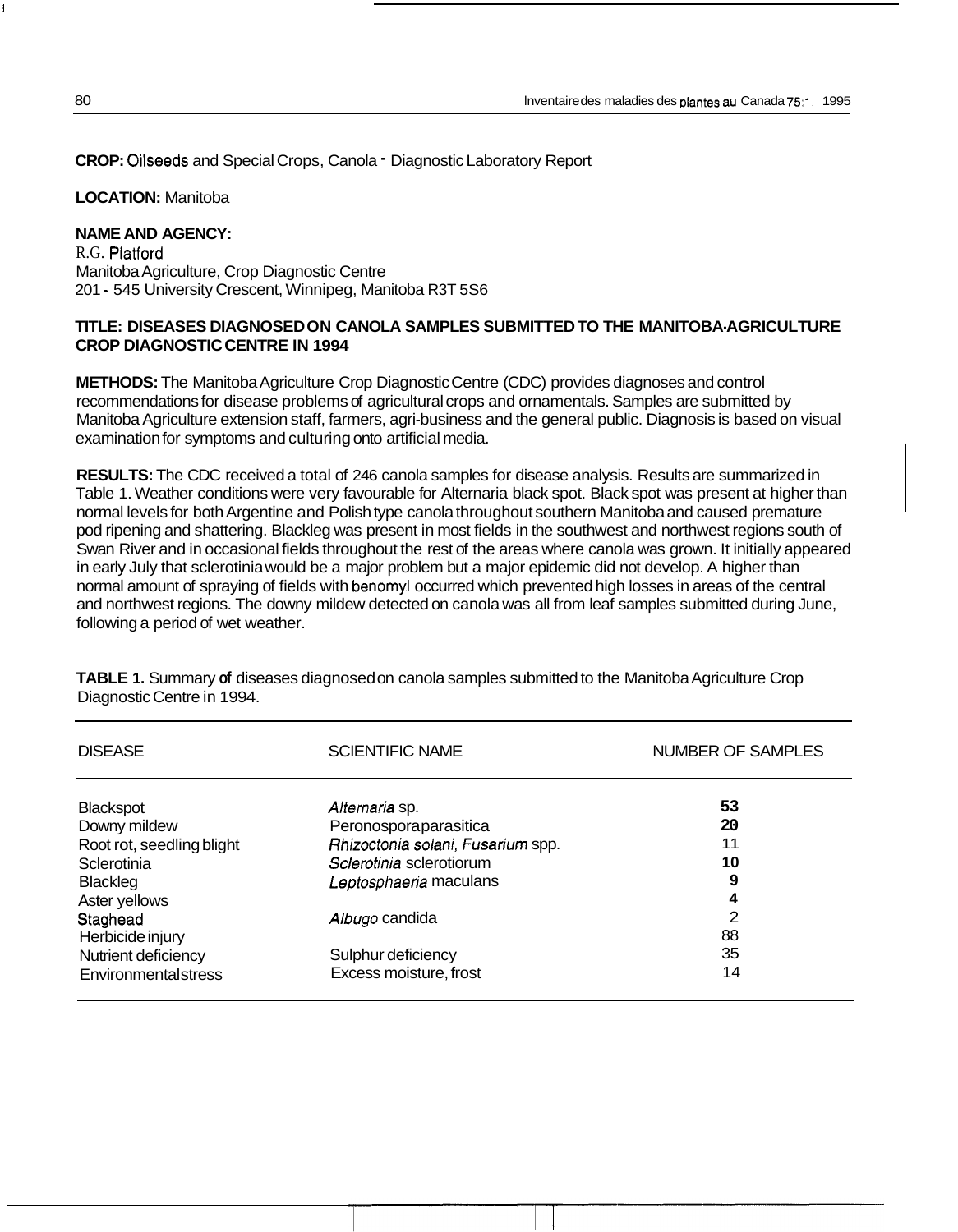**CROP:** Oilseeds and Special Crops, Lentil - Diagnostic Laboratory Report

**LOCATION:** Manitoba

### **NAME AND AGENCY:**

R.G. Platford Manitoba Agriculture, Crop Diagnostic Centre 201 - 545 University Crescent, Winnipeg, Manitoba R3T *5S6* 

#### **TITLE: DISEASES DIAGNOSED ON LENTIL SAMPLES SUBMITTED TO THE MANITOBA AGRICULTURE CROP DIAGNOSTIC CENTRE IN 1994**

**J** -\_I-

**METHODS:** The Manitoba Agriculture Crop Diagnostic Centre (CDC) provides diagnoses and control recommendations for disease problems of agricultural crops and ornamentals. Samples are submitted to the CDC by Manitoba Agriculture extension staff, farmers, agri-business and the general public. Diagnosis **is** based on visual examination for symptoms and culturing onto artificial media.

**RESULTS:** Results are summarized in Table 1. The major diseases detected were anthracnose and ascochyta, which were widepsread and caused losses up to 50% in some fields in the central region.

| <b>DISEASE</b>                             | <b>SCIENTIFIC NAME</b>                             | <b>NUMBER OF SAMPLES</b> |
|--------------------------------------------|----------------------------------------------------|--------------------------|
| Root rot, seedling blight<br>Ascochyta     | Fusarium spp.<br>Ascochyta fabaet.sp. lentis       | 23<br>14                 |
| Anthracnose<br>White mold                  | Colletotrichumtruncatum<br>Sclerotiniasclerotiorum | 9<br>4                   |
| Botrytis blight<br>Herbicide injury        | Botrytis cinerea                                   | າ<br>6                   |
| Environmentalstress<br>Nutrient deficiency | Deep seeding, excess moisture                      | 4<br>3                   |

**TABLE 1.** Summary of diseases diagnosed on lentil samples submitted to the CDC in 1994.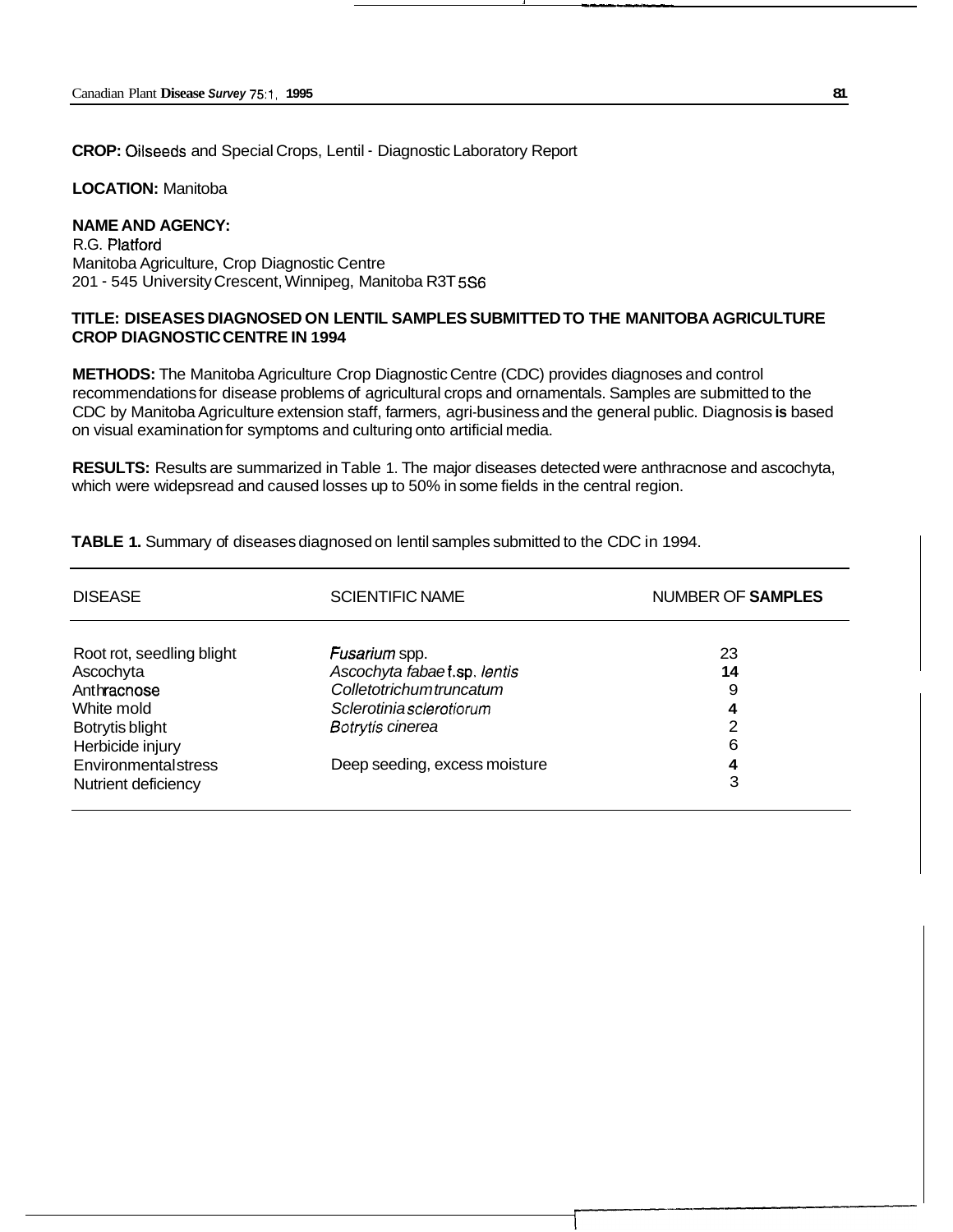...

**CROP:** Vegetables, Potatoes - Diagnostic Laboratory Report

**LOCATION:** Manitoba

### **NAME AND AGENCY:**

R.G. Platford Manitoba Agriculture, Crop Diagnostic Centre 201 - **545** University Crescent, Winnipeg, Manitoba R3T **5S6** 

#### **TITLE: DISEASES DIAGNOSED ON POTATO CROP SAMPLES SUBMITTED TO THE MANITOBA AGRICULTURE CROP DIAGNOSTIC CENTRE**

**METHODS:** The Manitoba Agriculture Crop Diagnostic Centre (CDC) provides diagnoses and control recommendations for disease problems of agricultural crops and ornamentals. Samples are submitted to the CDC by Manitoba Agriculture extension staff, farmers, agri-business and the general public. Diagnosis is based on visual examination for symptoms and culturing onto artificial media.

**RESULTS:** The CDC received a total of **56** samples of potatoes for disease analysis. Results are summarized in Table 1. The major disease concern in potatoes in 1994 was late blight. An intensive survey and reporting program was undertaken. Late blight infected fields were detected near Winkler, Carman, and Portage. Late blight field symptoms were less severe in **1994** because of a greater awareness of growers about threat of late blight and earlier and more frequent application of fungicides. Also weather conditions during August were not as favourable for late blight in 1994 compared to 1993. The A strain of late blight was detected in a potato leaf sample collected August 24 from a field south of Winkler and near the Manitoba - North Dakota border. The initial testing was done at the Agriculture and Agri-Food Canada, Central Plant Health Laboratory in Nepean, Ontario, and was confirmed at Agriculture and Agri-Food Canada, Charlottetown. This is the first report of the A<sub>2</sub> strain of late blight from Manitoba. The late blight strain had intermediate sensitivity to Ridomil fungicide. Moist weather in September, and the absence of frost, created conditions favourable for tuber infection. Several cases of severe tuber infestation were observed in the Portage la Prairie, and Winkler areas. Early blight was less severe than normal in **1994.** Several cases of bacterial soft rot were detected in table stock potatoes harvested in August. Bacterial soft rot, fusarium dry rot, and pink rot were found to be associated with late blight in causing storage deterioration in potatoes.

| <b>DISEASE</b>              | <b>SCIENTIFIC NAME</b>             | NUMBER OF SAMPLES |
|-----------------------------|------------------------------------|-------------------|
| Late blight                 | Phytophthora infestans             | 22                |
| Early blight                | Alternaria solani                  | 8                 |
| Fusarium root rot           | Fusariumspp.                       | 4                 |
| <b>Blackleg</b>             | Erwinia caratovoravar. atroseptica | 2                 |
| Bacterial soft rot          | Erwinia caratovoravar, caratovora  | 2                 |
| Gray mold                   | <b>Botrytis cinerea</b>            | 2                 |
| Pink rot                    | Phytophthora erythroseptica        | 5                 |
| Rhizoctonia canker          | Rhizoctonia solani                 | 2                 |
| Verticillium wilt           | Verticillium dahliae               |                   |
| Herbicide injury            |                                    | 4                 |
| <b>Environmental stress</b> | Excess water, black heart,         |                   |
|                             | frost damage to tubers             | 4                 |

**TABLE 1.** Summary of diseases diagnosed on potato samples submitted to the Manitoba Agriculture Crop Diagnostic Centre in 1994.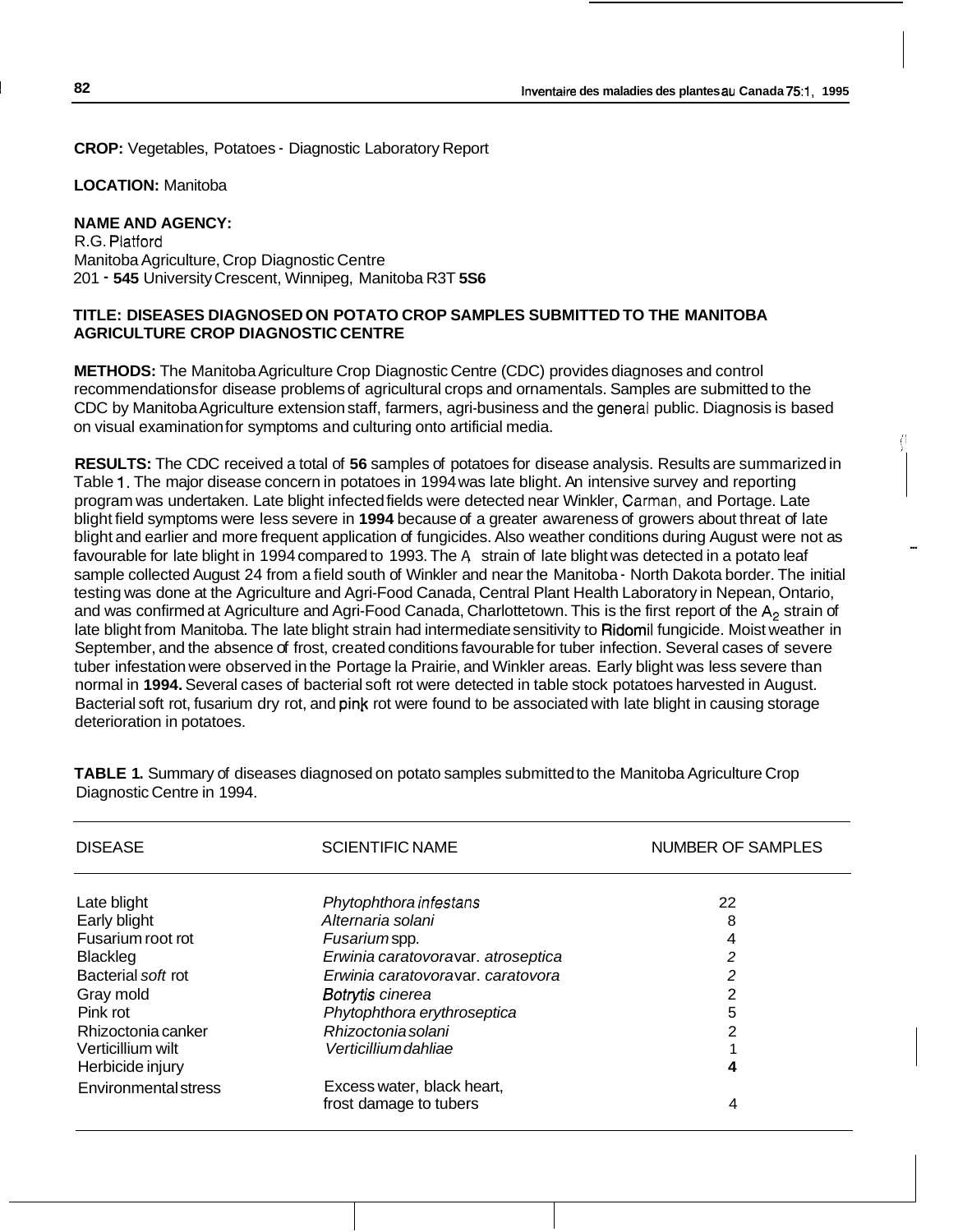**CROP:** Fruit Crops - Diagnostic Laboratory Report

#### **LOCATION:** Manitoba

#### **NAME AND AGENCY:**

R.G. Platford Manitoba Agriculture, Crop Diagnostic Centre 201 - 545 University Crescent, Winnipeg, Manitoba R3T 5S6

#### **TITLE: DISEASES DIAGNOSED ON FRUIT CROP SAMPLES SUBMITTED TO THE MANITOBA AGRICULTURE CROP DIAGNOSTIC CENTRE IN 1994**

**METHODS:** The Manitoba Agriculture Crop Diagnostic Centre (CDC) provides diagnoses and control recommendations for disease problems of agricultural crops and ornamentals. Samples are submitted **to** the CDC by Manitoba Agriculture extension staff, farmers, agri-business and the general public. Diagnosis is based on visual examination for symptoms and culturing onto artificial media.

**RESULTS:** Results of fruit crop submissions are shown in Tables 1 to *5.* 

Winter injury was the main problem affecting apples in 1994. There was **a** higher level af fireblight in **1994** than in 1993. One commercial nursery had a high incidence of nectria canker that appeared to be entering the trees at pruning wound sites. Root rot was the major problem detected in strawberries. High temperatures during the summer were favourable for the development of Fusarium root and crown rot. Dieback of saskatoons caused by Cytospora canker and leaf diseases caused by *Entomosporium mispili* and powdery mildew were the main disease problems diagnosed in saskatoons in Manitoba.

**TABLE 1.** Summary of diseases diagnosed on apple samples Submitted to the Manitoba Agriculture Crop Diagnostic Centre in 1994.

| <b>DISEASE</b>       | <b>SCIENTIFIC NAME</b> | <b>NUMBER OF SAMPLES</b> |
|----------------------|------------------------|--------------------------|
| Fireblight           | Erwinia amylovora      | 5                        |
| Canker               | Cytosporasp.           | 3                        |
| Canker               | Nectria cinnabarina    | 2                        |
| Scab                 | Venturiainaequalis     | $\overline{2}$           |
| Canker and leaf spot | Botryosphaeria obtusa  | 2                        |
| Environmentalstress  | Winter injury          | 10                       |
| Herbicide injury     |                        | 4                        |
| Nutrient deficiency  | Iron chlorosis         |                          |
| <b>TOTAL</b>         |                        | 29                       |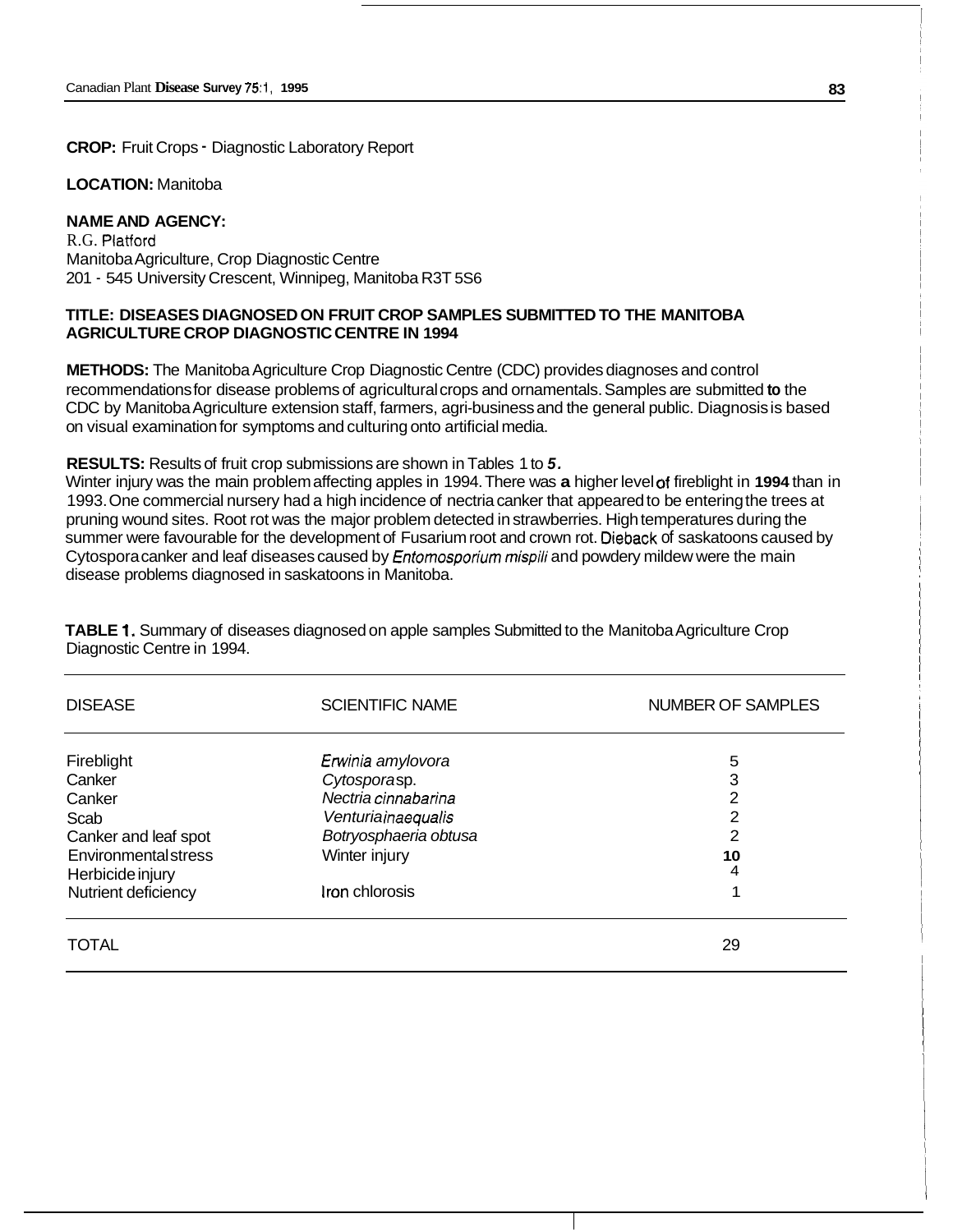Ą.

Ÿ.

**TABLE 2.** Summary of diseases diagnosed on strawberry samples submitted to the Manitoba Agriculture Crop Diagnostic Centre in 1994.

| <b>DISEASE</b>                                                              | <b>SCIENTIFIC NAME</b>                    | <b>NUMBER OF SAMPLES</b> |
|-----------------------------------------------------------------------------|-------------------------------------------|--------------------------|
| Crown rot, root rot<br>Leaf spot<br>Herbicide injury<br>Nutrient deficiency | Fusarium spp.<br>Mycosphaerella fragariae | 2                        |
| <b>TOTAL</b>                                                                |                                           | 11                       |

**TABLE 3.** Summary of diseases diagnosed on raspberry samples submitted to the Manitoba Agriculture Crop Diagnostic Centre in 1994.

| <b>DISEASE</b>                                                                                       | <b>SCIENTIFIC NAME</b>                                                                                                   | NUMBER OF SAMPLES |
|------------------------------------------------------------------------------------------------------|--------------------------------------------------------------------------------------------------------------------------|-------------------|
| Cane blight<br>Spur blight<br>Anthracnose<br>Powdery mildew<br>Verticillium wilt<br>Herbicide injury | Leptosphaeria coniothyrium<br>Didymella applanata<br><b>Elsinoe veneta</b><br>Sphaerotheca macularis<br>Verticillium sp. | 3<br>3            |
| <b>TOTAL</b>                                                                                         |                                                                                                                          | 10                |

**TABLE 4.** Summary **of** diseases diagnosed on saskatoon samples submitted to the Manitoba Agriculture Crop Diagnostic Centre in 1994.

| <b>DISEASE</b>                                                                            | <b>SCIENTIFIC NAME</b>                                                           | <b>NUMBER OF SAMPLES</b> |
|-------------------------------------------------------------------------------------------|----------------------------------------------------------------------------------|--------------------------|
| Cankers<br>Leaf spot<br>Powdery mildew<br>Rust<br>Herbicide injury<br>Environmentalstress | Cytosporaspp.<br>Entomosporiummespili<br>Podosphaera spp.<br>Gymnosporangium sp. | 3<br>З<br>3<br>2         |
| <b>TOTAL</b>                                                                              |                                                                                  | 19                       |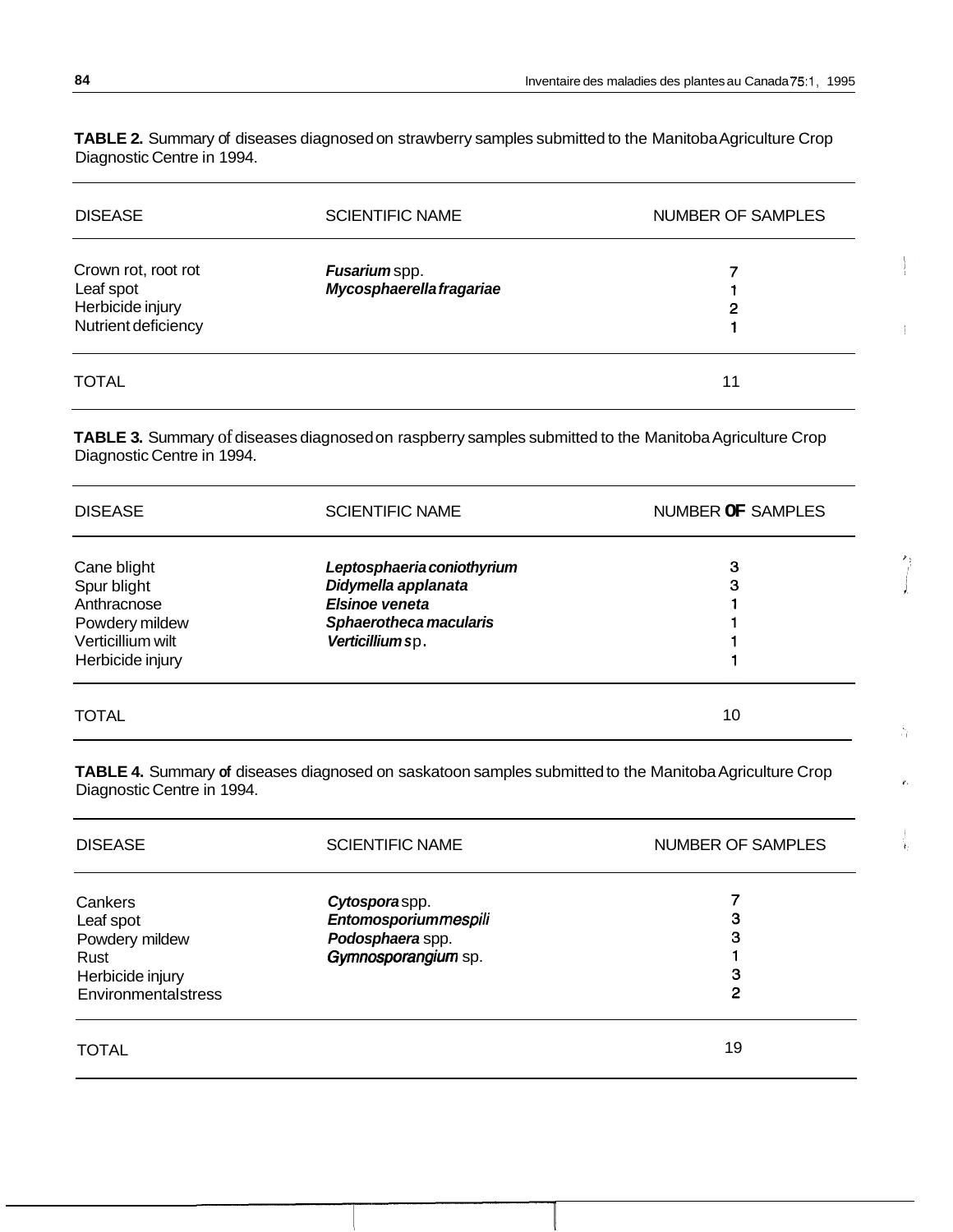**Table 5. Summary** of **diseases diagnosed** on **crabapple samples submitted to the Manitoba Agriculture Crop Diagnostic Centre in 1994.** 

| <b>DISEASE</b>                                                                                                       | <b>SCIENTIFIC NAME</b>                                     | <b>NUMBER OF SAMPLES</b> |  |
|----------------------------------------------------------------------------------------------------------------------|------------------------------------------------------------|--------------------------|--|
| <b>Fireblight</b><br><b>Canker</b><br>Frogeye leaf spot<br><b>Environmental stress</b><br><b>Nutrient deficiency</b> | Erwinia amylovora<br>Cytosporasp.<br>Botryosphaeria obtusa | з<br>6                   |  |
| <b>TOTAL</b>                                                                                                         |                                                            | 12                       |  |

I

i I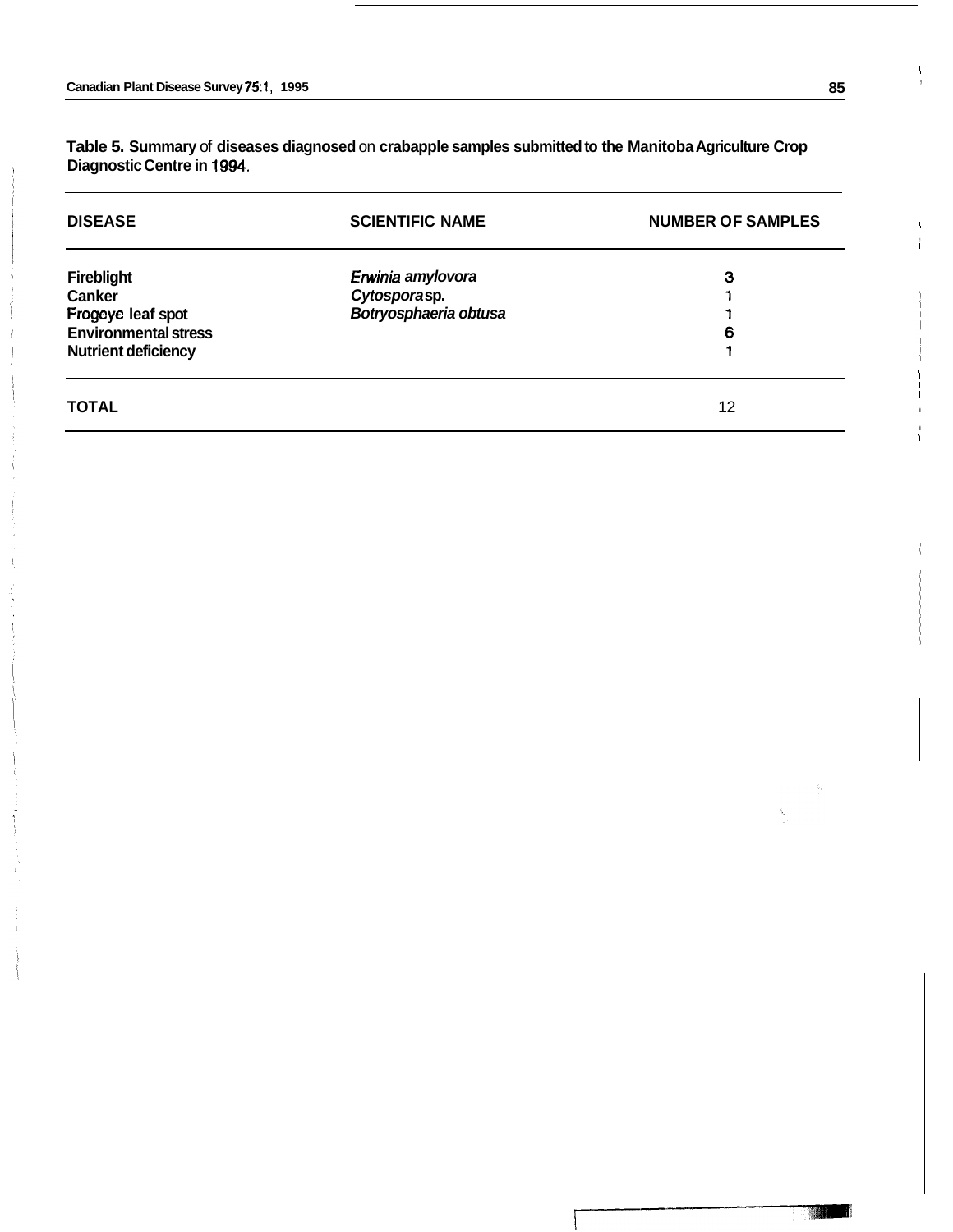**CROP:** Ornamentals, Amenity turf - Diagnostic Laboratory Report

**LOCATION:** Manitoba

# **NAME AND AGENCY:**

**R.G.** Platford Manitoba Agriculture, Crop Diagnostic Centre 201 - 545 University Crescent, Winnipeg, Manitoba R3T **5S6** 

#### **TITLE: DISEASES DIAGNOSED ON AMENITY TURF SAMPLES SUBMITTED TO THE MANITOBA AGRICULTURE CROP DIAGNOSTIC CENTRE IN 1994**

**METHODS:** The Manitoba Agriculture Crop Diagnostic Centre (CDC) provides diagnoses and control recommendations for disease problems of agricultural crops and ornamentals. Samples are submitted by Manitoba Agriculture extension staff, farmers, agri-business and the general public. Diagnosis is based on visual examination for symptoms and culturing onto artificial media.

**RESULTS:** The CDC received a total of 13 turf samples for disease analysis. Results are summarized in Table 1 Cool, moist weather prevented the normal appearance of the summer decline disease complex. Leaf diseases were not a major problem in 1994.

The number of samples submitted for analysis was down in 1994. Favourable weather conditions resulted in *good* growing conditions for lawns and lack of stress related problems in most areas.

**TABLE 1.** Summary of diseases diagnosed on amenity turf samples submitted to the Manitoba Agriculture Crop Diagnostic Centre in 1994.

| <b>DISEASE</b>                                                                                 | <b>SCIENTIFIC NAME</b>                                                                                                | <b>NUMBER OF SAMPLES</b> |
|------------------------------------------------------------------------------------------------|-----------------------------------------------------------------------------------------------------------------------|--------------------------|
| <b>Fusarium</b><br>Red Thread<br>Anthracnose<br>Ascochyta<br><b>Blister Smut</b><br>Fairy ring | Fusarium spp.<br>Laetisaria fuciformis<br>Colletotrichumgraminicola<br>Ascochyta sp.<br>Entyloma sp.<br>Marasmius sp. | 4<br>2<br>2              |
| Leaf spot<br>Meltingout                                                                        | Leptosphaerulinatrifolii<br>Drechsleraspp.                                                                            |                          |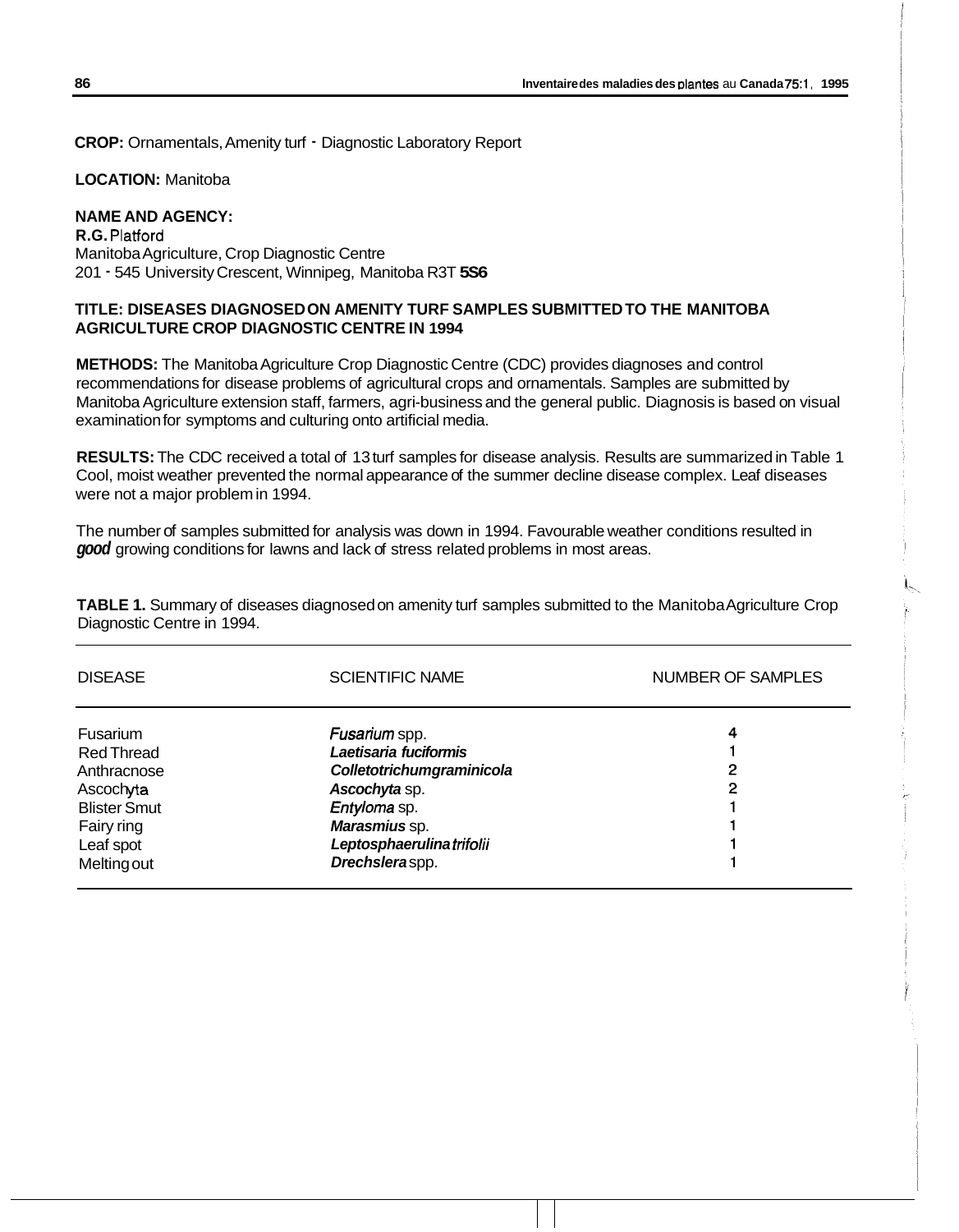**CROP:** Ornamentals, Shade Trees - Diagnostic Laboratory Report

**LOCATION:** Manitoba

#### **NAME AND AGENCY: R.G.** Platford

Manitoba Agriculture, Crop Diagnostic Centre 201 - 545 University Crescent, Winnipeg, Manitoba R3T **5S6** 

#### **TITLE: DISEASES DIAGNOSED ON SHADE TREE SAMPLES SUBMITTED TO THE MANITOBA AGRICULTURE CROP DIAGNOSTIC CENTRE IN 1994**

**METHODS:** The Manitoba Agriculture Crop Diagnostic Centre (CDC) provides diagnoses and control recommendations for disease problems of agricultural crops and ornamentals. Samples are submitted to the CDC by Manitoba Agriculture extension staff, farmers, agri-business and the general public. Diagnosis is based on visual examination for symptoms and culturing onto artificial media.

**RESULTS:** Results **of** shade tree submissions are shown in Table 1.

**TABLE 1.** Summary of diseases diagnosed on shade tree samples submitted to the Manitoba Agriculture Crop Diagnostic Centre in 1994.

| <b>DISEASE</b>              | <b>SCIENTIFIC NAME</b>      | <b>NUMBER OF SAMPLES</b> |
|-----------------------------|-----------------------------|--------------------------|
| Elm (28 samples)            |                             |                          |
| Dutch elm disease           | Ophiostoma ulmi             | 1                        |
| Canker                      | Cytospora spp.              | $\mathbf 2$              |
| Canker                      | Tubercularia ulmea          | 1                        |
| Herbicide Injury            |                             | 8                        |
| <b>Environmental stress</b> |                             | 5                        |
| Willow (22 samples)         |                             |                          |
| Willow scab                 | Venturia saliciperda        | 1                        |
| Herbicide injury            |                             | 18                       |
| <b>Environmental stress</b> |                             | $\mathbf{2}$             |
| Poplar (10 samples)         |                             |                          |
| Canker                      | Cyfosporasp.                | 3                        |
| Shoot blight                | Pollacciasp.                | $\overline{\mathbf{2}}$  |
| Septoria leaf spot          | Septoria sp.                | 1                        |
| Environmentalstress         | Winter injury               | 4                        |
| Birch (4 samples)           |                             |                          |
| <b>Birch decline</b>        | <b>Environmental stress</b> |                          |
| Herbicide injury            |                             | 3                        |
|                             |                             | (cont'd.)                |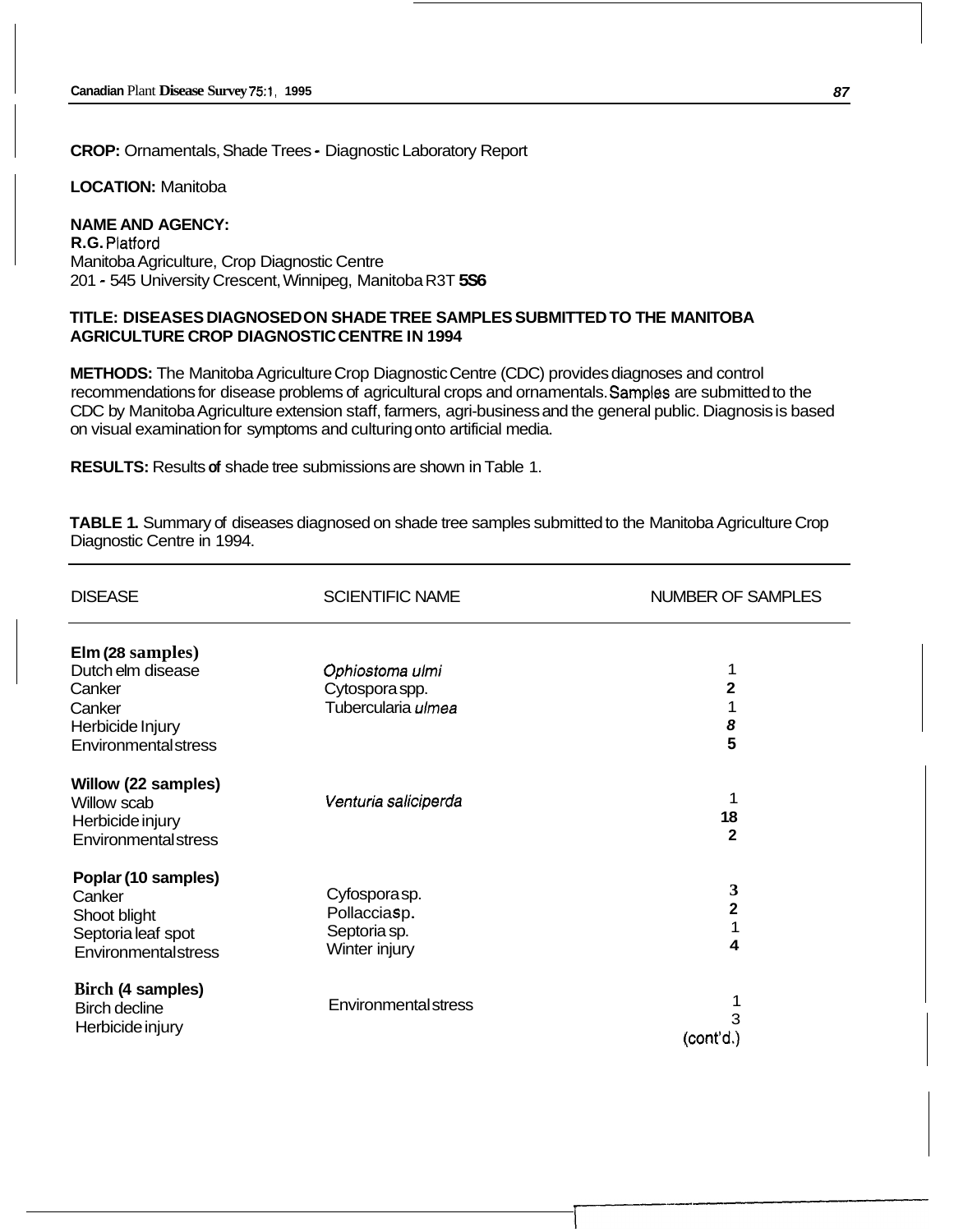| <b>DISEASE</b>              | <b>SCIENTIFIC NAME</b> | <b>NUMBER OF SAMPLES</b> |
|-----------------------------|------------------------|--------------------------|
| Ash (22 samples)            |                        |                          |
| Herbicide injury            |                        | 20                       |
| <b>Environmental stress</b> |                        | 2                        |
| Maple (22 samples)          |                        |                          |
| <b>Canker</b>               | Cytosporasp.           | 3                        |
| Anthracnose                 | Gloeosporiumspp.       | 2                        |
| <b>Environmental stress</b> |                        | 8                        |
| Herbicide injury            |                        | 8                        |
| <b>Nutrient deficiency</b>  |                        | 1                        |
| Oak (8 samples)             |                        |                          |
| Anthracnose                 | Apiognomonia errabunda | 1                        |
| Herbicide injury            |                        | 7                        |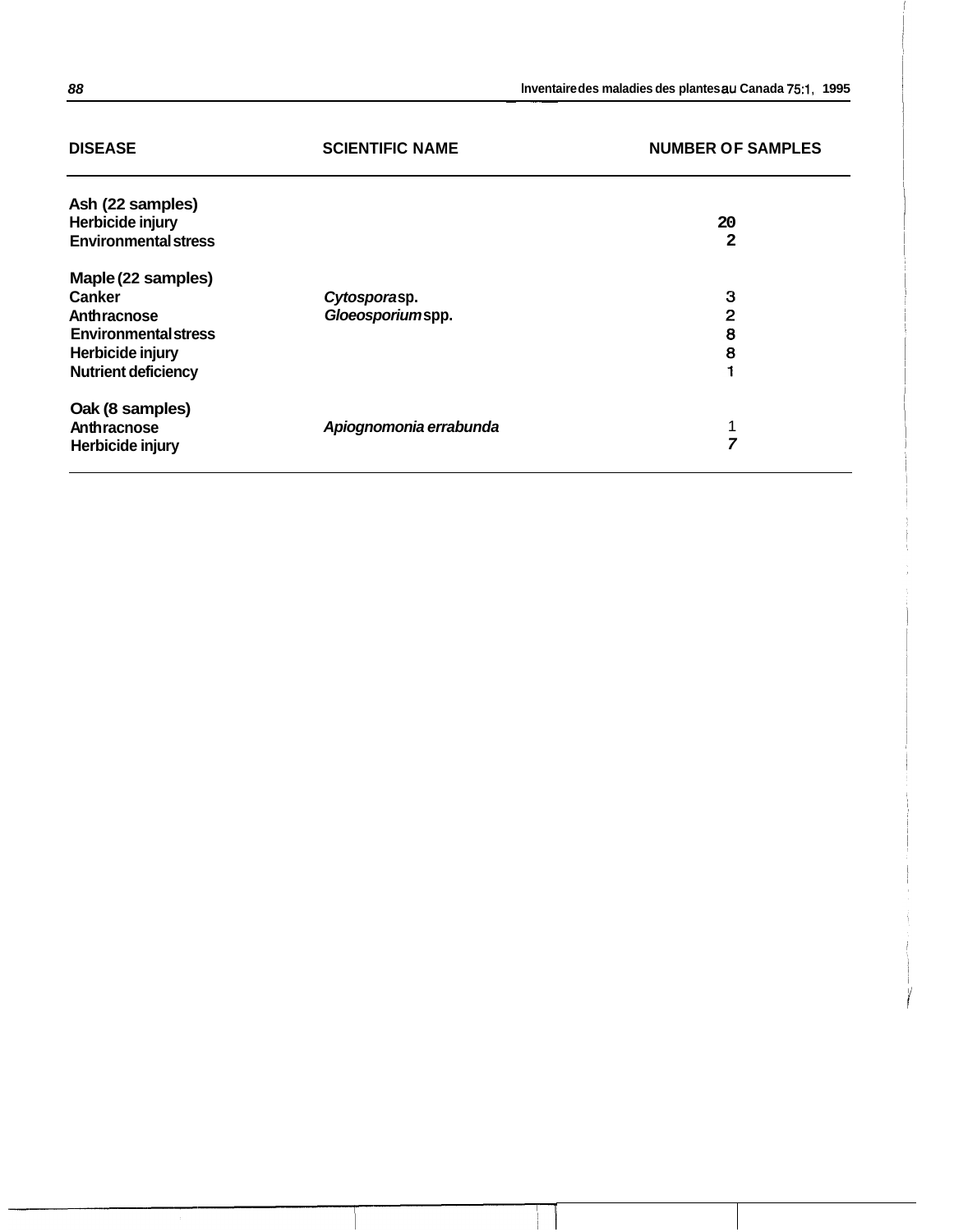**CROP:** Ornamentals, Spruce - Diagnostic Laboratory Report

**LOCATION:** Manitoba

# **NAME AND AGENCY:**

R.G. Platford Manitoba Agriculture, Crop Diagnostic Centre 201 - 545 University Crescent, Winnipeg, Manitoba R3T **5S6** 

#### **TITLE: DISEASES DIAGNOSED ON SPRUCE SAMPLES SUBMITTED TO THE MANITOBA AGRICULTURE CROP DIAGNOSTIC CENTRE IN 1994**

**METHODS:** The Manitoba Agriculture Crop Diagnostic Centre (CDC) provides diagnoses and control recommendations for disease problems of agricultural crops and ornamentals. Samples are submitted by Manitoba Agriculture extension staff, farmers, agri-business and the general public. Diagnosis is based on visual examination for symptoms and culturing onto artificial media.

**RESULTS:** The CDC received a total of 57 spruce samples for disease analysis. Results are summarized in Table 1. A major proportion of the spruce submitted showed non specific needle browning which was categorized as being caused by environmental factors such as winter injury, excess or deficiency af soil moisture and competition. Cytospora canker was the main disease problem associated with mature blue spruce.

**TABLE 1.** Summary of diseases diagnosed on spruce tree samples submitted to the Manitoba Agriculture Crop Diagnostic Centre in 1994.

| <b>DISEASE</b>                                          | <b>SCIENTIFIC NAME</b>                                                                             | <b>NUMBER OF SAMPLES</b> |
|---------------------------------------------------------|----------------------------------------------------------------------------------------------------|--------------------------|
| Cytospora canker<br>Needle cast<br>Environmental stress | Cytosporakunzei<br>Rhizosphaera kalkoffii<br>Winter injury, frost,<br>excess moisture, competition | 13<br>6<br>26            |
| Nutrient deficiency<br>Herbicide injury                 |                                                                                                    | 9<br>3                   |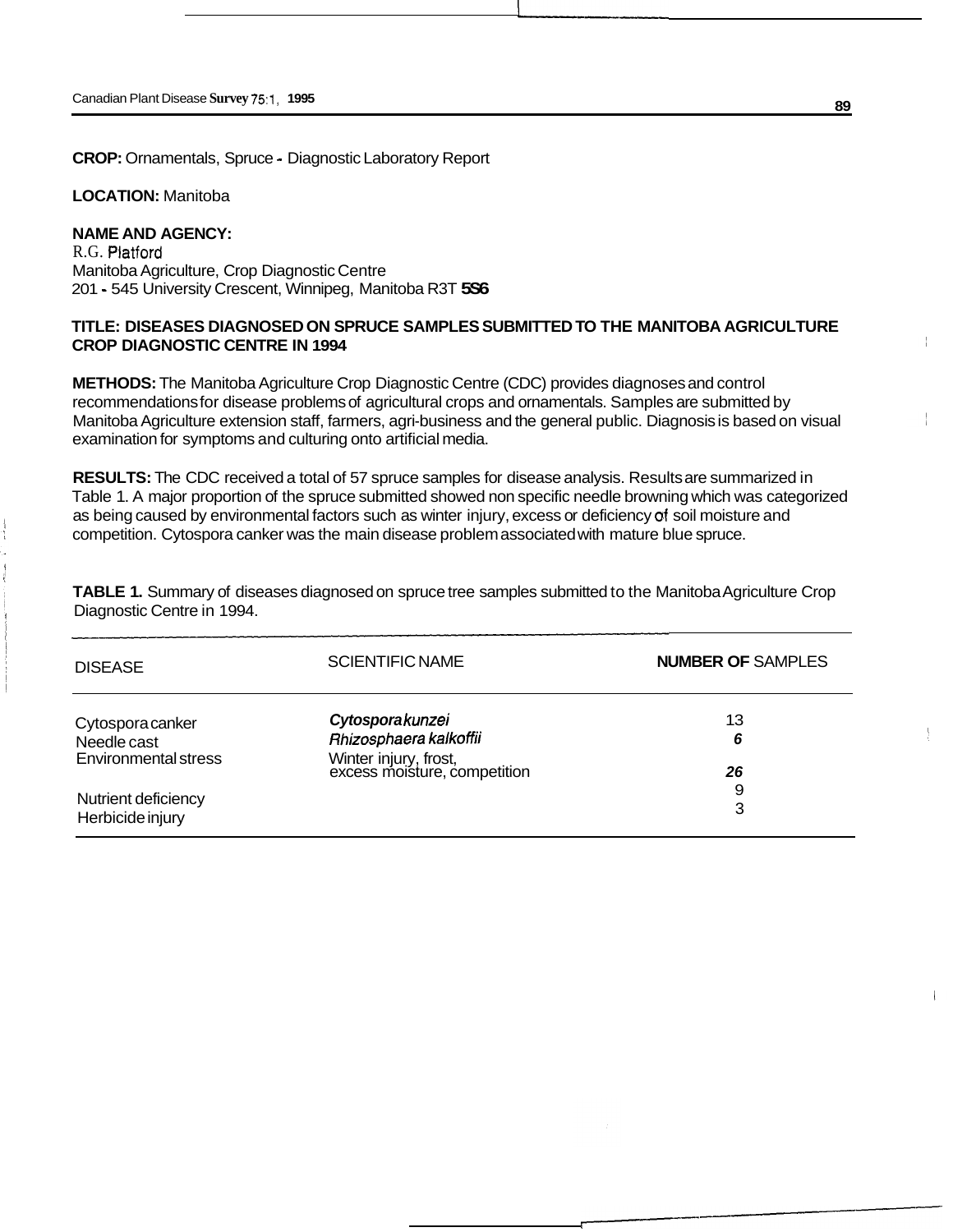**CROP:** Commercial Crops - Diagnostic Laboratory Report

**LOCATION:** Ontario

#### **NAMES AND AGENCY:**

M. Sabourin and M.D. Dykstra Pest Diagnostic Clinic Ontario Ministry of Agriculture, Food and Rural Affairs Agriculture and Food Laboratory Services Centre **P.O.** Box **3650,95** Stone Road West, Zone 2 Guelph, Ontario **N1** H 8J7

### **TITLE: DISEASES DIAGNOSED ON CROP SAMPLES SUBMITTED TO THE OMAFRA PEST DIAGNOSTIC CLINIC IN 1994**

**METHODS:** The Ontario Ministry of Agriculture, Food and Rural Affairs (OMAFRA) Pest Diagnostic Clinic provides diagnosis and identification of plant diseases, nematodes, insects, weeds, and other pest problems. The service is offered to OMAFRA crop advisors, to employees of other public agencies, to growers and agriculture businesses and to the general public. Diagnoses were made by visual and microscopic examination of the samples. Isolation on selective media, the Biolog@ bacterial identification system and pathogenicity tests were used, where necessary, to assist in the diagnosis of some samples.

**RESULTS AND COMMENTS:** In **1994,** the Pest Diagnostic Clinic received 1 **129** samples excluding nematodes. OMAFRA crop advisors with other public agencies submitted about one third of the samples. Horticultural businesses including growers also submitted about one third. The remaining samples were submitted by homeowners. About 50% of the samples received were for disease diagnosis. Of these, nearly 70% were ornamentals, including both woody and herbaceous plants, occurring outdoors, in atria and in greenhouses. Remaining submissions were placed in the vegetable, turf, fruit, forage and cereal crop categories. Summaries of the diagnoses are presented in Tables **1** to **6.** 

| <b>CROP</b>    | CAUSALAGENT/DISEASE            | NO. OF SAMPLES |
|----------------|--------------------------------|----------------|
| Alfalfa        | Phoma medicaginis              |                |
|                | Pseudopeziza medicaginis       | 2              |
|                | Verticillium albo-atrum        |                |
|                | Boron deficiency               |                |
|                | Other physiological disorders  | 4              |
| <b>Barley</b>  | Physiological disorder         |                |
| Canola         | Sclerotinia sclerotiorum       |                |
| Cereal (mixed) | Physiological disorder         |                |
| Corn           | Herbicide injury               | 2              |
|                | Other physiological disorder   |                |
| Hay            | Epichloe typhina               |                |
| Wheat          | Tilletia controversa           |                |
|                | Septoria tritici               | 2              |
|                | <b>Black head molds</b>        |                |
|                | <b>Physiological disorders</b> | 3              |

**TABLE 1.** Summary of diseases diagnosed on cereal, field corn and forage crop samples submitted to the OMAFRA Pest Diagnostic Clinic in **1994.**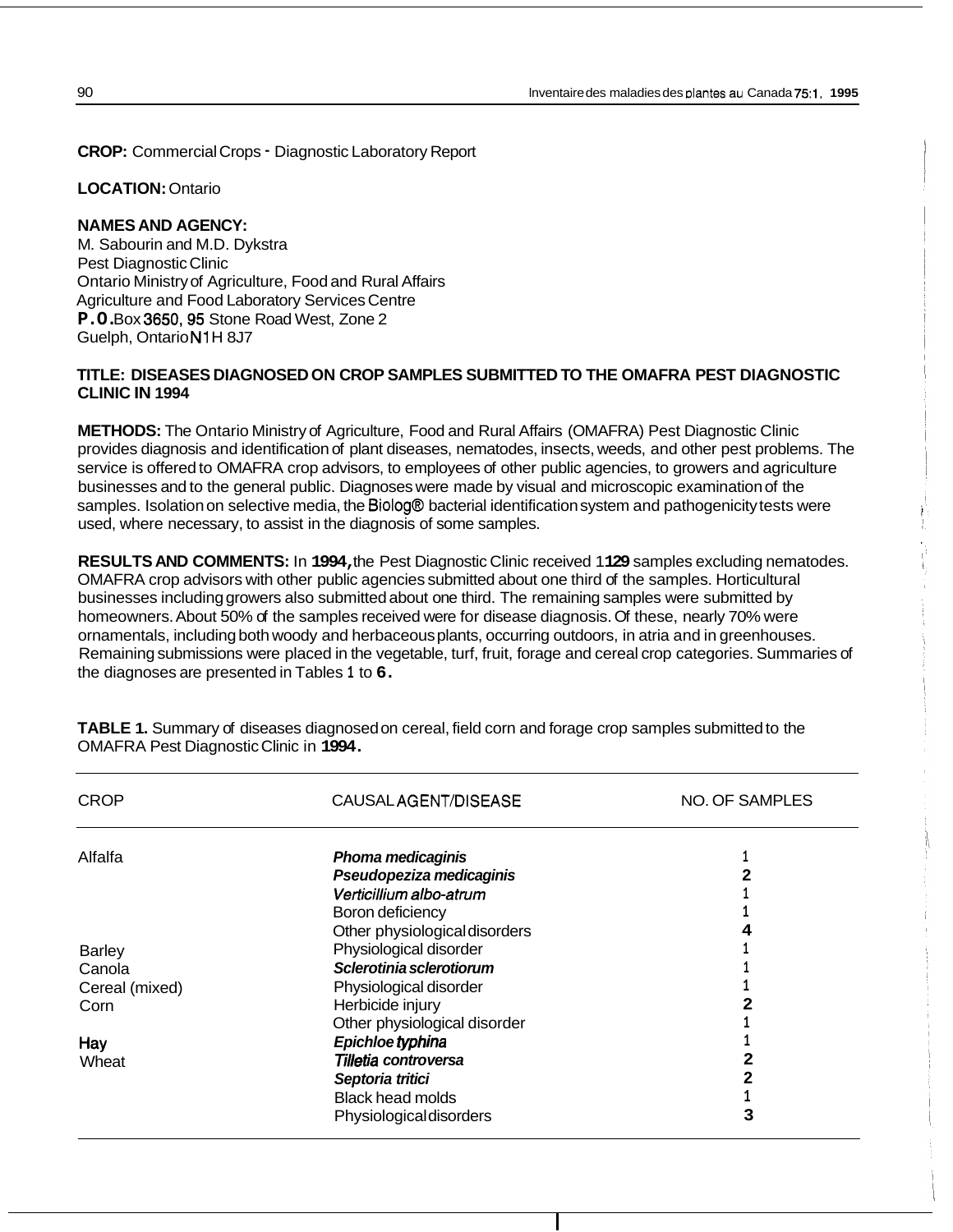**TABLE 2.** Summary of diseases diagnosed on legume samples submitted to the OMAFRA Pest Diagnostic Clinic in 1994.

| <b>CROP</b> | CAUSALAGENT/DISEASE                   | NO. OF SAMPLES |
|-------------|---------------------------------------|----------------|
| Bean        | Bean Common Mosaic Virus              |                |
|             | Xanthomonas campestrispv. phaseoli    |                |
|             | Pseudomonas syringae pv. phaseolicola |                |
|             | Herbicide injury                      |                |
|             | Other physiological disorder          |                |
| Pea         | Fusarium root rot                     |                |
|             | Aphanomyces euteiches f. sp. pisi     | 2              |
| Soybean     | Herbicide injury                      | З              |
|             | Other physiological disorders         |                |

**TABLE 3.** Summary of diseases diagnosed on vegetable samples submitted to the OMAFRA Pest Diagnostic Clinic in 1994.

| <b>CROP</b>             | CAUSAL AGENT/DISEASE                   | NO. OF SAMPLES |
|-------------------------|----------------------------------------|----------------|
| <b>Basil</b>            | Root rot                               | 1              |
| <b>Broccoli</b>         | Xanthomonas campestris pv. campestris  | 2              |
|                         | <b>Pseudomonas fluorescens</b>         | 1              |
|                         | Altemaria sp.                          | 2              |
|                         | Peronospora parasitica                 | 1              |
|                         | Wilt                                   | 2              |
|                         | <b>Black speck</b>                     |                |
| <b>Brussels sprouts</b> | Phoma lingam                           |                |
|                         | Physiological disorder                 |                |
| Cabbage                 | Xanthomonas sp.                        |                |
|                         | Wilt                                   | 2              |
|                         | Physiological disorders                | 2              |
| Cauliflower             | Xanthomonas campestris pv. campestris  | $\overline{2}$ |
|                         | Physiological disorder                 |                |
| Crucifers               | Xanthomonas campestris pv. campestris  |                |
|                         | Fusariumsp.                            |                |
| Cucumber                | Physiological disorder                 |                |
| Eggplant                | Altemaria solani                       |                |
|                         | Verticillium albo-atrum                |                |
| Garlic                  | Waxy breakdown                         |                |
| Lettuce                 | Physiological disorders                | 2              |
| Pepper                  | Xanthomonas campestris pv. vesicatoria | 2              |
|                         | Altemaria solani                       |                |
|                         | Physiological disorders                | 2              |
|                         |                                        | (cont'd.)      |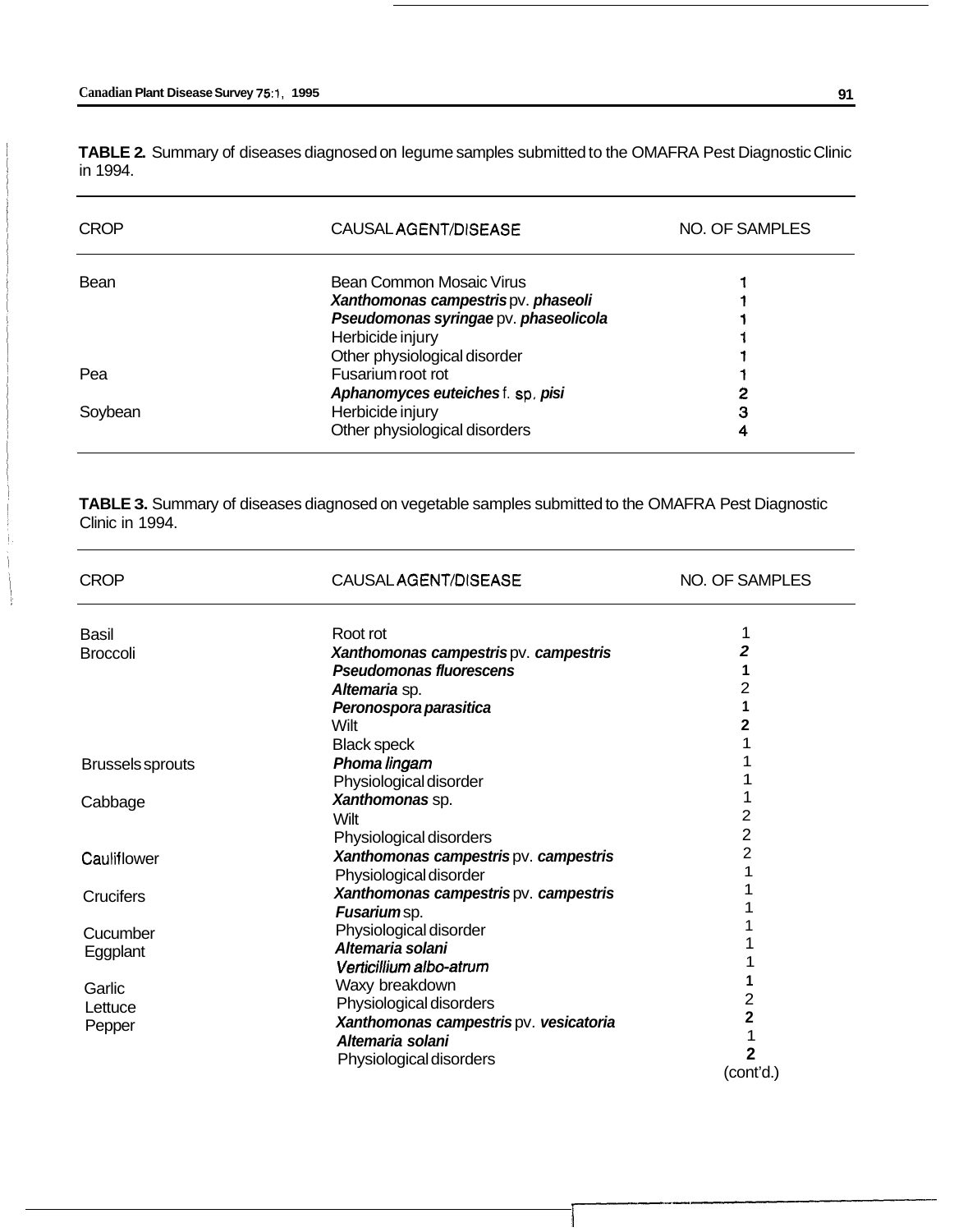# CROP CAUSAL AGENT/DISEASE NO. OF SAMPLES

Ĵ.

| Potato           | Bacterial soft rot                            | 2  |
|------------------|-----------------------------------------------|----|
|                  | <b>Streptomyces scabies</b>                   | 2  |
|                  | Phyfophtora infestans                         |    |
|                  | <b>Hollow heart</b>                           |    |
|                  | Other physiological disorders                 | 3  |
| Radish           | <b>Streptomyces scabies</b>                   |    |
|                  | Rhizoctonia solani                            |    |
| Radish (Chinese) | Physiological disorder                        |    |
| Rhubarb          | Physiological disorder                        |    |
| Rutabaga         | Leptosphaeria maculans                        |    |
|                  | Physiological disorder                        |    |
| Spinach          | Colletotrichumspinaciae                       |    |
| Spinach (water)  | Oedema                                        |    |
| Sweet corn       | Setosphaeria turcica                          |    |
| Tomato           | Pseudomonas syringae pv. tomato               |    |
|                  | Pseudomonas corrugata                         |    |
|                  | Septorialycopersici                           | 6  |
|                  | Fusarium oxysporum f. sp. radicis-lycopersici | 2  |
|                  | Fusarium sp.                                  | 4  |
|                  | Fulvia fulva                                  |    |
|                  | Alternaria solani                             |    |
|                  | Erysiphe sp.                                  |    |
|                  | Botrytis sp.                                  |    |
|                  | Pythiumsp.                                    |    |
|                  | Blossom end rot                               |    |
|                  | Herbicide injury                              |    |
|                  | Other physiological disorders                 | 10 |
|                  |                                               |    |

TABLE 4. Summary of diseases diagnosed on fruit samples submitted to the OMAFRA Pest Diagnostic Clinic in **1994.** 

| <b>CROP</b> | CAUSAL AGENT/DISEASE          | <b>NO. OF SAMPLES</b> |
|-------------|-------------------------------|-----------------------|
| Apple       | Cryptosporiopsis curvispora   |                       |
|             | Penicilliumsp.                |                       |
|             | Scald                         |                       |
|             | Hail damage                   |                       |
|             | Winter injury                 | 2                     |
|             | Other physiological disorders | 7                     |
| Apricot     | Cladosporiumcarpophilum       |                       |
|             | Winter injury                 |                       |
|             |                               | (cont'd.)             |

I a constant and a constant of the constant of the constant of the constant of the constant of the constant of <u>I - Andreas Andreas Andreas Andreas Andreas Andreas Andreas Andreas Andreas Andreas Andreas Andreas Andreas An</u><br>I - Andreas Andreas Andreas Andreas Andreas Andreas Andreas Andreas Andreas Andreas Andreas Andreas Andreas A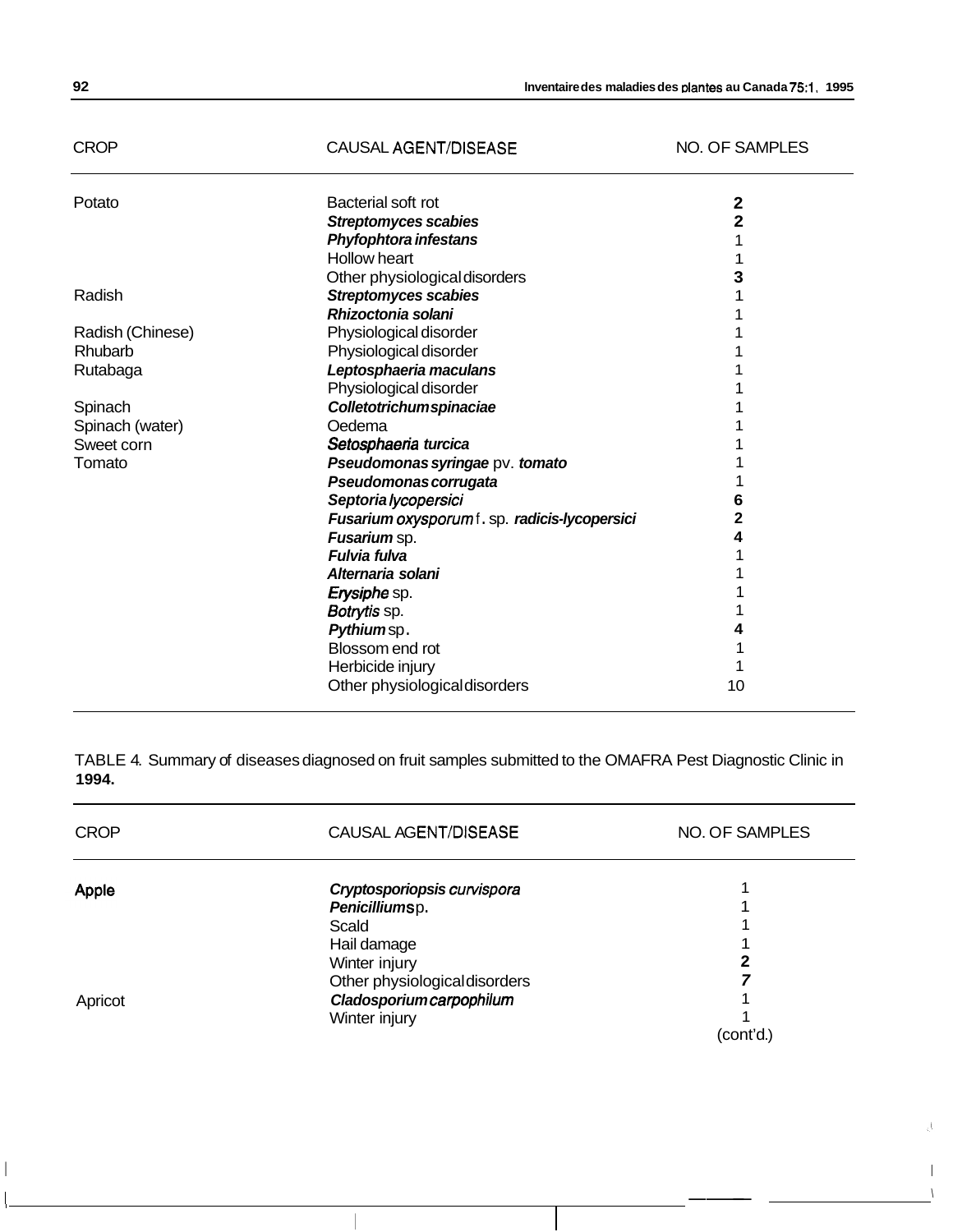$\overline{\phantom{a}}$ 

j

| <b>CROP</b> | CAUSAL AGENT/DISEASE         | <b>NO. OF SAMPLES</b> |
|-------------|------------------------------|-----------------------|
| Cherry      | Winter injury                |                       |
|             | Other physiological disorder |                       |
| Grape       | Physiologicaldisorder        |                       |
| Peach       | Physiologicaldisorder        |                       |
| Pear        | Venturia pirina              |                       |
|             | Botrytis cinerea             |                       |
|             | Physiological disorders      |                       |
| Raspberry   | Erwinia amylovora            |                       |
|             | Elsinoe veneta               |                       |
|             | Physiological disorder       |                       |
| Strawberry  | Phomopsis obscurans          |                       |
|             | Physiological disorders      |                       |

TABLE 5. Summary of diseases diagnosed on turf samples submitted to the OMAFRA Pest Diagnostic Clinic in 1994.

| <b>CROP</b> | CAUSAL AGENT/DISEASE                                 | NO. OF SAMPLES |
|-------------|------------------------------------------------------|----------------|
| Turf        | <b>Sclerotiniahomeocarpa</b><br>Leptosphaeria korrae | 6              |
|             | Rhizoctonia cerealis                                 |                |
|             | Laetisaria fuciformis                                |                |
|             | <b>Typhulaishikariensis</b>                          |                |
|             | <b>Puccinia</b> sp.                                  |                |
|             | Pythium sp.                                          |                |
|             | Drechslerasp.                                        |                |
|             | Fusarium patch                                       |                |
|             | Physiologicaldisorders                               | 28             |

 $\overline{1}$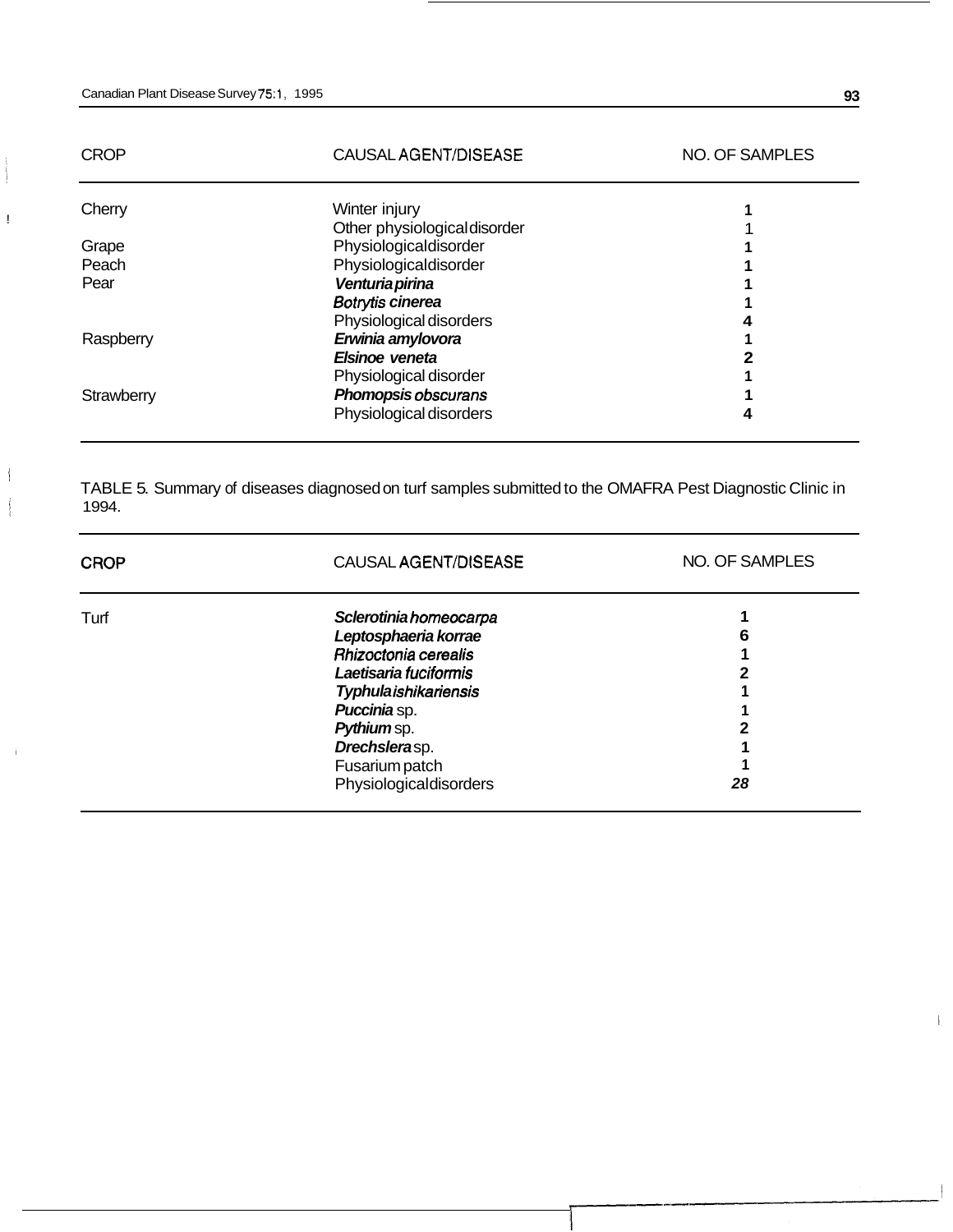TABLE 6. Summary of diseases diagnosed on ornamentals submitted to the OMAFRA Pest Diagnostic Clinic in 1994.

| <b>CROP</b>     | CAUSAL AGENT/DISEASE                | <b>NO. OF SAMPLES</b> |
|-----------------|-------------------------------------|-----------------------|
| Alternanthera   | Stem blight                         | 1                     |
| Alyssum         | Physiologicaldieback                | 1                     |
| African violet  | Crown and root rot                  | 1                     |
| Ash             | Anthracnose                         | 7                     |
|                 | Other                               | 1                     |
| Azalea          | Wilt                                | 1                     |
| <b>Beech</b>    | Winter injury                       | 1                     |
|                 | Other physiological disorders       | 2                     |
| Begonia         | Xanthomonas campestris pv. begoniae | 1                     |
|                 | Botrytis sp.                        | 1                     |
|                 | Other                               | 4                     |
| <b>Birch</b>    | Powdery mildew                      | 1                     |
|                 | Physiological disorders             | 3                     |
| Boxwood         | Anthracnose                         | 1                     |
|                 | Winter injury                       | 2                     |
|                 | Other physiological disorder        | 2                     |
| Caragana        | Nectria cinnabarina                 | 1                     |
|                 | Root rot                            | 1                     |
| Catalpa         | Physiological disorders             | 2                     |
| Celosia         | Physiological disorder              | 1                     |
| Cherry          | Coccomyces leaf spot                | 2                     |
|                 | Canker                              | 1                     |
|                 | Other                               | 2                     |
| Chrysanthemum   | Erwinia chrysanthemi                | 1                     |
|                 | Fusarium sp.                        | 2                     |
|                 | Other                               | 2                     |
| Clematis        | Ascochyta clematidina               | 1                     |
|                 | Physiological disorders             | з                     |
| Cotoneaster     | Rodent damage                       | 1                     |
| Crabapple       | Anthracnose                         | 1                     |
|                 | Physiological disorders             | 2                     |
| Currant         | Physiological disorder              | 1                     |
| Cypress (False) | Winter injury                       | 1                     |
| Dahlia          | High salts                          | 1                     |
| Delphinium      | Erwinia carotovora pv. atroseptica  |                       |
|                 | Root rot                            |                       |
| Digitalis sp.   | Physiological disorder              | 1                     |
| Douglas fir     | Phaeocryptopus gaeumanni            | 1                     |
| Elm (American)  | Ophiostoma ulmi                     | 1                     |
| Elm (Chinese)   | Herbicide injury                    | 1                     |
| English Ivy     | Root rot                            | 1                     |
| Eucalyptus      | Oedema                              | 1                     |
|                 |                                     | (cont'd.)             |

 $\bar{1}$ 

 $\sqrt{ }$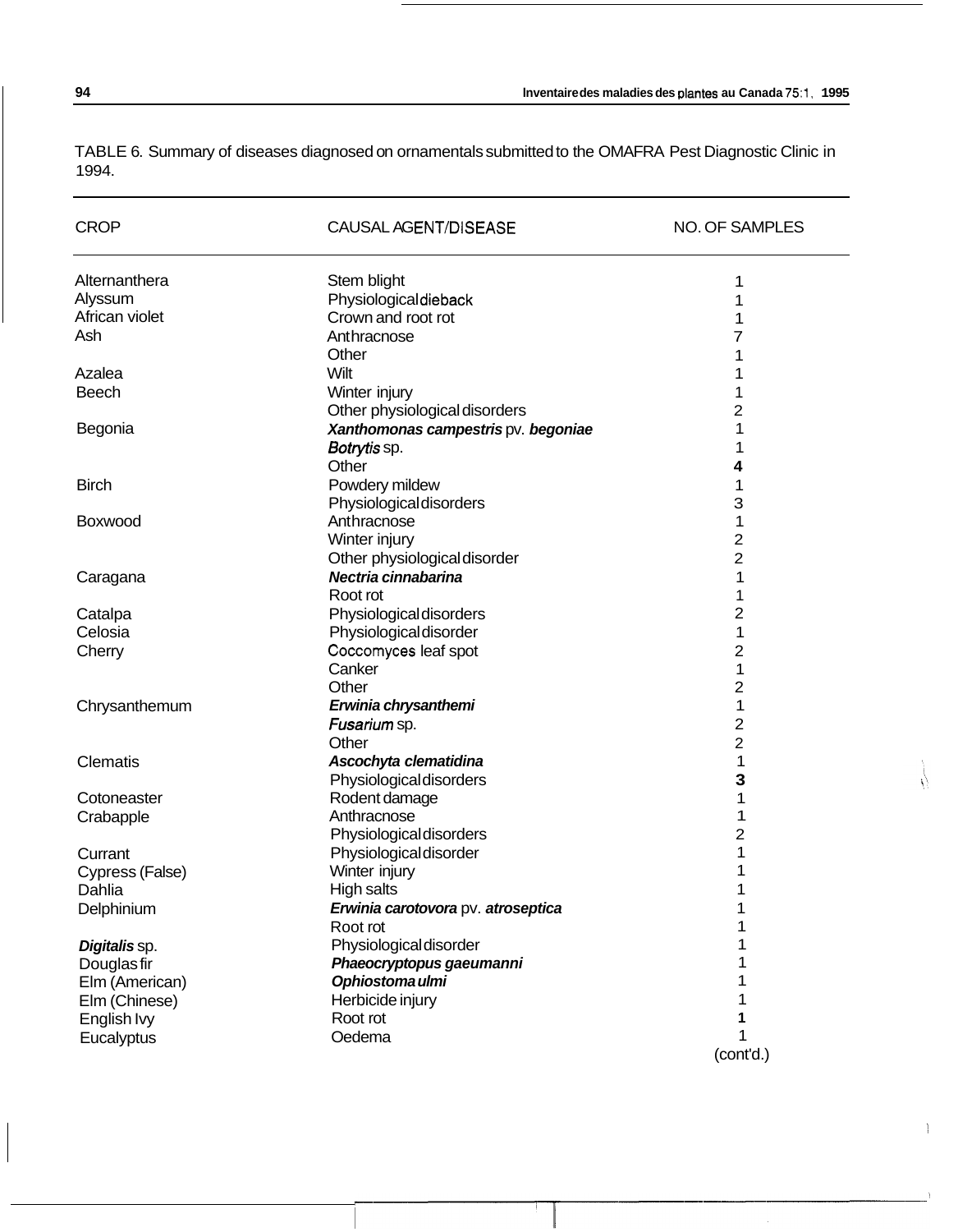| <b>CROP</b>       | CAUSAL AGENT/DISEASE                  | <b>NO. OF SAMPLES</b> |
|-------------------|---------------------------------------|-----------------------|
| Euonyrnous        | Anthracnose                           | 1                     |
|                   | Physiological disorders               | 5                     |
| Euphorbia         | Physiologicaldisorder                 | 1                     |
| Ficus sp.         | Anthracnose                           |                       |
| Fir               | Pythiurn root rot                     |                       |
| Forsythia         | Scorch                                |                       |
| Fuchsia           | Pythiumsp.                            |                       |
|                   | Other                                 | 1                     |
| Geranium          | Xanthomonas campestris pv. pelargonii | 23                    |
|                   | <b>Botrytis cinerea</b>               | 1                     |
|                   | Puccinia pelargonii-zonalis           | 1                     |
|                   | Pythiumsp.                            | 6                     |
|                   | Oederna                               | 4                     |
|                   | Other physiological disorders         | 15                    |
| German statice    | Physiological disorder                | 1                     |
| Hawthorn          | Physiologicaldisorder                 | 1                     |
| Hazel (Corkscrew) | Nectria cinnabarina                   | 1                     |
| Helleborus niger  | <b>Botrytis cinerea</b>               | 1                     |
| Hemlock           | Physiologicaldisorders                | 3                     |
| <b>Hibiscus</b>   | Physiological disorder                | 1                     |
| Honey locust      | Nectria cinnabarina                   | 1                     |
|                   | Thyronectriaaustro-americana          | 1                     |
|                   | Other                                 | 4                     |
| Horsechestnut     | Winter injury                         | 1                     |
|                   | Leaf scorch                           | 1                     |
| Ironwood          | Cylindrosporium sp.                   |                       |
| Juniper           | Gymnosporangiumjuniperi-virginiana    | 1                     |
|                   | Winter injury                         | 1                     |
|                   | Other                                 | 3                     |
| Lamium sp.        | Physiological disorder                |                       |
| Laurel            | Anthracnose                           |                       |
| Lilac             | Pseudomonas syringae                  | 2                     |
|                   | Herbicide injury                      | 1                     |
|                   | Other                                 | ٦                     |
| Lily              | Physiological disorders               | 2                     |
| Lupine            | Thielaviopsis basicola                | 1                     |
| Magnolia          | Winter injury                         | 1                     |
|                   | Other physiological disorders         | 3                     |
| Maple             | Anthracnose                           | 8                     |
|                   | Nectria sp.                           | 1                     |
|                   | Verticilliurn wilt                    | 1                     |
|                   | Herbicide injury                      | 2                     |
|                   | Bacterial wetwood                     | 1                     |
|                   | Root decay                            | 1                     |
|                   | Other physiological disorders         | 24                    |
|                   |                                       | (cont'd.)             |

4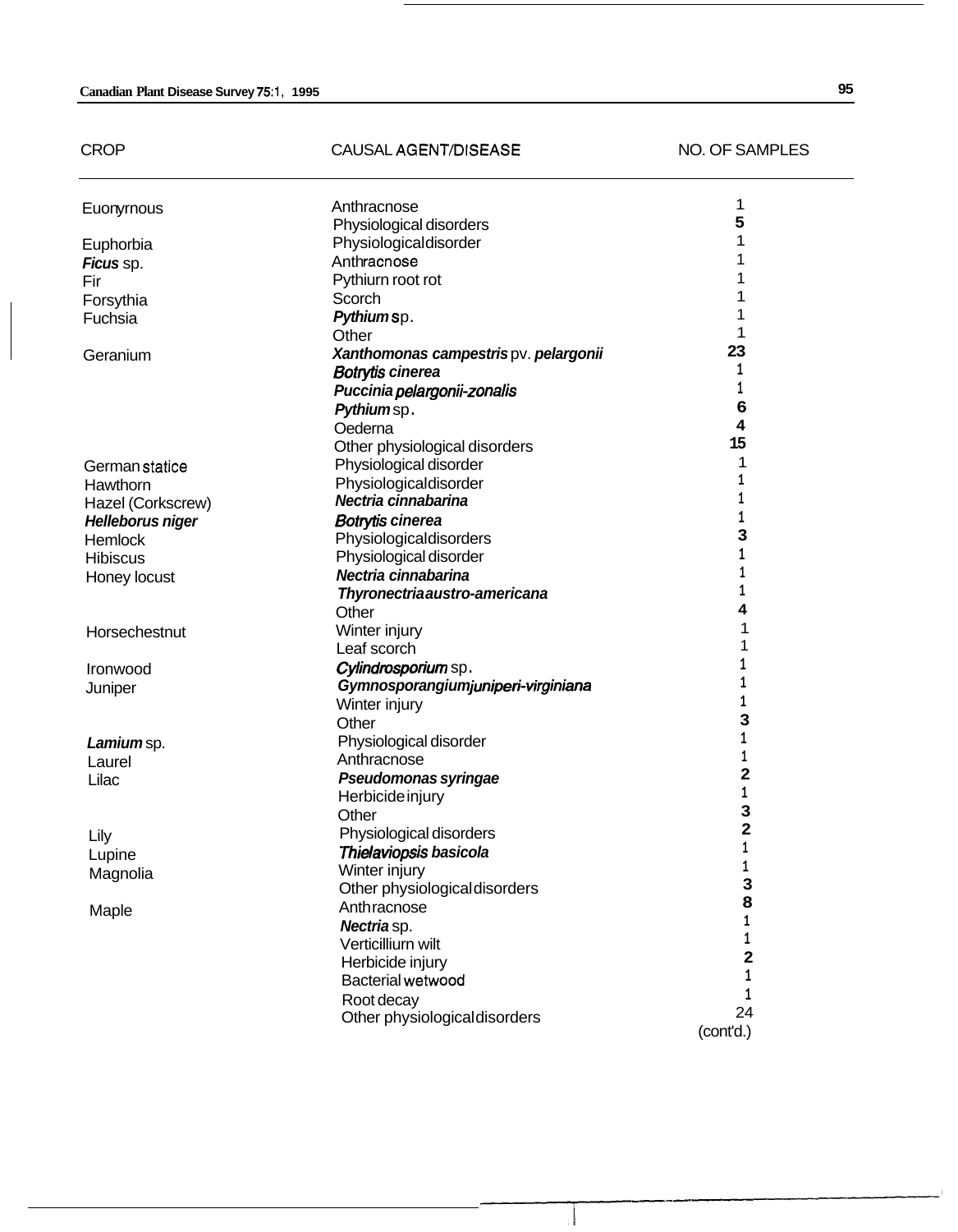### CROP CAUSAL AGENT/DISEASE NO. OF SAMPLES

 $\frac{1}{\frac{1}{2}}$ 

 $\sum_{n=1}^{\infty}$ 

ţ

| Maple (Japanese)     | Anthracnose                   | 1                       |
|----------------------|-------------------------------|-------------------------|
|                      | Nectria cinnabarina           |                         |
|                      | Other                         |                         |
| Maple (Norway)       | Didymosporina aceris          |                         |
|                      | Other                         |                         |
| Mock Orange          | Physiological disorder        |                         |
| Morning glory        | Fungal leaf spot              |                         |
| Mountain ash         | Venturia inaequalis           |                         |
|                      | <b>Bacterial canker</b>       |                         |
|                      | Other                         |                         |
| New Guinea Impatiens | Tomato spotted wilt virus     | 3                       |
|                      | Other                         | 8                       |
| Oak                  | Apiognomonia quercina         | 1                       |
|                      | Herbicide injury              | 2                       |
|                      | Other                         | 6                       |
| Orchid               | Physiological disorders       | 2                       |
| Palm                 | Anthracnose                   | 1                       |
| Peony                | Botrytis sp.                  |                         |
| Perennial plants     | Physiological disorder        |                         |
| Philadelphus sp.     | Physiological disorder        |                         |
| Pine                 | Meloderma desmazierii         |                         |
|                      | Sphaeropsis sapinae           |                         |
|                      | Natural autumn shed           | 2                       |
|                      | Other                         | 10                      |
|                      | Dothistroma septospora        | 1                       |
| Pine (Austrian)      | Sphaeropsis sapinae           | 1                       |
|                      | Other                         | $\overline{\mathbf{c}}$ |
| Pine (Jack)          | Crown and root rot            | 1<br>s.                 |
|                      | Other                         | 1                       |
| Pine (Red)           | Physiological disorder        |                         |
| Pine (Scots)         | Cronartium quercuum           | 1                       |
| Pine (White)         | Cronartium ribicola           | $\overline{\mathbf{2}}$ |
|                      | Other                         | 3                       |
| Poinsettia           | Botrytissp.                   |                         |
| Poplar               | Marssoninasp.                 |                         |
|                      | Other                         | 2                       |
| Potentilla           | Physiological disorder        | 1                       |
| Pothos               | Physiological disorder        |                         |
| Primula              | Physiological disorder        |                         |
| Privet               | Physiological disorder        |                         |
| <b>Red Bud</b>       | Physiological disorder        |                         |
| Rhododendron         | Transplant shock              |                         |
| Rose                 | Botrytis sp.                  | 2                       |
|                      | Root rot                      | 1                       |
|                      | Other physiological disorders | 3                       |
| Snapdragon           | Pythium sp.                   |                         |
| Snow-On-The-Mountain | Physiological disorder        | 1                       |
|                      |                               | (cont'd.)               |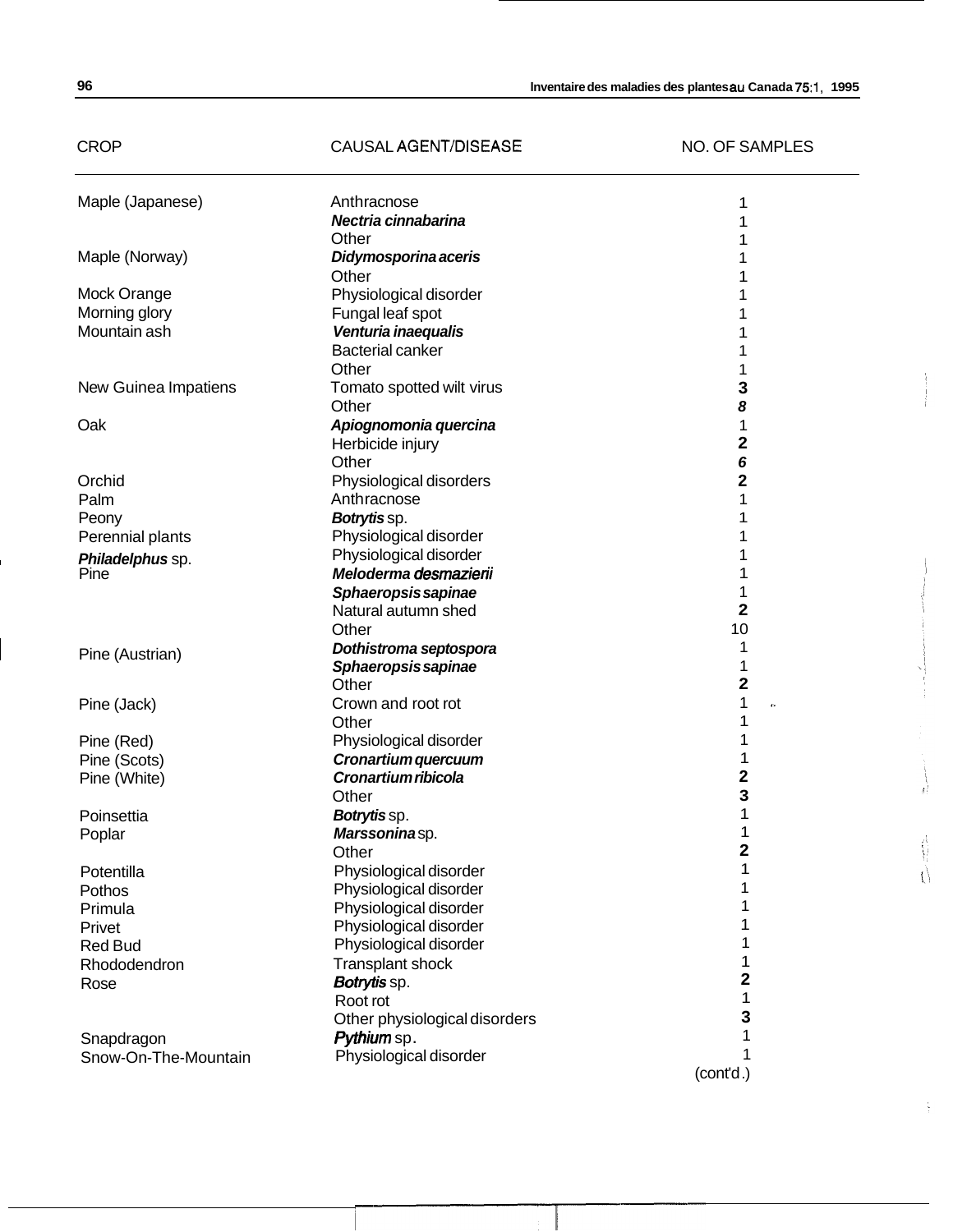| × |  |
|---|--|
|---|--|

Ų

#### CAUSAL AGENT/DISEASE NO. OF SAMPLES

| Sorbaria sorbifolia    | Physiological disorder       |                         |
|------------------------|------------------------------|-------------------------|
| Sorrel                 | Physiological leaf drop      |                         |
| Spirea                 | Physiological disorder       |                         |
| Spruce                 | Rhizosphaera kalkhoffii      | 3                       |
|                        | Root rot                     |                         |
|                        | Herbicide injury             | 3                       |
|                        | Winter injury                | $\overline{\mathbf{4}}$ |
|                        | Other                        | 21                      |
| Spruce (Blue)          | Winter injury                |                         |
|                        | Other physiological disorder |                         |
| Star of Bethlehem      | Physiological disorder       |                         |
| Stephanotis floribunda | Tomato spotted wilt virus    |                         |
| <b>Sweet William</b>   | Physiological disorder       |                         |
| Sycamore               | Apiognomonia veneta          |                         |
|                        | Microsphaera platani         |                         |
| Syngonium              | Xanthomonas sp.              |                         |
|                        | Physiological disorder       |                         |
| Thuja                  | Pestalotiopsis funerea       | 2                       |
|                        | Other                        | 12                      |
| Tiliasp.               | Glomerella cingulata         | 2                       |
|                        | Other                        | 3                       |
| Tulip                  | Penicillium sp.              | $\overline{2}$          |
| Viburnumsp.            | Physiological disorder       |                         |
| Vinca                  | Phoma exigua                 |                         |
| Yew                    | Physiological disorders      | з                       |
| Yucca                  | Physiological disorder       |                         |
|                        |                              |                         |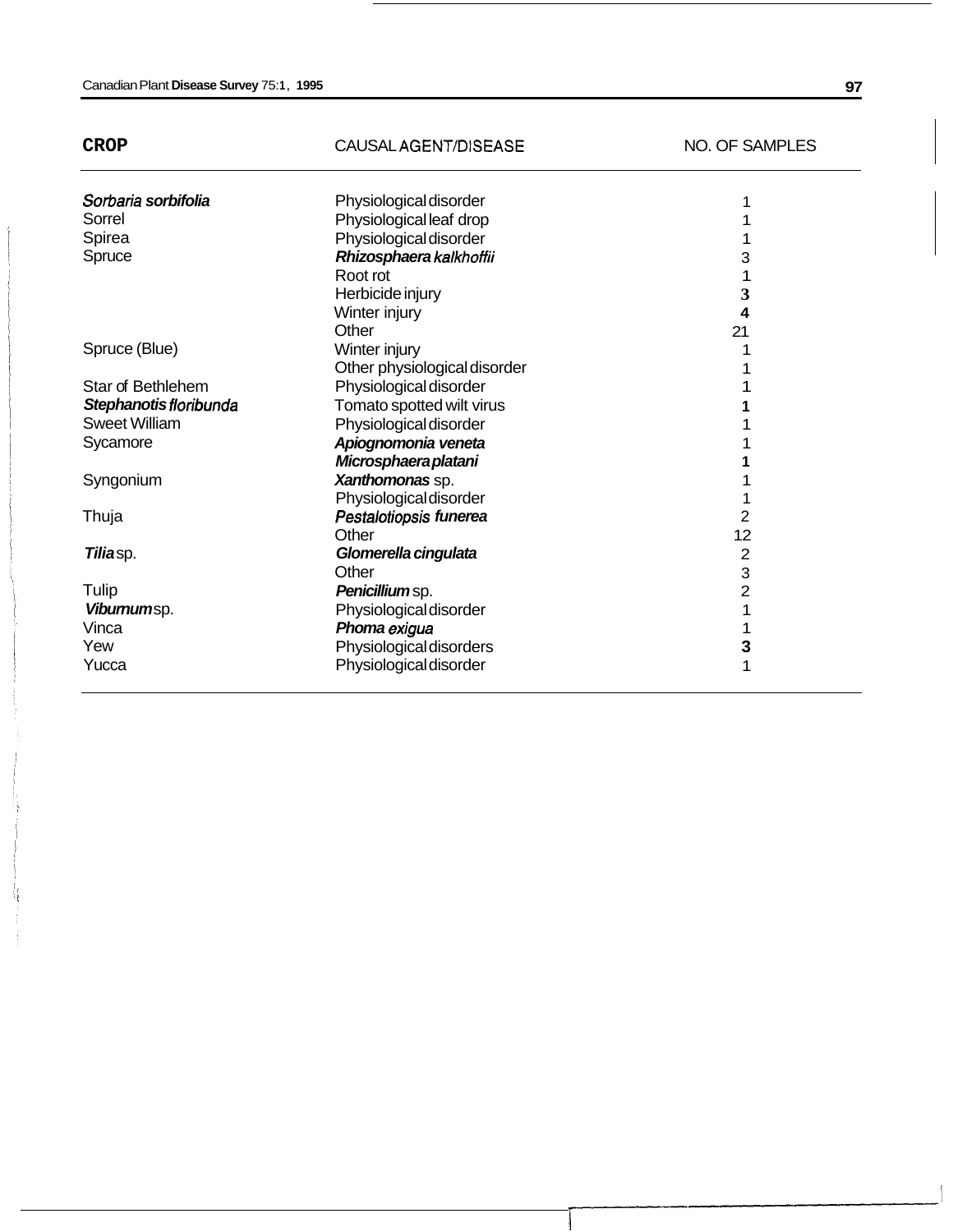**CROP:** Commercial Crops - Diagnostic Laboratory Report

#### **LOCATION:** Quebec

#### **NAME AND AGENCY:**

M. Lacroix, G. Gilbert and D. Hamel Ministere de I'Agriculture, des Pecheries et de I'Alimentation du Quebec (MAPAQ) Complexe scientifique, 2700, rue Einstein - D.1.200H Sainte-Foy, Quebec G1P 3W8

#### **TITLE: DISEASES DIAGNOSED ON COMMERCIAL CROPS SUBMllTED TO THE MAPAQ DIAGNOSTIC LABORATORY IN 1994**

**METHODS:** The objective of the MAPAQ diagnostic laboratory is to provide diagnosis and control recommendations for disease problems of commercial crops. The following data reflects diagnoses of samples submitted to the laboratory by the extension staff of MAPAQ, by the "Regie des assurances agricoles du Quebec", by the "lnstitut quebecois du developpement de I'horticulture ornementale" and by the agricultural industry. Diagnoses are based on visual examinations for symptoms and on the use of various laboratory tests to detect and to identify pathogens. The following tests are used in the laboratory: for nematodes, isolation with the Baermann funnel and microscope examination; for fungi, isolation on artificial media, microscope examination and pathogenicity testing; for bacteria, isolation on artificial media, classical biochemical tests including API-20E and Biolog, ELlSA and PCR tests; and for virus, ELSA and double stranded RNA analysis.

**RESULTS AND COMMENTS:** The crop distribution of samples was: vegetable crops (field and greenhouse) 51 %, small fruits 19%, herbaceous and woody ornamentals 18.5%, fruit trees 4.6%, field crops 3.9% and cereal crops 3.0%. Tables 1 to 7 show a summary of parasitic and non parasitic diseases diagnosed by the laboratory for the most representative field vegetable crops, greenhouse vegetables, small fruits, herbaceous and woody ornamentals, apple trees, cereals and other crops. Unidentified problems and samples for the detection of pathogens of seeds and substrates appear under the category "Other".

ACKNOWLEDGEMENTS: The authors gratefully thank Lucie Laverdière, Marlene Roger, Mario Tésolin and Lise Vezina for technical assistance.

| <b>CROP</b> | CAUSAL AGENT/PLANT PATHOGEN          | <b>NO. OF SAMPLES</b> |
|-------------|--------------------------------------|-----------------------|
| Bean        | <b>Bipolaris sorokiniana</b>         |                       |
|             | Pythium crown and root rot           | 3                     |
|             | Rhizoctonia root rot                 | 2                     |
|             | Sclerotinia sclerotiorum             |                       |
|             | Thielaviopsis root rot               | 2                     |
|             | Chilling injury (russeting)          | 3                     |
|             | Ozone injury (bronzing)              |                       |
|             | Other                                | 3                     |
| <b>Beet</b> | Nitrogen deficiency (leaf chlorosis) |                       |
|             | Other                                | 3                     |
|             |                                      | (cont'd.)             |

**TABLE 1.** Summary of field vegetable crop diseases diagnosed by the MAPAQ diagnostic laboratory in 1994.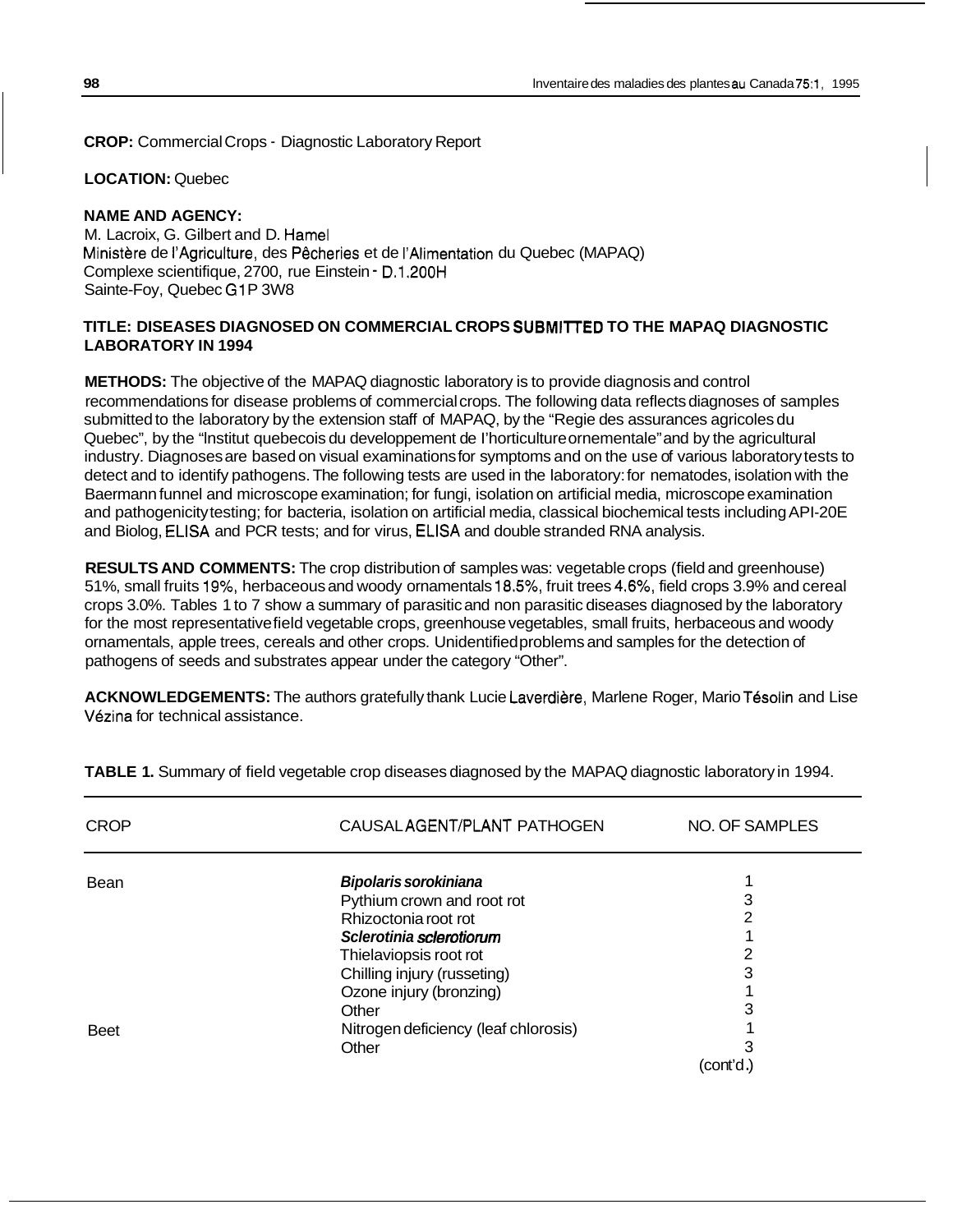#### **Canadian Plant Disease Survey 75:1, 1995 99**

, I

| <b>CROP</b>     | CAUSAL AGENT/PLANT PATHOGEN                     | NO. OF SAMPLES      |
|-----------------|-------------------------------------------------|---------------------|
| <b>Broccoli</b> | Alternaria brassicicola                         |                     |
|                 | Plasmodiophora brassicae                        |                     |
|                 | Rhizoctonia crown rot                           |                     |
|                 | Xanthomonas campestris pv. campestris           |                     |
|                 | Calcium deficiency (bud tip burn)               | 2                   |
|                 | Climatic stress (curd distortion)               | 1                   |
|                 | Oedema                                          | 1                   |
|                 | Other                                           | 3                   |
| Cabbage         | Alternaria brassicicola                         | 5                   |
|                 | Fusarium oxysporum                              | 2                   |
|                 | Pythium root rot                                | 1                   |
|                 | Rhizoctonia crown rot                           |                     |
|                 | Erwinia carotovora subsp. carotovora            | 1                   |
|                 | Xanthomonas campestris pv. campestris           | 12                  |
|                 | <b>Black midrib</b>                             | 1<br>$\overline{2}$ |
|                 | <b>Black speck</b>                              | $\overline{2}$      |
|                 | Calcium deficiency (leaf tip burn)              | 1                   |
|                 | Grey speck                                      | 1                   |
|                 | Lightning (leaf burn)                           | 17                  |
|                 | Other                                           | 1                   |
| Cantaloupe      | Alternaria leaf spot                            | 2                   |
|                 | Septoria cucurbitacearum                        | $\overline{c}$      |
| Carrot          | Cercospora carotae<br>Pythium sp. (cavity spot) | 1                   |
|                 | Sclerotiniasclerotiorum                         | 1                   |
|                 | Meloidogyne hapla                               | 2                   |
|                 | Abrasion injury (root injury)                   |                     |
|                 | Boron deficiency (five o'clock shadow)          | 1                   |
|                 | Heat canker                                     | 1                   |
|                 | Other                                           | з                   |
| Cauliflower     | Alternaria brassicicola (leaf)                  | 3                   |
|                 | Alternaria brassicicola (curd)                  | 4                   |
|                 | Pythium stem rot                                |                     |
|                 | Xanthomonas campestris pv. campestris           | 10                  |
|                 | Boron deficiency (brown curd)                   | 3                   |
|                 | <b>Riceyness</b>                                | 3                   |
|                 | Other                                           | 12                  |
| Celery          | Septoria apiicola                               | 3                   |
|                 | Erwinia carotovora subsp. carotovora            | 1                   |
|                 | Pseudomonas syringae pv. apii                   | 1                   |
|                 | <b>CMV</b>                                      |                     |
|                 | Ozone injury (leaf spot)                        | 1                   |
| Chinese cabbage | Alternaria brassicicola                         | 1                   |
|                 | Erwinia carotovora subsp. carotovora            | 2                   |
| Chinese cabbage | Xanthomonas campestris pv. campestris           | 1                   |
|                 | Other                                           |                     |
| Corn            | Zinc deficiency (leaf chlorosis)                |                     |
|                 | Other                                           | 1                   |

(cont'd.)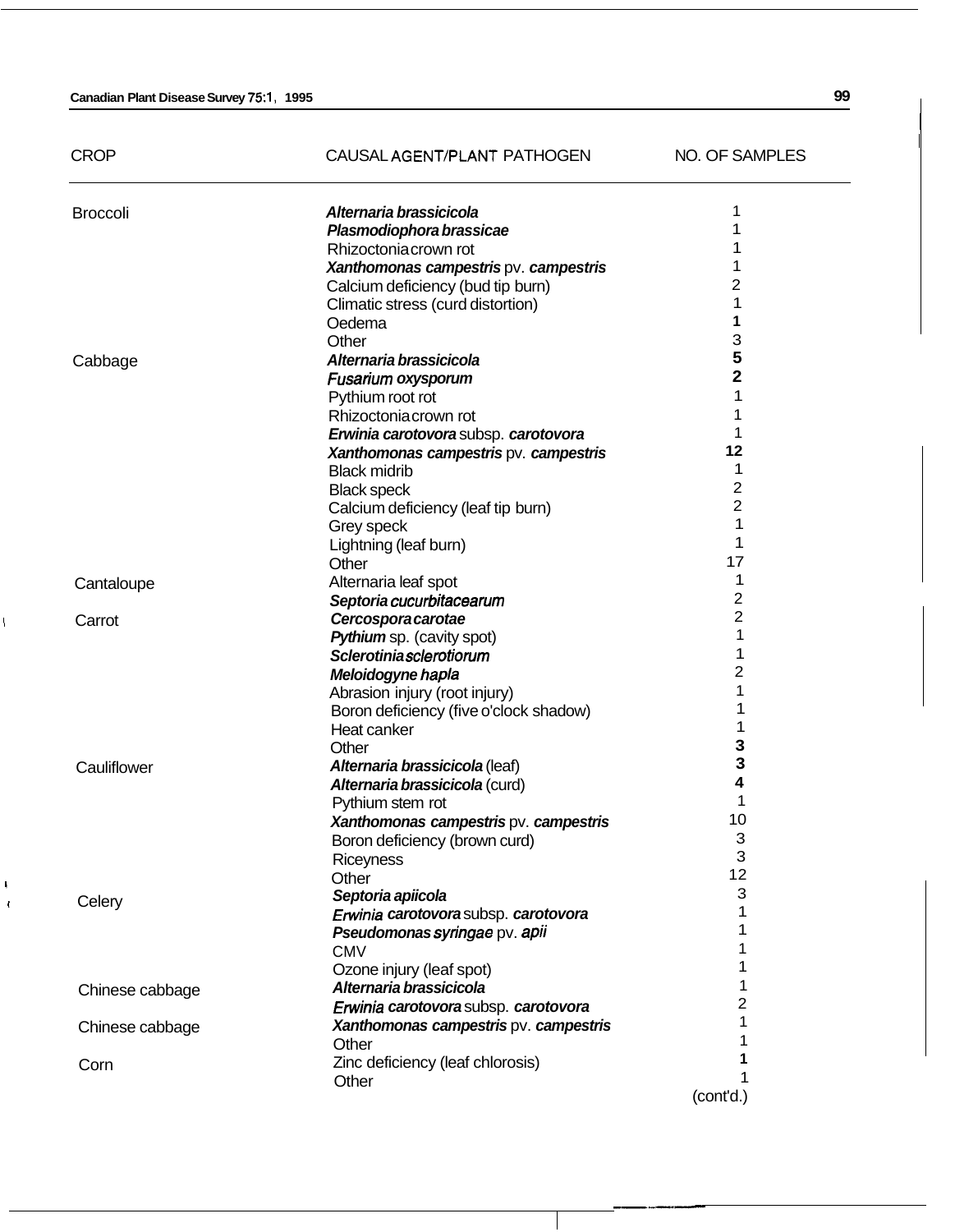# CROP CAUSAL AGENT/PLANT PATHOGEN NO. OF SAMPLES

| Cucumber | Alternaria leaf spot                          |                         |
|----------|-----------------------------------------------|-------------------------|
|          | Phoma leaf spot                               |                         |
|          | Pseudoperonosporacubensis                     |                         |
|          | Pythium fruit rot                             |                         |
|          | Ulocladium leaf spot                          | 1                       |
|          | Pseudomonas syringae pv. lachrymans           | 2                       |
|          | Erwinia carotovorasubsp. carotovora           | 2                       |
|          | <b>CMV</b>                                    | $\overline{\mathbf{2}}$ |
|          | Poor pollination (fruit distortion)           | 1                       |
|          | Other                                         | 3                       |
| Eggplant | Sclerotinia sclerotiorum                      | 1                       |
| Leek     | Erwinia carotovora subsp. carotovora          | 3                       |
|          | Pseudornonassoft rot                          | $\overline{\mathbf{2}}$ |
|          | Mosaic (Potyvirus)                            | 4                       |
|          | Acid soil (root distortion)                   |                         |
|          | Nitrogen deficiency (leaf chlorosis)          | 1                       |
|          | Other                                         | 7                       |
| Lettuce  | Rhizoctonia crown rot                         | 1                       |
|          | Xanthomonas campestrispv. vitians             | 4                       |
|          | Fertilizer burn (crown necrosis)              | 1                       |
|          | Wind injury (leaf necrosis)                   | 2                       |
|          | Other                                         |                         |
| Onion    |                                               | 5<br>1                  |
|          | Alternaria porri<br>Fusariurn bulb rot        |                         |
|          |                                               | 1                       |
|          | Calcium injury (leaf burn)                    | з                       |
|          | Hail injury (leaf spot)                       | 1                       |
|          | Ozone injury (leaf spot)                      | 1                       |
|          | Rain injury (leaf spot)                       | 1                       |
|          | Other                                         | 10                      |
| Pea      | Ascochyta pisi                                | $\mathbf{2}$            |
| Pepper   | Alternaria fruit rot                          | 1                       |
|          | Sotrytis cinerea                              |                         |
|          | Pythiurn sp. (damping-off)                    |                         |
|          | Rhizoctonia solani (darnping-off)             |                         |
|          | Sclerotinia sclerotiorum                      | 2                       |
|          | Erwinia carotovora subsp. carotovora          | 1                       |
|          | Xanthomonas campestris pv. campestris         | 15                      |
|          | <b>CMV</b>                                    | 2                       |
|          | TMV                                           |                         |
|          | Atrazine injury (leaf chlorosis)              |                         |
|          | Boron or calcium deficiency (leaf distortion) | 3                       |
|          | Excess water (root rot)                       |                         |
|          | High soil salinity (marginal leaf burn)       |                         |
|          | Magnesium deficiency (leaf chlorosis)         |                         |
|          | Nitrogen deficiency (leaf chlorosis)          |                         |
|          | Oederna                                       | 3                       |
|          | Ozone injury (leaf spot)                      | $\overline{\mathbf{2}}$ |
|          |                                               | (cont'd.)               |

 $\|\|$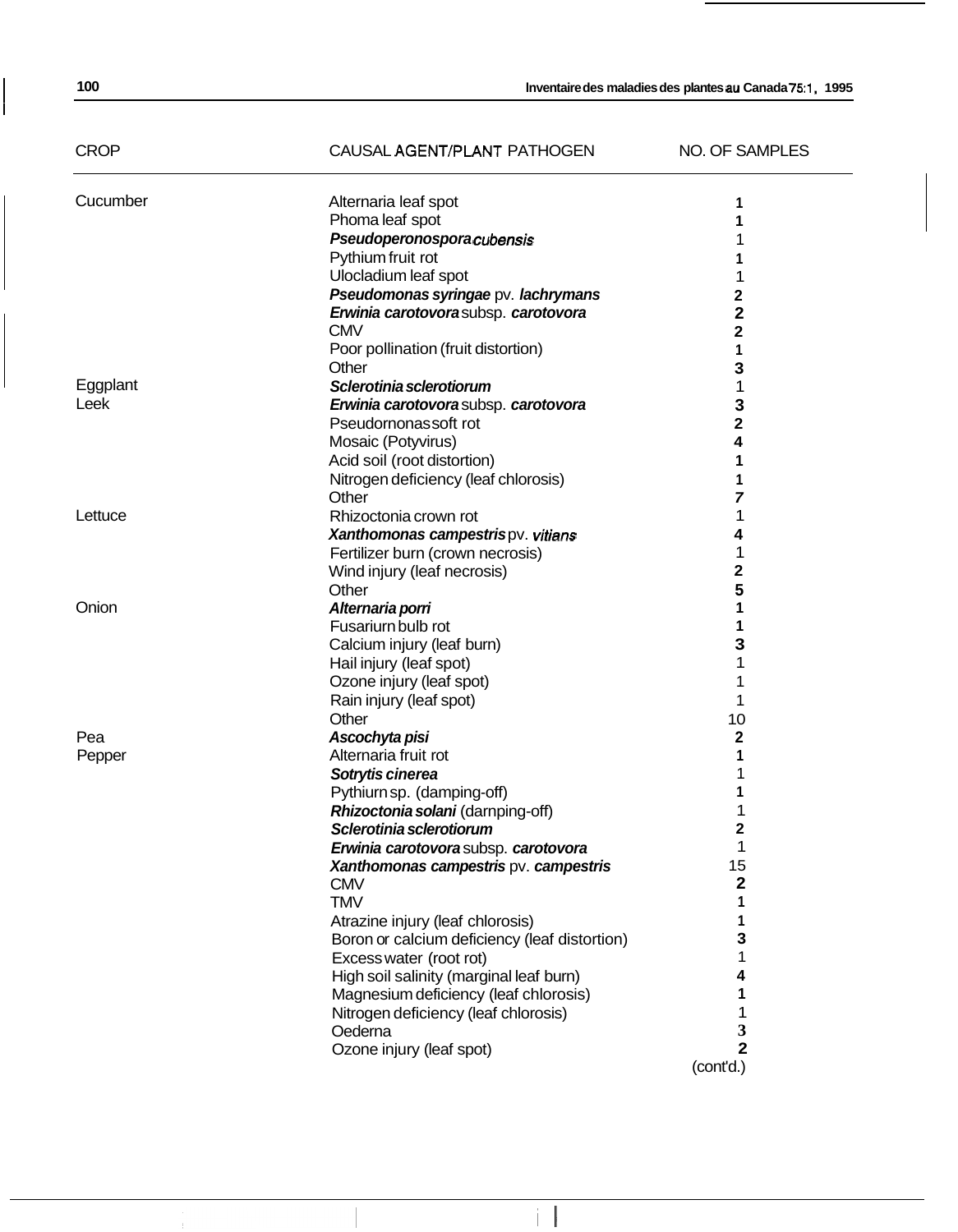*1* 

 $\langle$ 

 $\cdot$ 

|   | <b>CROP</b> | CAUSAL AGENT/PLANT PATHOGEN                                | NO. OF SAMPLES   |
|---|-------------|------------------------------------------------------------|------------------|
|   | Pepper      | Paraquat injury (leaf spot)                                | $\overline{c}$   |
|   |             | Potassium deficiency (marginal leaf burn)                  | 3                |
|   |             | Chilling injury (russeting)                                | $\overline{2}$   |
|   |             | Other                                                      | 9                |
|   | Potato      | Alternaria solani (leaf blight)                            | $\overline{2}$   |
|   |             | Colletotrichum coccodes                                    | 8                |
|   |             | Fusarium spp. (tuber rot)                                  | 10               |
|   |             | Phytophthora erythroseptica                                | 1                |
|   |             | <b>Phytophthora infestans</b>                              | 34               |
|   |             | Rhizoctonia solani                                         | $\boldsymbol{2}$ |
|   |             | Sclerotinia sclerotiorum                                   | 1                |
|   |             | Spongospora subterranea                                    | 1                |
|   |             | Verticillium sp.                                           | 3                |
|   |             | Clavibacter michiganensis subsp. sepedonicus               | 3                |
|   |             | Erwinia carotovora subsp. carotovora                       | 26               |
|   |             | Pseudomonas syringae pv. fluorescens (pink eye)            | 1                |
|   |             | Streptomycesspp.                                           | з                |
|   |             | Mosaic (Potyvirus)                                         | $\mathbf 1$      |
|   |             | <b>PLRV</b>                                                | 2                |
|   |             | <b>PVX</b>                                                 | 3                |
|   |             | <b>Black heart</b>                                         | 1                |
|   |             | Calcium deficiency (sprout tip burn)                       | 1                |
|   |             | Dicamba injury (leaf distortion)                           | 4                |
|   |             | 2,4-D injury (leaf distortion)                             | 1                |
|   |             | Elephant skin                                              | 1                |
|   |             | Excess water (skin necrosis)                               | 4                |
|   |             | Genetic anomaly (pink pith)                                | 1                |
|   |             | Hollow heart                                               | 2                |
|   |             | Mechanical injury                                          | 1                |
|   |             | Ozone injury (leaf burn)                                   | 1                |
|   |             | Wind injury (leaf burn)                                    | $\overline{c}$   |
|   |             | Other                                                      | 30               |
|   | Pumpkin     |                                                            | 1                |
|   |             | Ascochyta sp. (fruit rot)<br>Colletotrichumsp. (fruit rot) |                  |
|   |             |                                                            | $\overline{2}$   |
|   |             | Phoma sp. (fruit rot)                                      | 2                |
|   |             | Pythium sp. (fruit rot)                                    | $\overline{2}$   |
|   |             | Septoria cucurbitacearum                                   | $\overline{2}$   |
| ₹ |             | Oedema (fruit)                                             | $\overline{2}$   |
|   |             | Other                                                      |                  |
|   | Rutabaga    | Plasmodiophora brassicae                                   |                  |
|   |             | Sclerotium rolfii                                          |                  |
|   |             | <b>Brown heart</b>                                         |                  |
|   |             | Excess water (root distortion)                             |                  |
|   |             | Mechanical injury                                          |                  |
|   |             | Other                                                      | 1                |

**-I-----** 

1

(cont'd.)

--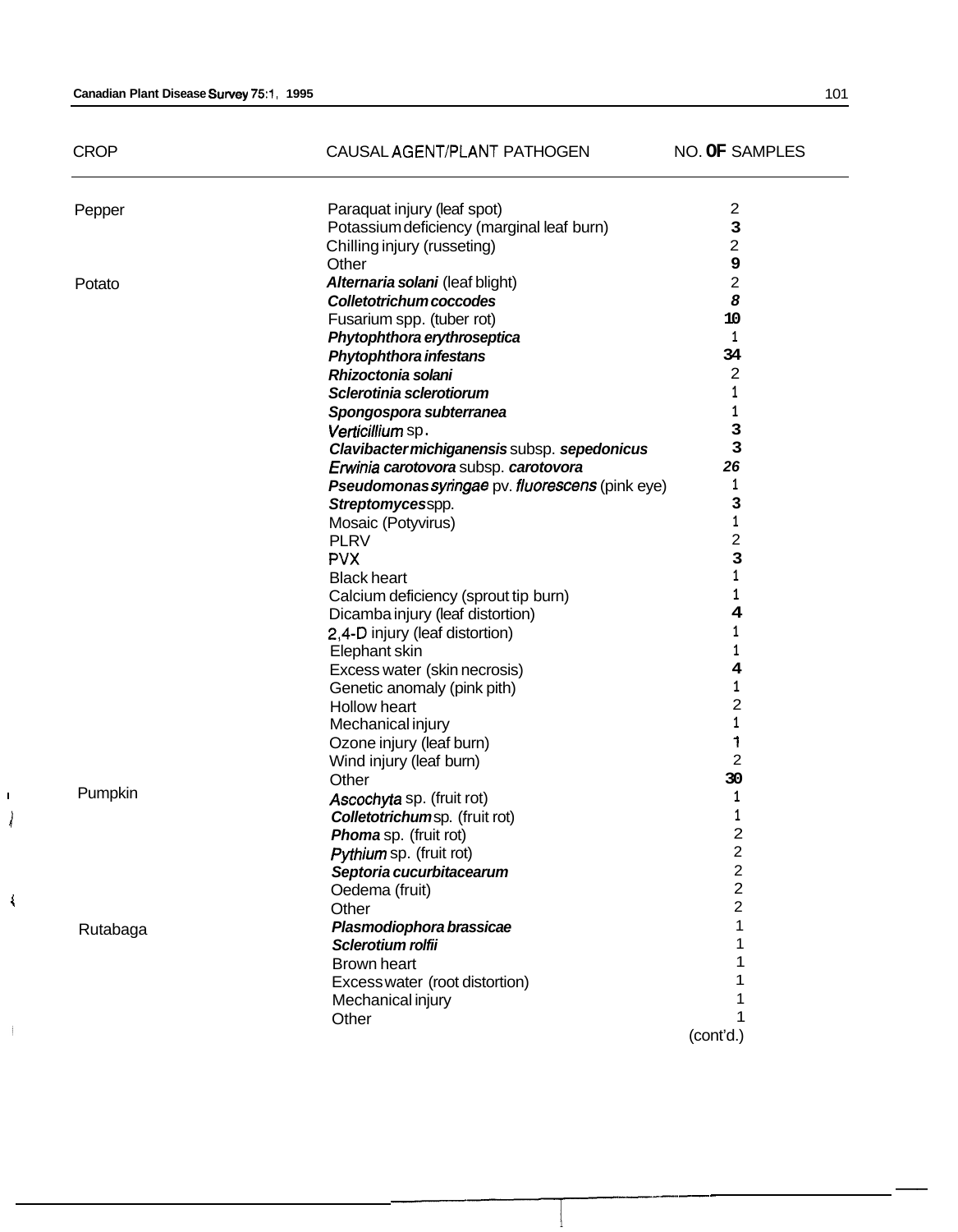| 102         |                                               | Inventaire des maladies des plantes au Canada 75:1, 1995 |
|-------------|-----------------------------------------------|----------------------------------------------------------|
| <b>CROP</b> | CAUSAL AGENT/PLANT PATHOGEN                   | NO. OF SAMPLES                                           |
| Squash      | Sclerotinia sclerotiorum                      |                                                          |
|             | Septoria cucurbitacearum                      |                                                          |
|             | <b>Phoma</b> sp. (fruit rot)                  |                                                          |
|             | Pythium sp. (fruit rot)                       |                                                          |
|             | Erwinia carotovora subsp. carotovora          |                                                          |
|             | <b>CMV</b>                                    |                                                          |
| Tomato      | Fulvia fulva                                  |                                                          |
|             | <b>Phytophthora infestans</b>                 |                                                          |
|             | Rhizoctonia solani                            |                                                          |
|             | Septoria lycopersici                          |                                                          |
|             | Clavibacter michiganensissubsp. michiganensis |                                                          |
|             | Pseudomonas syringae pv. tomato               |                                                          |
|             | Xanthomonas campestris pv. vesicatoria        |                                                          |
|             | <b>TSWV</b>                                   |                                                          |
|             | Virus (leaf roll)                             |                                                          |
|             | Atrazine injury (leaf chlorosis)              |                                                          |
|             | Oedema                                        |                                                          |
|             | Physiologicalstress (leaf roll)               |                                                          |
|             | Other                                         | 6                                                        |

**TABLE 2.** Summary of greenhouse vegetable diseases diagnosed by the MAPAQ diagnostic laboratory in 1994.

| <b>CROP</b> | CAUSALAGENT/PLANT PATHOGEN             | NO. OF SAMPLES |
|-------------|----------------------------------------|----------------|
| Cucumber    | Didymella bryoniae                     | 2              |
|             | Fusarium root rot                      |                |
|             | Pseudoperonospora cubensis             |                |
|             | Pythium crown and root rot             |                |
|             | Ulocladium sp. (leaf spot)             |                |
|             | Erwinia carotovora subsp. carotovora   |                |
|             | Calcium deficiency (leaf distortion)   |                |
|             | Chilling injury (russeting)            |                |
|             | Phosphorus deficiency (leaf chlorosis) |                |
|             | Physiological stress (leaf spot)       |                |
|             | Poor pollination (fruit distortion)    |                |
|             | Other                                  |                |
| Lettuce     | High salinity                          |                |
|             | Other                                  |                |
| Pepper      | <b>TSWV</b>                            |                |
|             | INSV                                   |                |
|             |                                        | (cont'd.)      |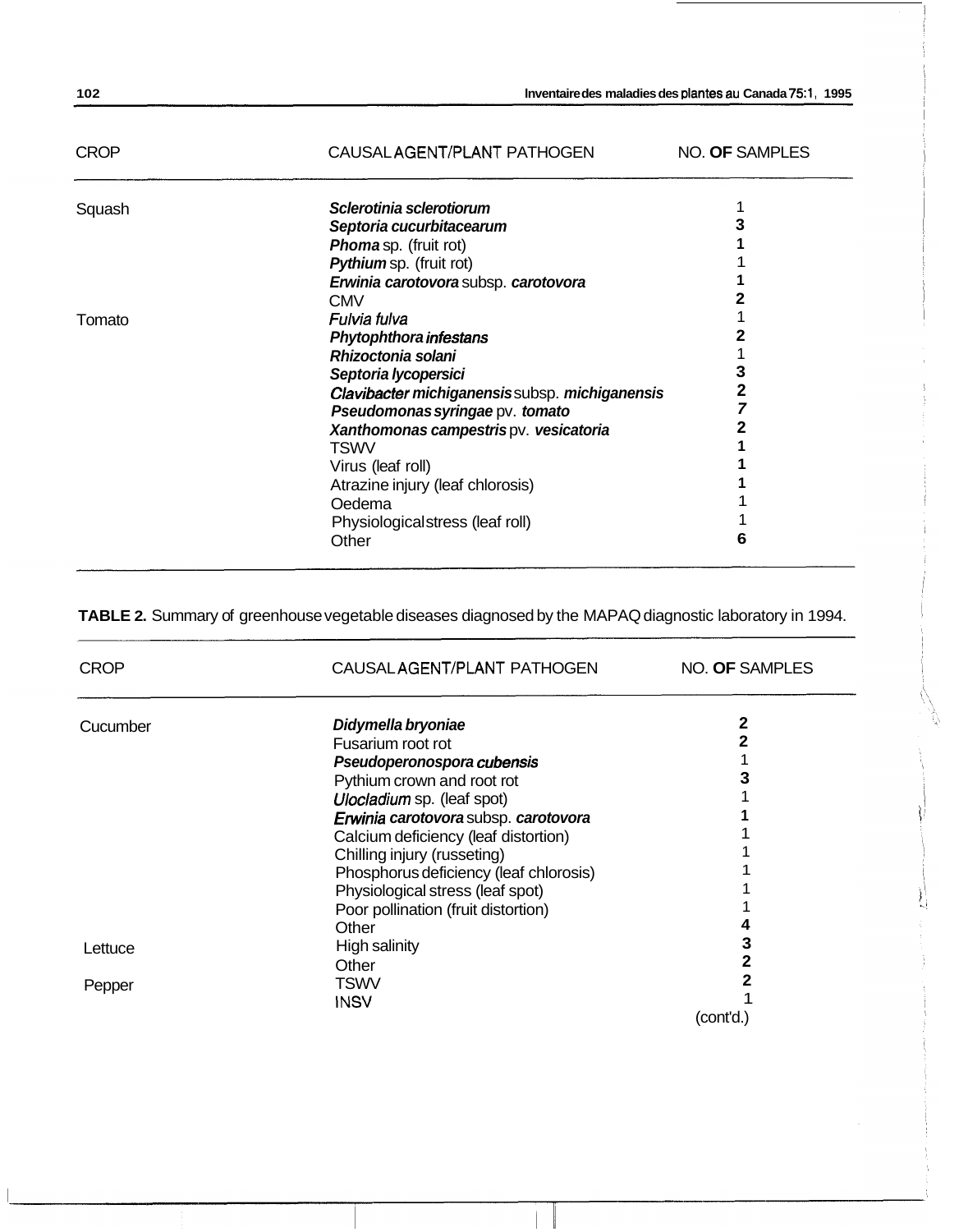$\hat{E}$ 

# CAUSAL AGENT/PLANT PATHOGEN NO. OF SAMPLES

| 4<br>High salinity (marginal leaf burn)<br>1<br>Iron deficiency (leaf chlorosis)<br>1<br>Manganese deficiency (leaf chlorosis)<br>$\overline{\mathbf{2}}$<br>Mechanical injury<br>$\overline{c}$<br>Oedema<br>5<br>Physiological stress (leaf spot)<br>1<br>Russeting<br>Silver leaf<br>1<br>47 | Tomato | Botrytis cinerea<br>Erysiphe sp.<br>Fusarium oxysporumf.sp. radicis-lycopersici<br>Humicola root rot<br><b>Phytophthora infestans</b><br>Phytophthora root rot<br>Pyrenochaeta lycopersici<br>Pythium root rot<br>Rhizoctonia root rot<br>Septoria lycopersici<br>Verticillium sp.<br>Clavibacter michiganensis subsp. michiganensis<br>Erwinia carotovora subsp. carotovora<br>Pseudomonas corrugata<br>Pseudomonas syringae pv. tomato<br><b>INSV</b><br><b>PLRV</b><br><b>PVX</b><br><b>PVY</b><br><b>ToMV</b><br><b>TSWV</b><br>Virus (yellow vein)<br>Calcium deficiency (leaf distortion)<br>Dicamba injury (leaf distortion)<br>2,4-D injury (leaf distortion)<br>Ethylene injury (leaf distortion) | 3<br>4<br>7<br>3<br>11<br>1<br>a<br>10<br>1<br>$\overline{2}$<br>1<br>4<br>$6\phantom{1}6$<br>$\overline{2}$<br>1<br>1<br>1<br>1<br>1<br>8<br>15<br>1<br>3<br>1<br>1<br>1 |
|-------------------------------------------------------------------------------------------------------------------------------------------------------------------------------------------------------------------------------------------------------------------------------------------------|--------|------------------------------------------------------------------------------------------------------------------------------------------------------------------------------------------------------------------------------------------------------------------------------------------------------------------------------------------------------------------------------------------------------------------------------------------------------------------------------------------------------------------------------------------------------------------------------------------------------------------------------------------------------------------------------------------------------------|---------------------------------------------------------------------------------------------------------------------------------------------------------------------------|
| $\mathbf 1$<br>Glyphosate injury (leaf chlorosis)                                                                                                                                                                                                                                               |        |                                                                                                                                                                                                                                                                                                                                                                                                                                                                                                                                                                                                                                                                                                            |                                                                                                                                                                           |
|                                                                                                                                                                                                                                                                                                 |        |                                                                                                                                                                                                                                                                                                                                                                                                                                                                                                                                                                                                                                                                                                            |                                                                                                                                                                           |
|                                                                                                                                                                                                                                                                                                 |        |                                                                                                                                                                                                                                                                                                                                                                                                                                                                                                                                                                                                                                                                                                            |                                                                                                                                                                           |
|                                                                                                                                                                                                                                                                                                 |        |                                                                                                                                                                                                                                                                                                                                                                                                                                                                                                                                                                                                                                                                                                            |                                                                                                                                                                           |
|                                                                                                                                                                                                                                                                                                 |        |                                                                                                                                                                                                                                                                                                                                                                                                                                                                                                                                                                                                                                                                                                            |                                                                                                                                                                           |
|                                                                                                                                                                                                                                                                                                 |        |                                                                                                                                                                                                                                                                                                                                                                                                                                                                                                                                                                                                                                                                                                            |                                                                                                                                                                           |
|                                                                                                                                                                                                                                                                                                 |        |                                                                                                                                                                                                                                                                                                                                                                                                                                                                                                                                                                                                                                                                                                            |                                                                                                                                                                           |
|                                                                                                                                                                                                                                                                                                 |        |                                                                                                                                                                                                                                                                                                                                                                                                                                                                                                                                                                                                                                                                                                            |                                                                                                                                                                           |
|                                                                                                                                                                                                                                                                                                 |        |                                                                                                                                                                                                                                                                                                                                                                                                                                                                                                                                                                                                                                                                                                            |                                                                                                                                                                           |
|                                                                                                                                                                                                                                                                                                 |        |                                                                                                                                                                                                                                                                                                                                                                                                                                                                                                                                                                                                                                                                                                            |                                                                                                                                                                           |
|                                                                                                                                                                                                                                                                                                 |        |                                                                                                                                                                                                                                                                                                                                                                                                                                                                                                                                                                                                                                                                                                            |                                                                                                                                                                           |
|                                                                                                                                                                                                                                                                                                 |        |                                                                                                                                                                                                                                                                                                                                                                                                                                                                                                                                                                                                                                                                                                            |                                                                                                                                                                           |
|                                                                                                                                                                                                                                                                                                 |        |                                                                                                                                                                                                                                                                                                                                                                                                                                                                                                                                                                                                                                                                                                            |                                                                                                                                                                           |
|                                                                                                                                                                                                                                                                                                 |        |                                                                                                                                                                                                                                                                                                                                                                                                                                                                                                                                                                                                                                                                                                            |                                                                                                                                                                           |
|                                                                                                                                                                                                                                                                                                 |        |                                                                                                                                                                                                                                                                                                                                                                                                                                                                                                                                                                                                                                                                                                            |                                                                                                                                                                           |
|                                                                                                                                                                                                                                                                                                 |        |                                                                                                                                                                                                                                                                                                                                                                                                                                                                                                                                                                                                                                                                                                            |                                                                                                                                                                           |
|                                                                                                                                                                                                                                                                                                 |        |                                                                                                                                                                                                                                                                                                                                                                                                                                                                                                                                                                                                                                                                                                            |                                                                                                                                                                           |
|                                                                                                                                                                                                                                                                                                 |        |                                                                                                                                                                                                                                                                                                                                                                                                                                                                                                                                                                                                                                                                                                            |                                                                                                                                                                           |
|                                                                                                                                                                                                                                                                                                 |        |                                                                                                                                                                                                                                                                                                                                                                                                                                                                                                                                                                                                                                                                                                            |                                                                                                                                                                           |
|                                                                                                                                                                                                                                                                                                 |        |                                                                                                                                                                                                                                                                                                                                                                                                                                                                                                                                                                                                                                                                                                            |                                                                                                                                                                           |
|                                                                                                                                                                                                                                                                                                 |        |                                                                                                                                                                                                                                                                                                                                                                                                                                                                                                                                                                                                                                                                                                            |                                                                                                                                                                           |
|                                                                                                                                                                                                                                                                                                 |        |                                                                                                                                                                                                                                                                                                                                                                                                                                                                                                                                                                                                                                                                                                            |                                                                                                                                                                           |
|                                                                                                                                                                                                                                                                                                 |        |                                                                                                                                                                                                                                                                                                                                                                                                                                                                                                                                                                                                                                                                                                            |                                                                                                                                                                           |
|                                                                                                                                                                                                                                                                                                 |        | Other                                                                                                                                                                                                                                                                                                                                                                                                                                                                                                                                                                                                                                                                                                      |                                                                                                                                                                           |

I i

I I

I

i

I

I

i

i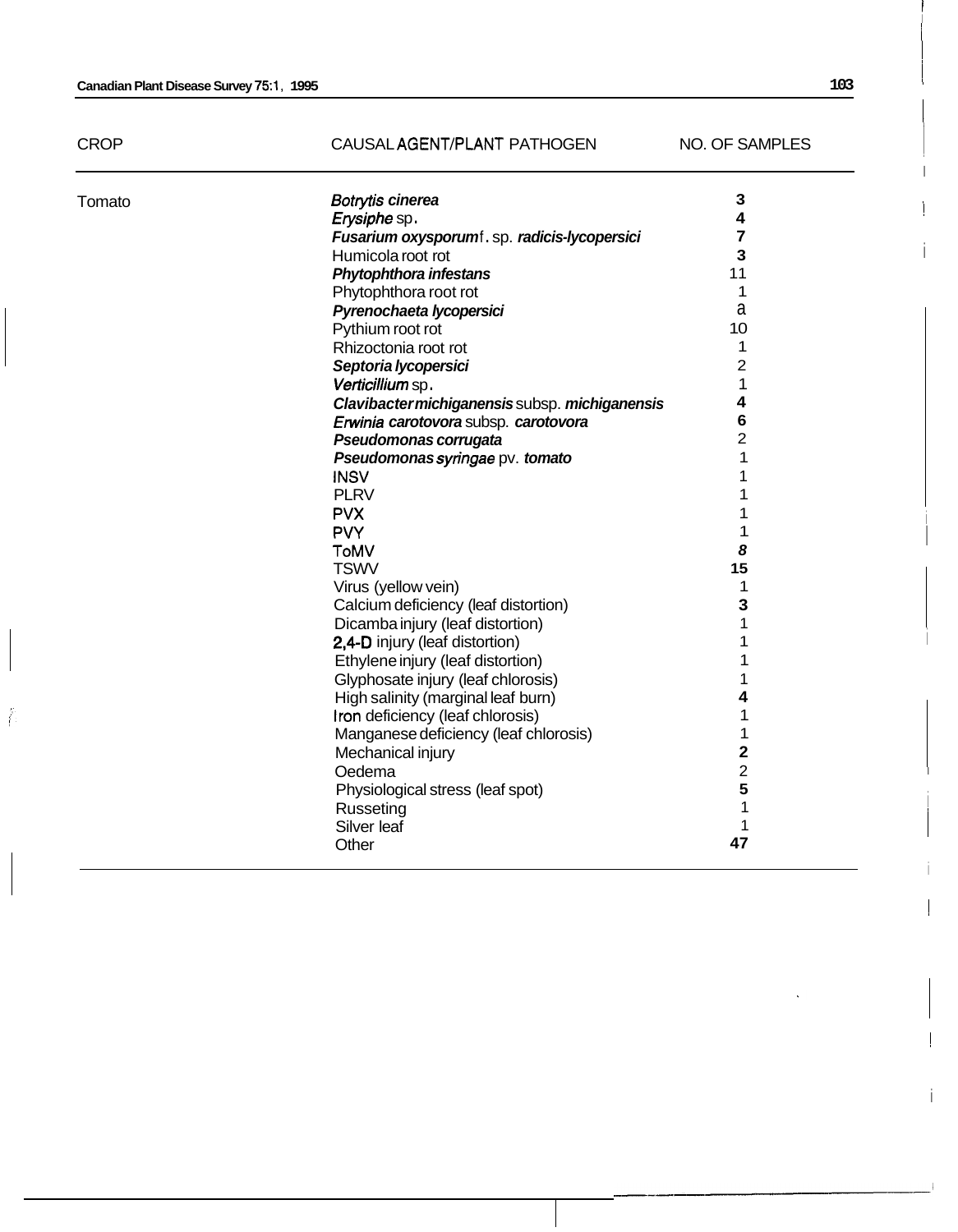**I** 

 $\mathcal{L}$ 

 $\tilde{h}$ 

# TABLE **3.** Summary of small fruit diseases diagnosed by the MAPAQ diagnostic laboratory in **1994.**

| <b>CROP</b> | CAUSAL AGENT/PLANT PATHOGEN           | NO. OF SAMPLES          |
|-------------|---------------------------------------|-------------------------|
| Blueberry   | Aureobasidiumsp.                      | 3                       |
|             | Botrytis cinerea                      | 1                       |
|             | Cytosporasp.                          | 1                       |
|             | Monilia vaccinii-corymbosi            | 1                       |
|             | Phomopsis sp.                         | $\overline{\mathbf{2}}$ |
|             | Pucciniastrum goeppertianum           | 1                       |
|             | Septoria sp.                          | 8                       |
|             | Agrobacteriumtumefaciens              | 1                       |
|             | Glyphosate injury (leaf distortion)   | 1                       |
|             | Hail injury                           | 1                       |
|             | Mechanical injury                     | 1                       |
|             | Winter injury                         | 5                       |
|             | Other                                 | 22                      |
| Strawberry  | Diplocarpon earliana                  | 1                       |
|             | Mycosphaerella fragariae (leaf spot)  | 13                      |
|             | Mycosphaerella fragariae (black seed) | 1                       |
|             | Myxomycete (slime mold)               | 1                       |
|             | Phytophthora fragariae                | 25                      |
|             | Sphaeropsis macularis                 | 3                       |
|             | Verticillium sp.                      | $\overline{7}$<br>9     |
|             | Xanthomonas fragariae                 | $\overline{\mathbf{3}}$ |
|             | Mycoplasma-like organism              | 18                      |
|             | <b>Black rot</b>                      |                         |
|             | Calcium deficiency (leaf distortion)  | 1<br>1                  |
|             | Clopyralid injury (leaf distortion)   | 1                       |
|             | Hail injury                           | 1                       |
|             | Lightning (leaf burn)                 | 1                       |
|             | Nitrogen deficiency (leaf chlorosis)  | a                       |
|             | Winter injury                         | 31                      |
|             | Other                                 | 4                       |
| Raspberry   | Didymella applanata                   | 8                       |
|             | Elsinoe veneta                        | 30                      |
|             | Phytophthora root rot                 | 5                       |
|             | Agrobacterium tumefaciens             | 3                       |
|             | Erwinia amylovora                     | $\overline{7}$          |
|             | Excess water (root rot)               | 1                       |
|             | iron deficiency (leaf chlorosis)      | 19                      |
|             | Winter injury                         | 27                      |
|             | Other                                 |                         |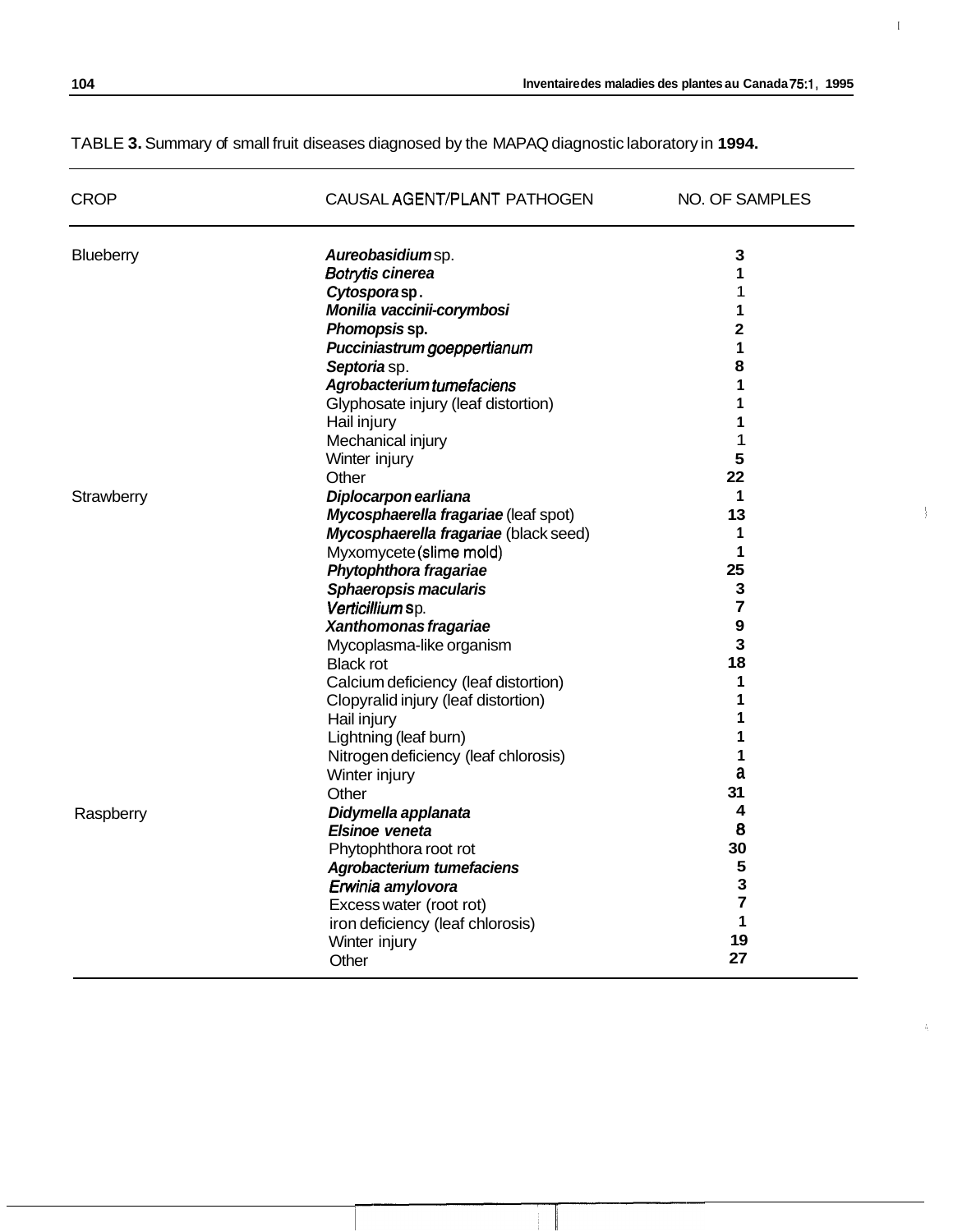I

**k** 

E

TABLE 4. Summary of herbaceous and woody ornamental diseases diagnosed by the MAPAQ diagnostic laboratory in 1994.

| <b>CROP</b>                        | CAUSAL AGENT/PLANT PATHOGEN          | NO. OF SAMPLES |
|------------------------------------|--------------------------------------|----------------|
| Acer sp.                           | Cryptosporiopsissp. (canker)         | 1              |
|                                    | Winter injury (canker)               |                |
| Aegopodiumsp.                      | Rhizoctonia root rot                 |                |
| Aglaonema sp.                      | Pseudomonas marginalis (soft rot)    |                |
|                                    | High salinity (leaf burn)            |                |
| Aster sp.                          | Physiological stress (leaf spot)     |                |
| Begonia sp.                        | Erysiphe cichoracearum               |                |
|                                    | <b>INSV</b>                          | 2              |
|                                    | Physiological stress (leaf spot)     | $\overline{2}$ |
| Betulasp.                          | Chilling injury                      | 1              |
| Calluna sp.                        | Pseudophacidiumsp.                   |                |
| Cannasp.                           | Pythium bulb rot                     |                |
| Carthamus tinctorius               | Ozone injury (necrotic speck)        |                |
|                                    |                                      |                |
| Caryasp.                           | Microstromajuglandis                 |                |
| Celosiasp.                         | Pythium crown rot                    |                |
| Cereussp.                          | Helminthosporium cactivorum          |                |
|                                    | Oedema                               |                |
| Chamaedorasp.<br>Clematis sp.      | Phytophthora root rot                |                |
|                                    | Phyllostictasp.                      |                |
| Cotoneastersp.<br>Cyclamenpersicum | Iron deficiency (leaf chlorosis)     |                |
|                                    | Fusarium crown rot                   |                |
|                                    | <b>INSV</b>                          |                |
|                                    | Physiological stress (leaf spot)     |                |
| Delphiniumsp.                      | Phytophthora root rot                |                |
|                                    | Pythium root rot                     |                |
|                                    | Rhizoctonia crown rot                |                |
| Diervilla lonicera                 | Septoria diervillae                  |                |
| Euphorbia pulcherrima              | Pythium root rot                     |                |
|                                    | Thielaviopsis root rot               |                |
| Fuchsia x hybrida                  | Thielaviopsis root rot               |                |
| Gladiolussp.                       | Stomatinia gladioli                  |                |
| Hedera helix                       | Phytophthora root rot                |                |
| Hemerocallissp.                    | Colletotrichumsp.                    |                |
| Hibiscussp.                        | Oedema                               |                |
| Hosta carnosa                      | <b>INSV</b>                          | 2              |
|                                    |                                      |                |
| Ipomoea aquatica                   | Fusarium semitectum                  |                |
|                                    | Pythium root rot                     | 3              |
| Impatienssp.                       | Sphaerothecasp.                      | 2              |
|                                    | Rhizoctonia crown rot                |                |
|                                    | Pseudomonas leaf spot                |                |
|                                    | <b>INSV</b> (leaf spot)              |                |
|                                    | TSWV (stem spot)                     |                |
| Iris sp.                           | Nitrogen deficiency (leaf chlorosis) |                |
|                                    |                                      | (cont'd.)      |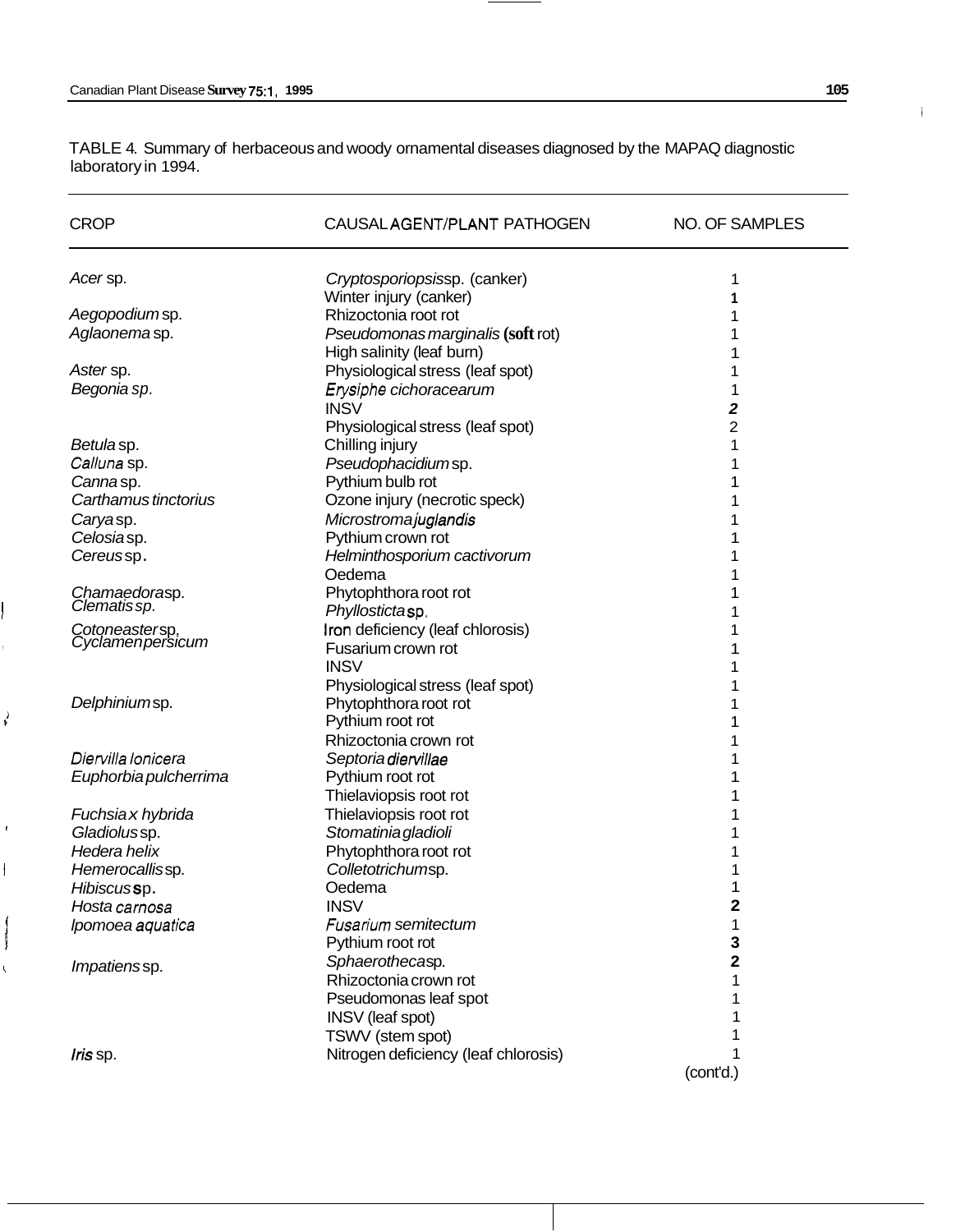# CROP CAUSAL AGENT/PLANT PATHOGEN NO. **OF** SAMPLES

ł

 $\frac{1}{2}$ 

| Kalanchoesp.       | <b>INSV</b>                          |     |
|--------------------|--------------------------------------|-----|
| Limonium sp.       | Botrytis cinerea                     |     |
|                    | Glomerella cingulatal                |     |
| Lupinus sp.        | Pleichaeta lupini                    |     |
| Pachistema sp.     | Phytophthora root rot                |     |
| Paeonia sp.        | Botrytis cinerea                     |     |
| Papaver sp.        | Entyiomafuscum                       |     |
| Pelargonium sp.    | Pythium crown rot                    | 4   |
|                    | Rhizoctonia crown rot                |     |
|                    | Xanthomonas campestrispv. pelargonii | 7   |
|                    | Oedema                               | 4   |
| Petunia x hybrida  | Botrytis cinerea                     | 2   |
| Picea sp.          | Chrysomyxasp.                        | 1   |
|                    | Phytophthora root rot                | 3   |
| Pinus sp.          | Phytophthora root rot                | 1   |
| Rosa sp.           | Agrobacterium tumefaciens            | 10  |
|                    | Glyphosate injury (leaf distortion)  | 1   |
| Santoiina sp.      | Rhizoctonia root rot                 |     |
| Senecio x hybridus | Phytophthora root rot                |     |
|                    | Pythium crown rot                    | 1   |
| Sinningia speciosa | <b>INSV</b>                          | з   |
| Sorbus sp.         | Botryosphaeriasp.                    | 1   |
|                    | Erwinia amylovora                    |     |
| Spathiphyllumsp.   | Rhizoctonia root rot                 |     |
| Syringa sp.        | Ascochyta syringae                   | 1   |
|                    | Pseudomonas syringae                 | 3   |
|                    | Winter injury                        |     |
| Tagetes sp.        | Alternaria sp.                       |     |
|                    | Dicamba injury (leaf distortion)     |     |
| Thuja sp.          | Thielaviopsis root rot               |     |
| Vinca sp.          |                                      | 133 |
|                    | Other                                |     |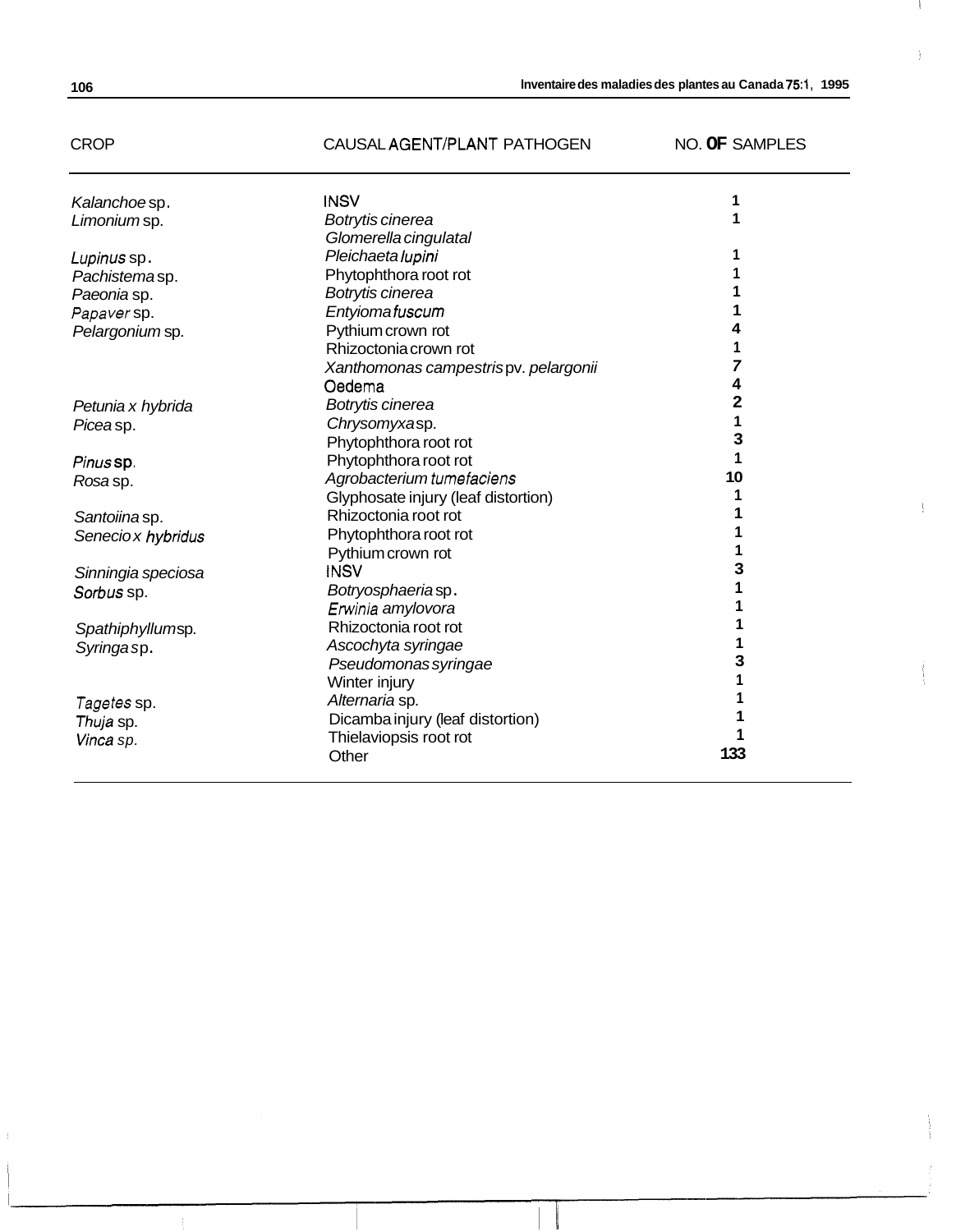ţ

CROP CAUSAL AGENT/PLANT PATHOGEN NO. OF SAMPLES Apple *Alternaria alternata* (leaf spot) 7 Alternaria fruit rot 1 *Botryosphaeria obtusa*  1 *Chondrostereum purpureum*  1 *Cytospora* sp . 10 *Nectria cinnabarina*  1 *Phoma* sp. 2 *Phomopsis* sp. **2**  *Phytophthora cactorum*  1 *Agrobacterium tumefaciens*  13 *Erwinia amy/ovora*  2 Brown heart 1 Ozone injury (purple leaf) 1 Russeting 1 Winter injury *6*  **Other** 14

**TABLE 5.** Summary of apple diseases diagnosed by the MAPAQ diagnostic laboratory in 1994.

**TABLE 6.** Summary of cereal crop diseases diagnosed by the MAPAQ diagnostic laboratory in 1994.

| <b>CROP</b>   | CAUSAL AGENT/PLANT PATHOGEN         | NO. OF SAMPLES |
|---------------|-------------------------------------|----------------|
| <b>Barley</b> | Bipolaris sorokiniana               | 10             |
|               | Fusarium graminearum                | $\mathbf{1}$   |
|               | Excess water (root rot)             | $\overline{2}$ |
|               | Other                               | 1              |
| Oat           | Ustilago avenae                     | 1              |
|               | <b>BYDV</b>                         | 1              |
|               | Other                               | 2              |
| Wheat         | Bipolaris sorokiniana (head blight) | 1              |
|               | Fusarium graminearum                | 1              |
|               | Puccinia sp.                        | 1              |
|               | Chlorotic fleck                     | 1              |
|               | Excess water (root rot)             | 1              |
|               | Other                               | 3              |
|               |                                     |                |
|               |                                     |                |

--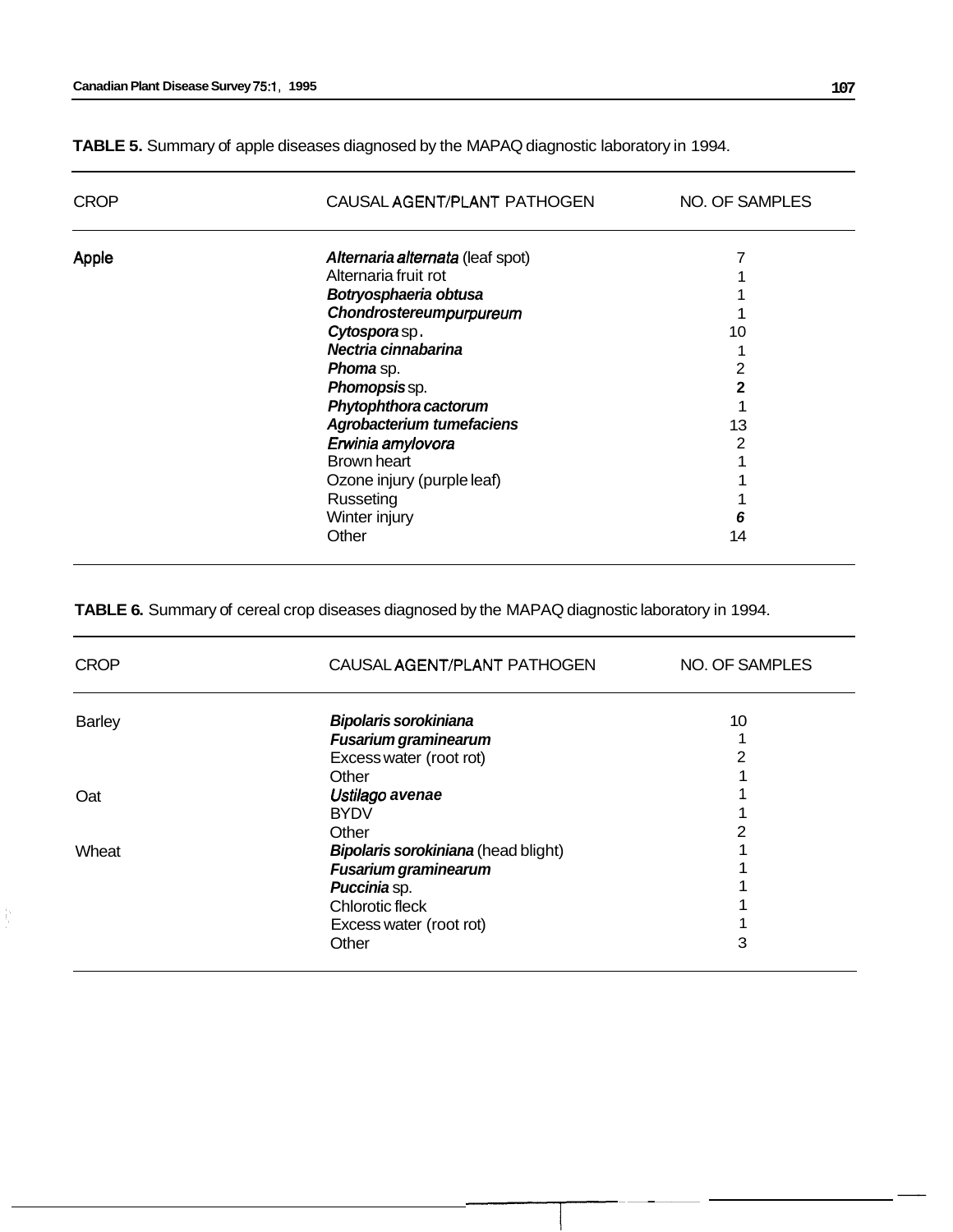~ ~ ~~

Ń.

# **TABLE 7. Summary** of **diseases diagnosed on miscellaneous crops by the MAPAQ diagnostic laboratory in 1994.**

~~ ~~ ~~ ~

| <b>CROP</b>    | <b>CAUSAL AGENT/PLANT PATHOGEN</b> | <b>NO. OF SAMPLES</b> |
|----------------|------------------------------------|-----------------------|
| <b>Alfalfa</b> | Fusarium sp.                       |                       |
|                | Leptosphaerulina briosiana         |                       |
|                | <b>Phoma medicaginis</b>           |                       |
|                | Verticillium sp.                   |                       |
| Ginseng        | Rhizoctonia root rot               |                       |
| Soybean        | Peronospora manshurica             |                       |
|                | Colletotrichumsp.                  |                       |
|                | Metribuzin injury (leaf chlorosis) |                       |
| <b>Tobacco</b> | Alternaria longipes                |                       |
|                | <b>Fusarium oxysporum</b>          |                       |
|                | Sclerotinia sclerotiorum           |                       |
|                | Thielaviopsis basicola             |                       |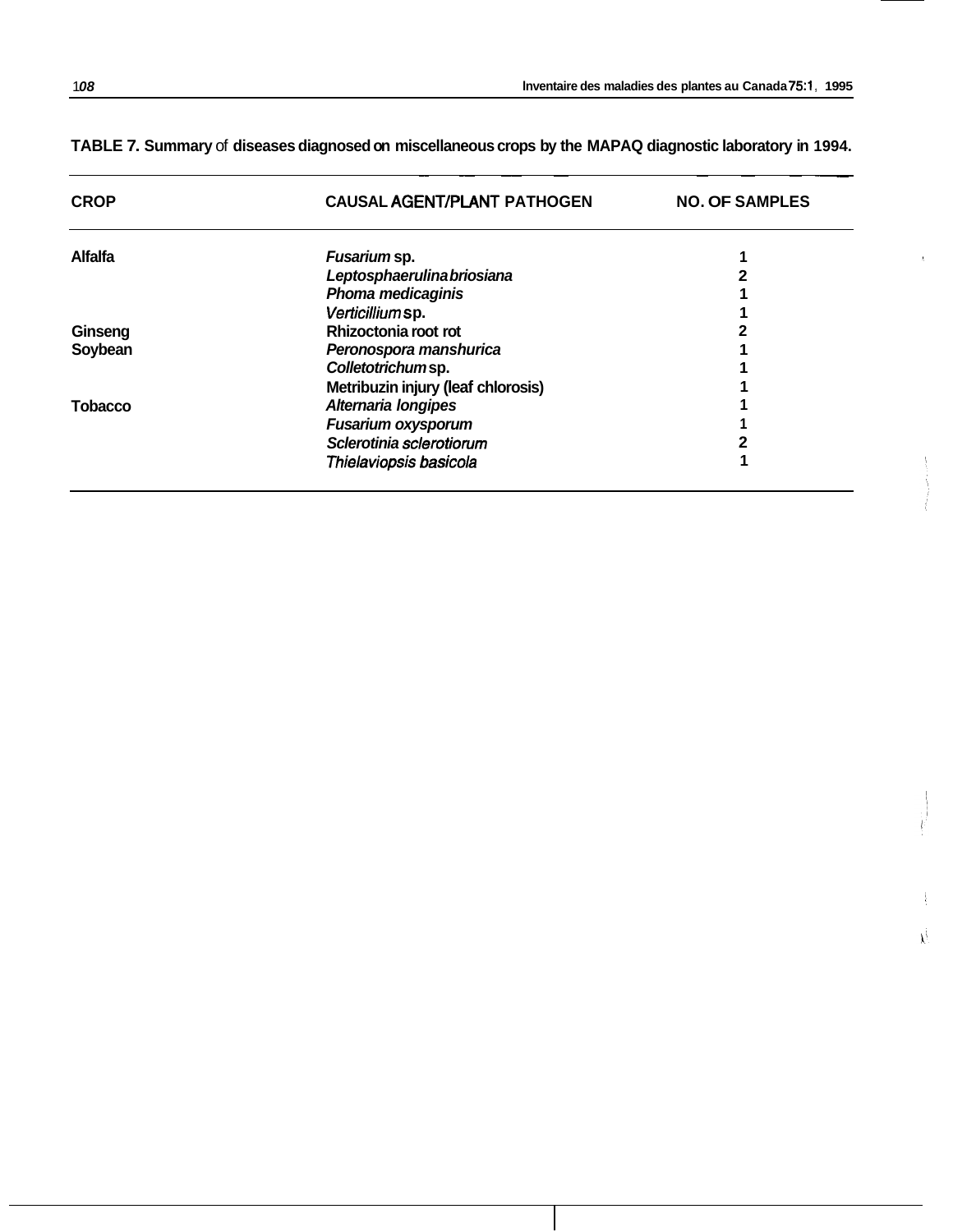#### **CROP:** Commercial Crops - Diagnostic Laboratory Report

**LOCATION:** Prince Edward Island

#### **NAME AND AGENCY:**

A.V. Sturz and M. Clark P.E.I. Department of Agriculture, Fisheries and Forestry Research, Resources and Laboratories Plant Health Services P.O. Box 1600, Charlottetown, Prince Edward Island C1A 7N3

#### **TITLE: DISEASES DIAGNOSED ON COMMERCIAL CROPS IN PRINCE EDWARD ISLAND, 1994**

**METHODS:** The P.E.I. Department of Agriculture, Fisheries and Forestry's Plant Health Services group provides diagnosis of, and control recommendations primarily for disease problems of commercial crops produced on P.E.I. The following data lists samples submitted to the laboratory by agriculture extension staff, producers, agribusiness and the general public. Diagnoses are based on visual examination of symptoms, microscopic observation and culturing on artificial media.

**RESULTS AND COMMENTS:** A total of 339 samples were processed during the period November 1993 - November 1994. Results are summarized in Table 1.

**TABLE 1.** Diseases diagnosed on commercial crop samples submitted to the Plant Health Services group, Prince Edward Island Department of Agriculture Fisheries and Forestry, Prince Edward Island, 1994.

| <b>CROP</b>        | <b>DISEASE</b>                 | CAUSAL PLANT AGENT/<br><b>PATHOGEN</b> | <b>NO.OF TIMES</b><br><b>AGENTS WERE</b><br><b>IDENTIFIED</b> |
|--------------------|--------------------------------|----------------------------------------|---------------------------------------------------------------|
| <b>VEGETABLES:</b> |                                |                                        |                                                               |
| <b>Beans</b>       | Common Blight                  | Xanthomonas sp.                        |                                                               |
| <b>Brussel</b>     | White Mold                     | Sclerotinia sp.                        |                                                               |
| <b>Sprouts</b>     | Gray Mold                      | Botrytis cinerea                       |                                                               |
|                    | Leaf Spot                      | Alternariaspp.                         |                                                               |
| Carrot             | Dry Rot                        | <b>Fusarium roseum</b>                 |                                                               |
| Cauliflower        | Leaf Spot                      | Alternaria sp.                         |                                                               |
|                    | <b>Head Rot</b>                | Pseudomonassp.                         | 3                                                             |
|                    |                                | Alternaria sp.                         | 3                                                             |
|                    |                                | <b>Botrytis cinerea</b>                | 3                                                             |
|                    | <b>Physiological Disorders</b> | Leaf Burn                              |                                                               |
|                    |                                | <b>Boron Deficiency</b>                | 3                                                             |
| Cucumber           | Damping Off                    | Fusariumsp.                            |                                                               |
|                    |                                | Alrernaria sp.                         |                                                               |
|                    | <b>Target Leaf Spot</b>        | Corynesporacassiicola                  |                                                               |
| Garlic             | Pink Rot                       | Stemphylium sp.                        |                                                               |
|                    |                                |                                        | (cont'd.)                                                     |

-- **---I-**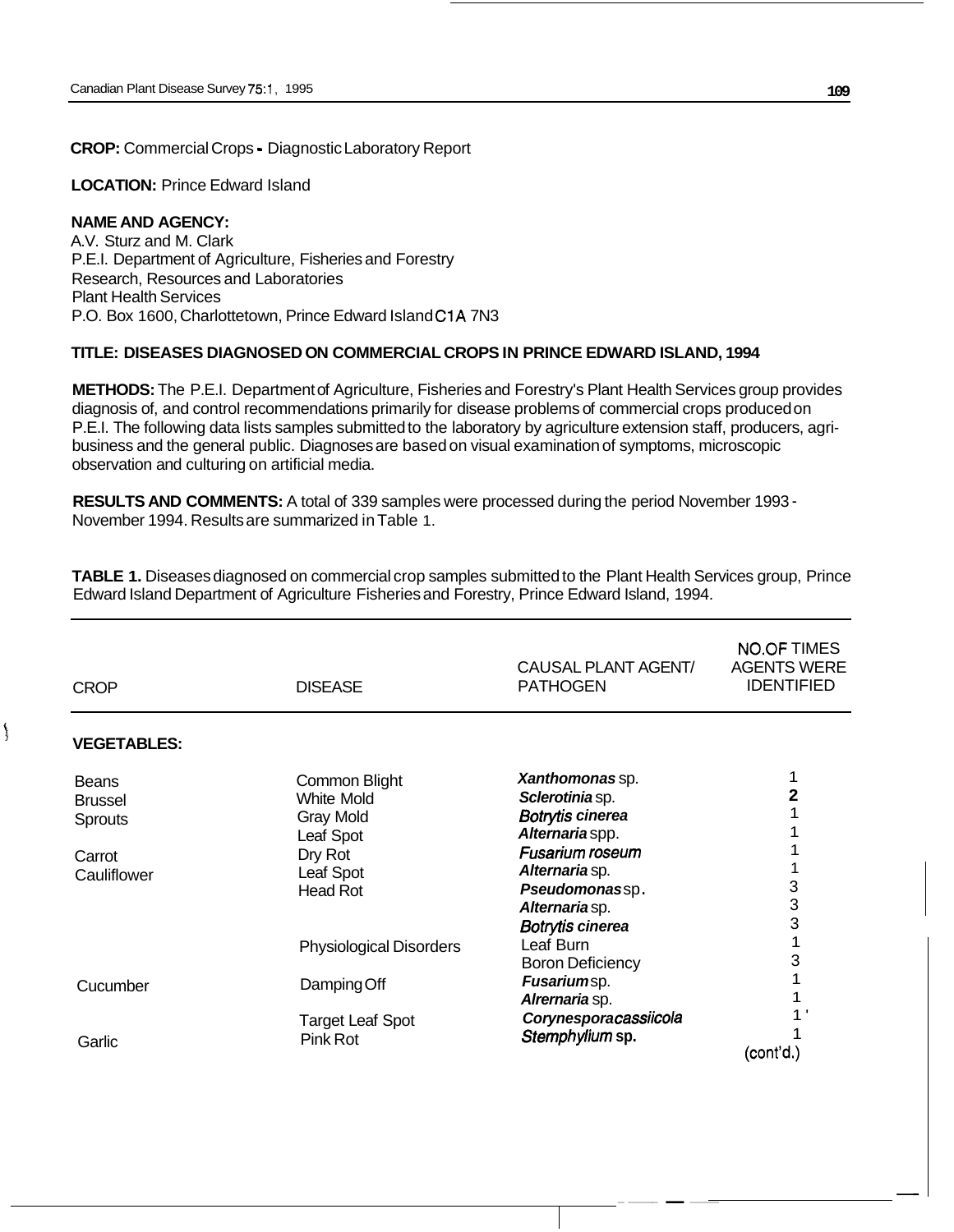| Inventaire des maladies des plantes au Canada 75:1, 1995 |
|----------------------------------------------------------|
|                                                          |

A.

|                     |                                | CAUSAL PLANT AGENT/                                     | <b>NO.OF TIMES</b><br><b>AGENTS WERE</b> |
|---------------------|--------------------------------|---------------------------------------------------------|------------------------------------------|
| <b>CROP</b>         | <b>DISEASE</b>                 | <b>PATHOGEN</b>                                         | <b>IDENTIFIED</b>                        |
| <b>Green Pepper</b> | <b>Bacterial Spot</b>          | Xanthomonas sp.                                         | 1                                        |
| Lettuce             | <b>Head Rot</b>                | Botrytis cinerea                                        | 1                                        |
|                     |                                | Pseudomonassp.                                          | 1                                        |
|                     |                                | Erwiniasp.                                              |                                          |
|                     | <b>Physiological Disorder</b>  | Calcium Deficiency                                      |                                          |
| Onion               | Pink Rot                       | Pyrenochaeta terrestris                                 | 1                                        |
|                     | <b>Bulb Rot</b>                | Fusariumsp.                                             | 1                                        |
| Potato              | <b>Early Blight</b>            | Alternaria alternata                                    | 31                                       |
|                     |                                | Alternaria solani                                       | 21                                       |
|                     |                                | Stemphyliumspp.                                         | $\mathbf{2}$                             |
|                     | <b>Gray Mold</b>               | <b>Botrytis cinerea</b>                                 | 26                                       |
|                     | Late Blight                    | Phytophthora infestans                                  | 1                                        |
|                     | Dry Rot                        | Fusariumspp.                                            | 7                                        |
|                     | Pink Rot                       | Phoma sp.                                               | 1                                        |
|                     | <b>Skin Spot</b>               | Phytophrhoraerythroseptica                              | 3<br>1                                   |
|                     | <b>Black Dot</b>               | Polyscytalum pustulans<br><b>Colletotrichumcoccodes</b> |                                          |
|                     | <b>White Mold</b>              | Sclerotinia sclerotiorum                                | 3<br>7                                   |
|                     | Seed Piece Decay               | Fusariumspp.                                            | 6                                        |
|                     |                                | Erwiniaspp.                                             | $\overline{\mathbf{c}}$                  |
|                     |                                | Rhizoctoniaspp.                                         | 9                                        |
|                     |                                | Clostridiumsp.                                          | 1                                        |
|                     | <b>Black Scurf</b>             | Rhizoctonia solani                                      | 6                                        |
|                     | <b>Stem Canker</b>             | Rhizoctonia solani                                      | 13                                       |
|                     |                                | Alternaria alternata                                    | 3                                        |
|                     | <b>Silver Scurf</b>            | Helminthosporiumsolani                                  | $\overline{\mathbf{2}}$                  |
|                     | Scab                           | <b>Streptomyces scabies</b>                             | 13                                       |
|                     |                                | Spongospora subterranea                                 | 10                                       |
|                     | Pinkeye                        | Pseudomonasspp.                                         | 1                                        |
|                     | <b>Blackleg</b>                | Erwinia spp.                                            | 3                                        |
|                     | Virus                          | Leaf Roll                                               | 1                                        |
|                     | <b>Physiological Disorders</b> | Low Temperature Injury                                  | 1                                        |
|                     |                                | <b>Chemical Damage</b>                                  | 3                                        |
|                     |                                | <b>Mechanical Damage</b>                                | 3                                        |
|                     |                                | <b>Stem End Browning</b>                                | 3                                        |
|                     |                                | <b>Nutritional Disorders</b>                            | 3                                        |
|                     |                                | <b>Vascular Discoloration</b>                           | 1                                        |
|                     |                                | Glyphosate Damage                                       | 1                                        |
|                     |                                | <b>Fertilizer Burning</b>                               | 7                                        |
|                     |                                | Little Tuber                                            | 5                                        |
|                     |                                | Wind Damage                                             | 4                                        |
|                     |                                | <b>Elephant Hide</b>                                    | 2                                        |
|                     | Wilt                           | Fusarium spp.                                           | 4                                        |
|                     |                                | Verticillium spp.                                       | 9                                        |
|                     |                                |                                                         | (cont'd.)                                |